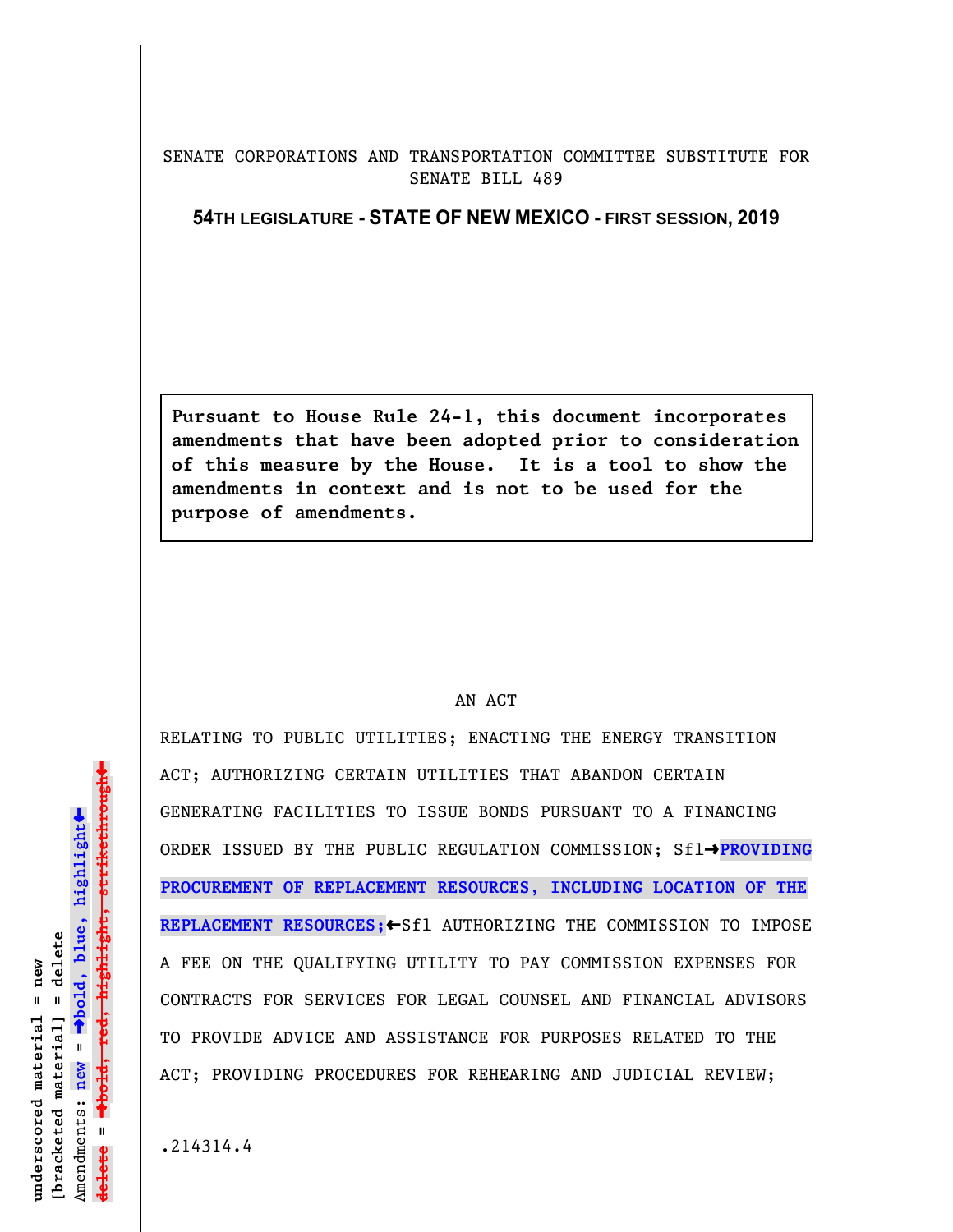SCORC/SB 489

PROVIDING FOR THE TREATMENT OF ENERGY TRANSITION BONDS BY THE COMMISSION; CREATING SECURITY INTERESTS IN CERTAIN PROPERTY; PROVIDING FOR THE PERFECTION OF INTERESTS IN CERTAIN PROPERTY; EXEMPTING ENERGY TRANSITION CHARGES FROM Sfl→FRANCHISE AND←Sfl CERTAIN Sfl→OTHER←Sfl GOVERNMENT FEES; Sfl→CREATING THE ENERGY **TRANSITION INDIAN AFFAIRS FUND, THE ENERGY TRANSITION ECONOMIC DEVELOPMENT ASSISTANCE FUND AND THE ENERGY TRANSITION DISPLACED** WORKER ASSISTANCE FUND; Sfl PROVIDING FOR NONIMPAIRMENT OF ENERGY TRANSITION CHARGES AND BONDS; PROVIDING FOR CONFLICTS IN LAW; PROVIDING THAT ACTIONS TAKEN PURSUANT TO THE ENERGY TRANSITION ACT SHALL NOT BE INVALIDATED IF THE ACT IS HELD INVALID; REQUIRING THE PUBLIC REGULATION COMMISSION TO APPROVE PROCUREMENT OF ENERGY STORAGE SYSTEMS; PROVIDING NEW REQUIREMENTS AND TARGETS FOR THE RENEWABLE PORTFOLIO STANDARD FOR RURAL ELECTRIC COOPERATIVES AND PUBLIC UTILITIES;  $Sf1 \rightarrow$  GREATING THE ENERGY TRANSITION INDIAN AFFAIRS FUND, THE **ENERGY TRANSITION ECONOMIC DEVELOPMENT ASSISTANCE FUND AND THE ENERGY TRANSITION DISPLACED WORKER ASSISTANCE FUND;**«Sfl AMENDING CERTAIN DEFINITIONS IN THE RENEWABLE ENERGY ACT Sfl**->AND RURAL ELECTRIC COOPERATIVE ACT←Sfl; REQUIRING THE** HIRING OF APPRENTICES FOR THE CONSTRUCTION OF FACILITIES THAT PRODUCE OR PROVIDE ELECTRICITY; Sflº**ALLOWING COST RECOVERY FOR EMISSIONS REDUCTION; PROVIDING POWERS AND DUTIES FOR THE PUBLIC REGULATION COMMISSION OVER VOLUNTARY PROGRAMS FOR PUBLIC UTILITIES AND RURAL ELECTRIC COOPERATIVES; REQUIRING THE**

**underscored material = new [bracketed material] = delete**

 $[$ bracketed material] = delete inderscored material = new

Amendments: **new** =

**delete =**

lelete

 $\mathbf{u}$ 

º**bold, blue, highlight**

º**bold, red, highlight, strikethrough**

 $\ddot{\bullet}$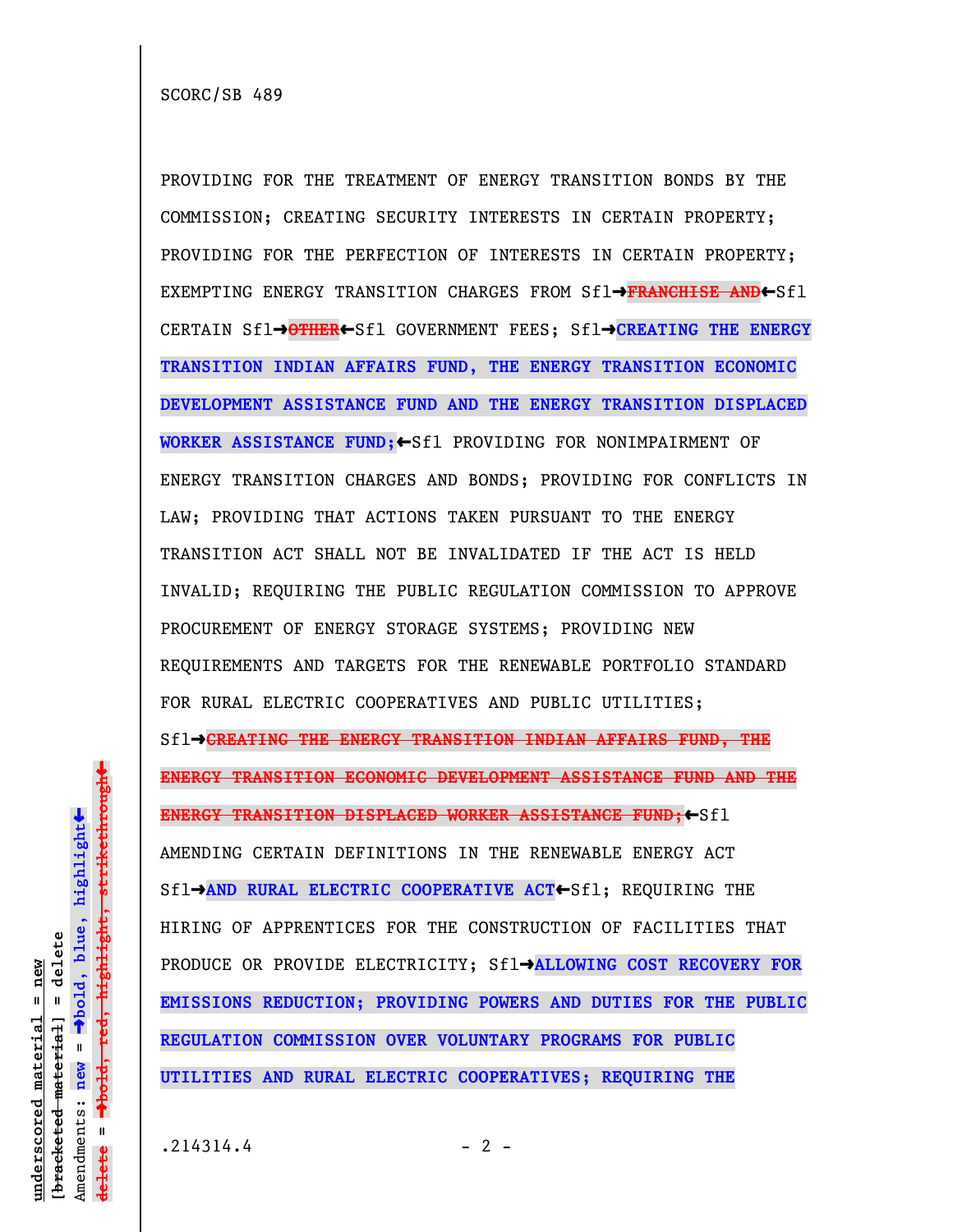**PROMULGATION OF RULES TO IMPLEMENT THE RENEWABLE ENERGY ACT;←Sfl REQUIRING THE ENVIRONMENTAL IMPROVEMENT BOARD TO** PROMULGATE RULES TO LIMIT CARBON DIOXIDE EMISSIONS OF CERTAIN ELECTRIC GENERATING FACILITIES.

BE IT ENACTED BY THE LEGISLATURE OF THE STATE OF NEW MEXICO:

**SECTION 1.** [NEW MATERIAL] SHORT TITLE.--Sections 1 through 23 of this act may be cited as the "Energy Transition Act".

**SECTION 2.** [NEW MATERIAL] DEFINITIONS.--As used in the Energy Transition Act:

A. "adjustment mechanism" means a formula-based calculation used to make adjustments to the energy transition charges that are necessary to correct for any over-collection or under-collection of the energy transition charges, to provide for the timely and complete payment of scheduled principal and interest on energy transition bonds and the payment and recovery of other financing costs in accordance with a financing order;

B. "ancillary agreement" means a bond, insurance policy, letter of credit, reserve account, surety bond, interest rate lock or swap arrangement, hedging arrangement, liquidity or credit support arrangement or other similar agreement or arrangement entered into in connection with the issuance of an energy transition bond that is designed to promote the credit quality and marketability of the bond or to mitigate the risk of an increase in interest rates;

C. "assignee" means a person or legal entity, that

 $.214314.4$  - 3 -

**underscored material = new [bracketed material] = delete**

 $b$ racketed material] = delete inderscored material = new

Amendments: **new** =

Amendments: new

 $\mathbf{I}$ 

**delete =**

<del>lelete</del>

º**bold, blue, highlight**

º**bold, red, highlight, strikethrough**

 $\ddot{\bullet}$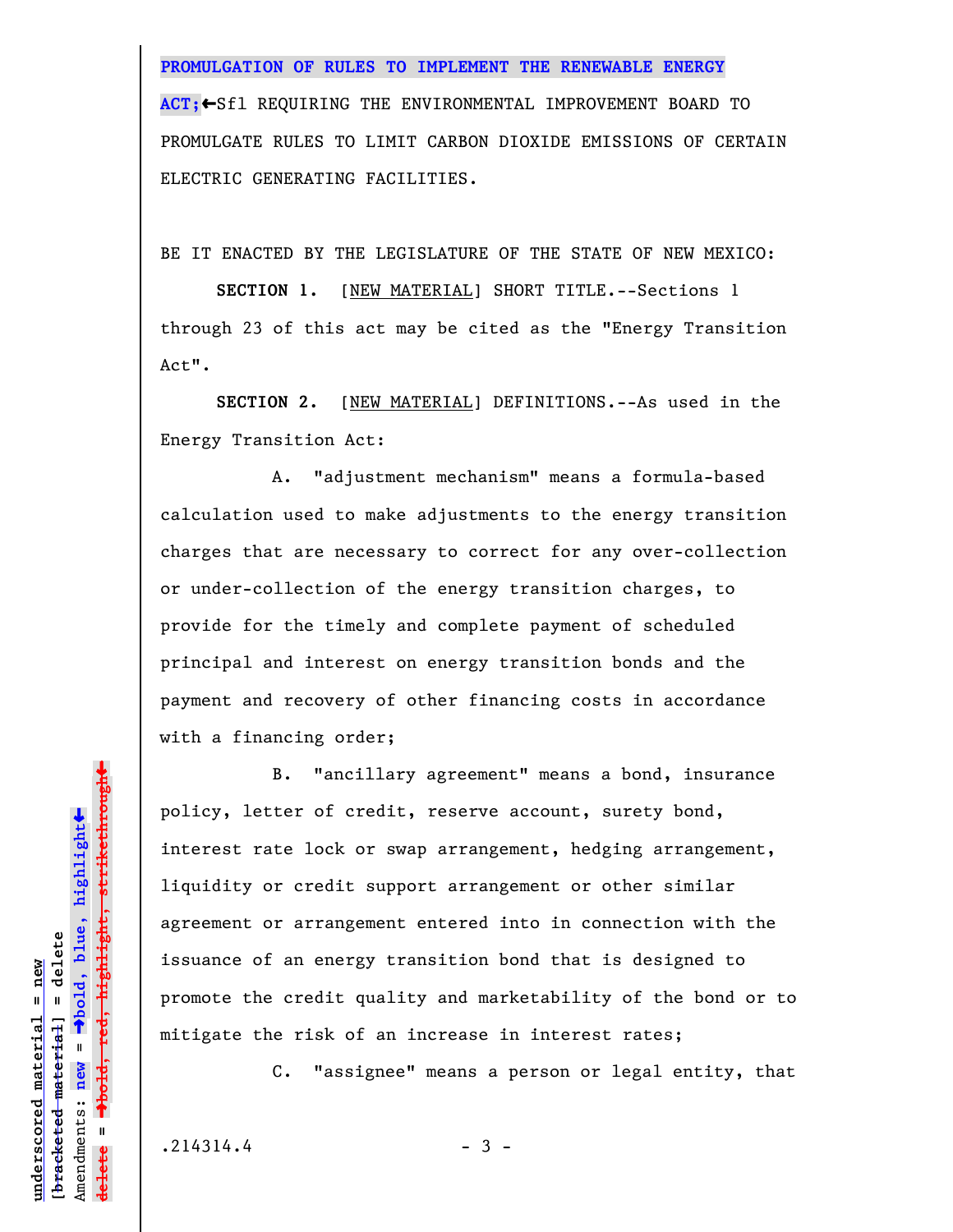may be newly created by the qualifying utility, to which an interest in energy transition property is sold, assigned, transferred or conveyed, other than as security, and any successor to or subsequent assignee of such a person or legal entity;

D. "commission" means the public regulation commission;

E. "electric delivery service" means transmission, distribution, generation, energy or any other service from a qualifying utility pursuant to commission-approved rate schedules or special contracts;

F. "energy transition bond" means a bond or other evidence of indebtedness or ownership that is issued by a qualifying utility or an assignee pursuant to a financing order, the proceeds of which are secured by or payable from energy transition property and that are non-recourse to the qualifying utility;

G. "energy transition charge" means a nonbypassable charge paid by all customers of a qualifying utility for the recovery of energy transition costs;

H. "energy transition cost" means the sum of:

(1) financing costs;

(2) abandonment costs, which for a qualifying generating facility shall not exceed the lower of three hundred seventy-five million dollars (\$375,000,000) or one hundred

 $.214314.4$  - 4 -

»º**bold, red, highlight, strikethrough** highlight, strikethrough  $\ddot{\bullet}$ º**bold, blue, highlight** bracketed material] = delete **[bracketed material] = delete** inderscored material = new **underscored material = new** Amendments: **new** =  $\mathbf{u}$ Amendments: new **delete =**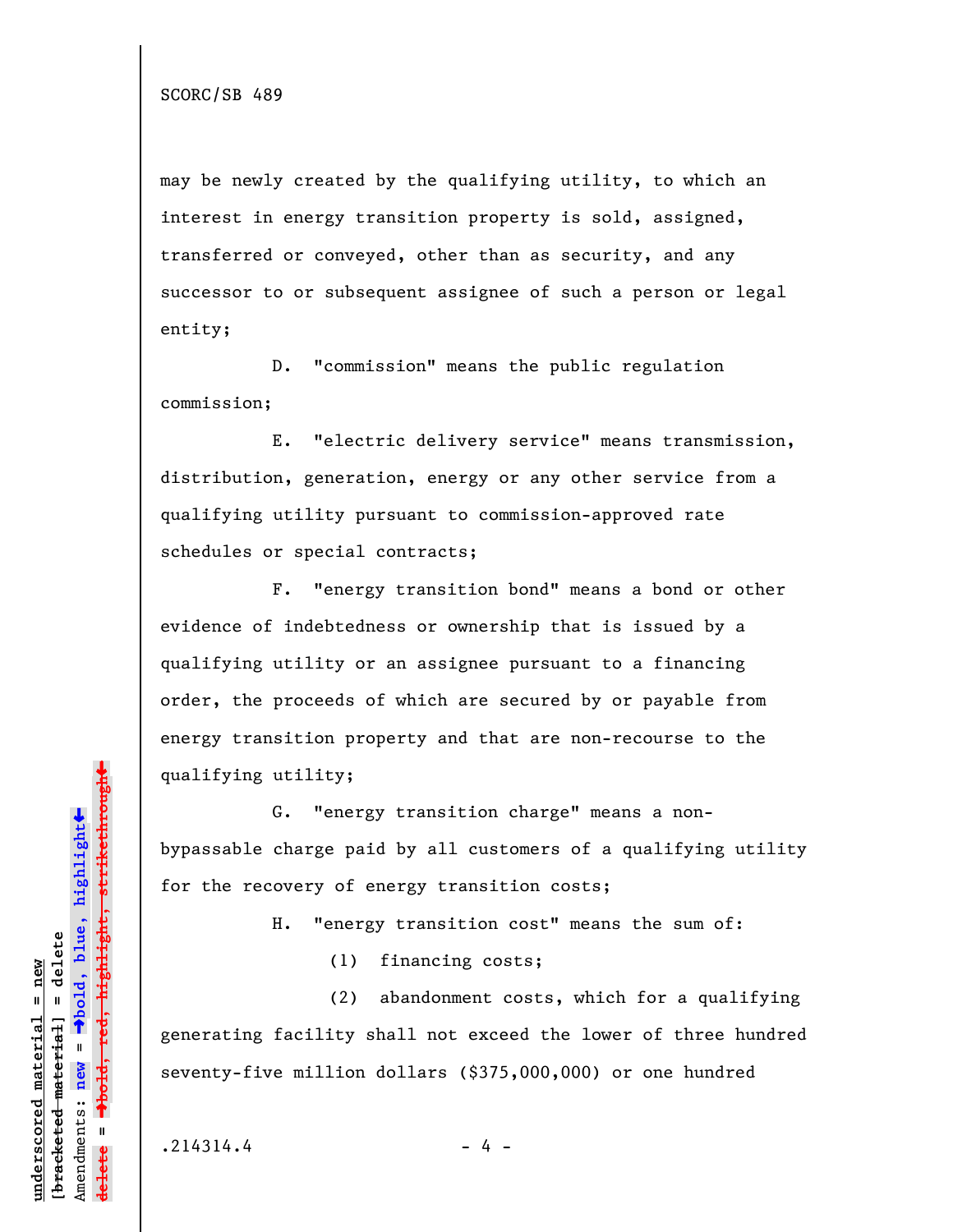fifty percent of the undepreciated investment in a qualifying generating facility being abandoned, as of the date of the abandonment. The abandonment costs subject to this limitation shall include:

(a) up to thirty million dollars (\$30,000,000) per qualifying generating facility in costs not previously collected from the qualifying utility's customers for plant decommissioning and mine reclamation costs, subject to any limitations ordered by the commission prior to January 1, 2019 and affirmed by the New Mexico supreme court prior to the effective date of the Energy Transition Act, associated with the abandoned qualifying generating facility;

(b) up to twenty million dollars (\$20,000,000) per qualifying generating facility in costs for severance and job training for employees losing their jobs as a result of an abandoned qualifying generating facility and any associated mine that only services the abandoned qualifying generating facility;

(c) undepreciated investments as of the date of abandonment on the qualifying utility's books and records in a qualifying generating facility that were either being recovered in rates as of January 1, 2019 or are otherwise found to be recoverable through a court decision; and

(d) other undepreciated investments in a

qualifying generating facility incurred to comply with law, whether established by statute, court decision or rule, or necessary to maintain the safe and reliable operation of the qualifying generating facility prior to the facility's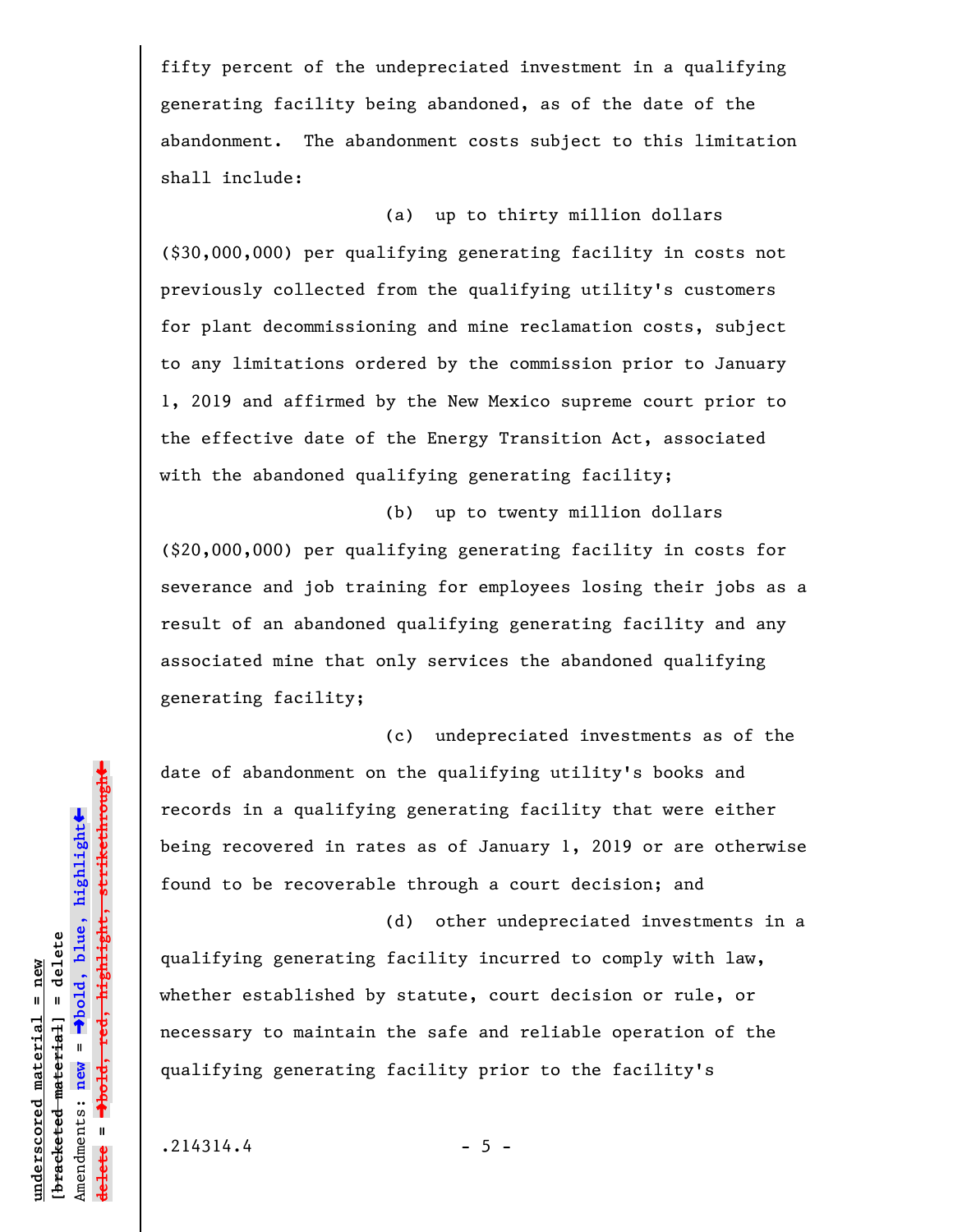SCORC/SB 489

abandonment;

(3) any other costs required to comply with changes in law enacted after January 1, 2019 incurred by the qualifying utility at the qualifying generating facility; and

(4) payments required pursuant to Section 16 of the Energy Transition Act;

I. "energy transition property" means the rights and interests of a qualifying utility or an assignee under a financing order, including the right to impose, charge, collect and receive energy transition charges in an amount necessary to provide for full payment and recovery of all energy transition costs identified in the financing order, including all revenues or other proceeds arising from those rights and interests;

J. "energy transition revenues" means revenues collected by or on behalf of a qualifying utility through an energy transition charge;

 K. "financing cost" means the cost incurred by the qualifying utility or an assignee to issue and administer energy transition bonds, including:

(1) payment of the fee authorized pursuant to Subsection L of Section 5 of the Energy Transition Act;

(2) principal, interest, acquisition, defeasance and redemption premiums that are payable on energy transition bonds;

(3) any payment required under an ancillary

 $.214314.4$  - 6 -

 $\ddag$ º**bold, red, highlight, strikethrough**  $\ddot{\bullet}$ º**bold, blue, highlight** bracketed material] = delete **[bracketed material] = delete** inderscored material = new **underscored material = new** Amendments: **new** =  $\mathbf{u}$ Amendments: new **delete =** lelete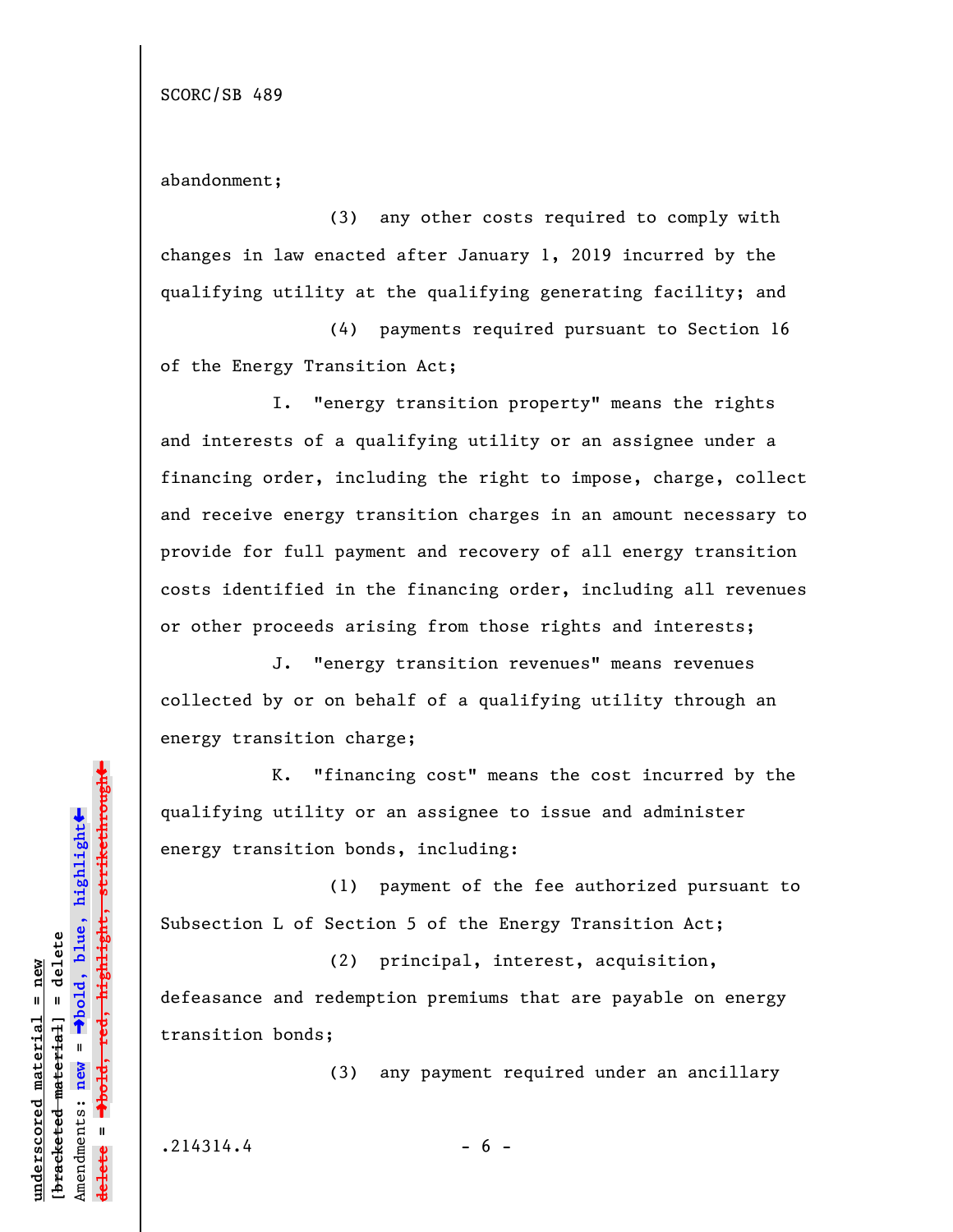agreement and any amount required to fund or replenish a reserve account or other account established under any indenture, ancillary agreement or other financing document relating to the energy transition bonds;

(4) any costs, fees and expenses related to issuing, supporting, repaying, servicing and refunding energy transition bonds, the application for a financing order, including related state board of finance expenses, or obtaining an order approving abandonment of a qualifying generating facility;

(5) any costs, fees and related expenses incurred relating to any existing secured or unsecured obligation of a qualifying utility or an affiliate of a qualifying utility that are necessary to obtain any consent, release, waiver or approval from any holder of such an obligation to permit a qualifying utility to issue or cause the issuance of energy transition bonds;

(6) any taxes, fees, charges or other assessments imposed on energy transition bonds;

(7) preliminary and continuing costs associated with subsequent financing; and

(8) any other related costs approved for recovery in the financing order;

L. "financing order" means an order of the commission that authorizes the issuance of energy transition bonds, authorizes the imposition, collection and periodic adjustments of the energy transition charge and creates energy transition property;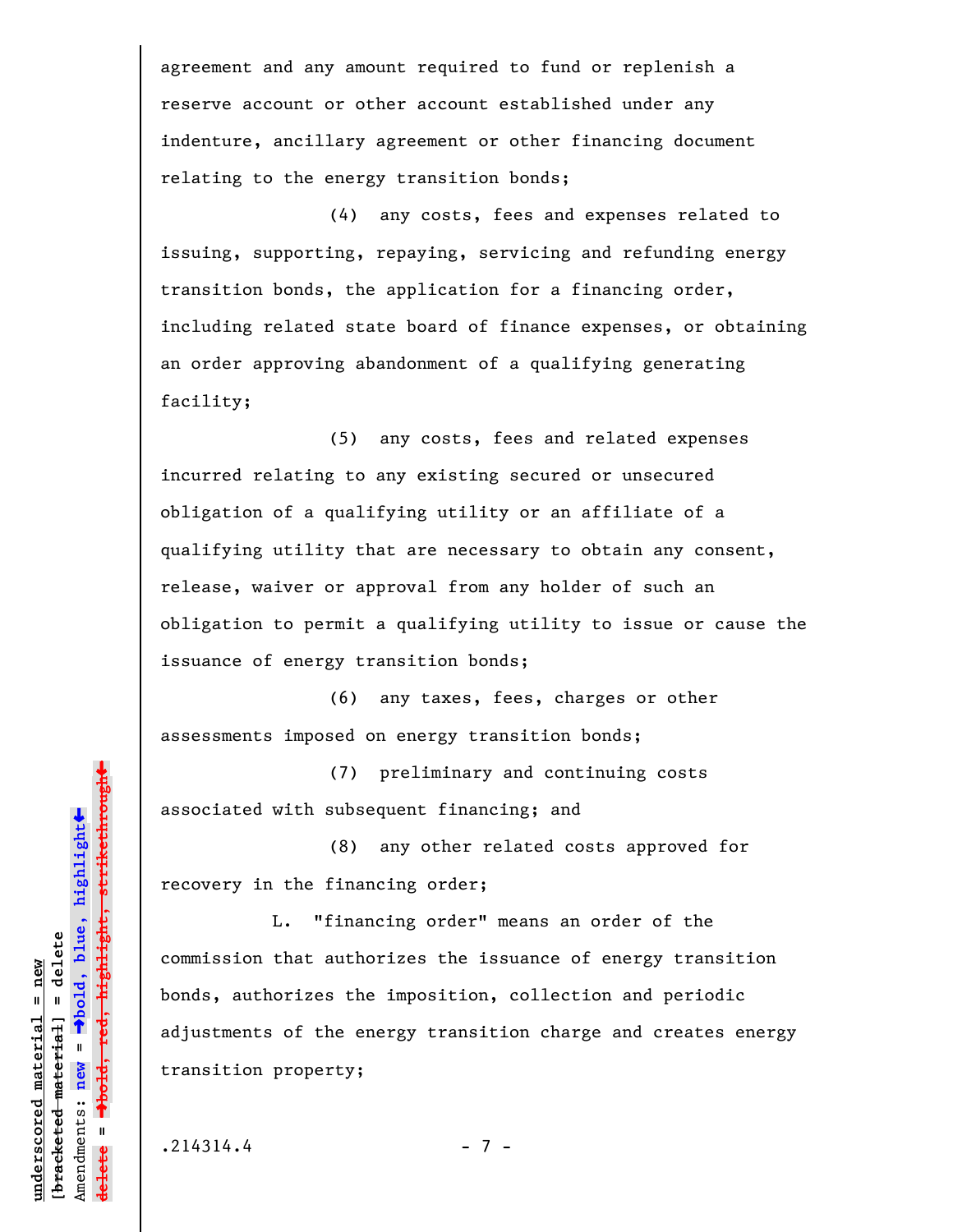M. "financing party" means a trustee, collateral agent or other person acting for the benefit of a bondholder, and a party to an ancillary agreement or the energy transition bonds, the rights and obligations of which relate to or depend upon the existence of energy transition property, the enforcement and priority of a security interest in energy transition property or the timely collection and payment of energy transition revenues;

N. "lowest cost objective" means that the structuring, marketing and pricing of energy transition bonds results in the lowest energy transition charges consistent with prevailing market conditions at the time of pricing of energy transition bonds and the structure and terms of energy transition bonds approved pursuant to the financing order;

O. "municipality" means any incorporated city, town or village, whether incorporated under general act, special act or special charter, incorporated counties and H class counties;

P. "non-bypassable" means that the payment of an energy transition charge may not be avoided by an electric service customer located within a utility service area and shall be paid by the customer that receives electric delivery service from the qualifying utility imposing the charge for as long as the energy transition bonds secured by the charge are outstanding and the related financing costs have not been recovered in full;

 $.214314.4$  - 8 -

**underscored material = new [bracketed material] = delete**

bracketed material] = delete inderscored material = new

Amendments: **new** =

Amendments: new =

**delete =**

lelete

º**bold, blue, highlight**

º**bold, red, highlight, strikethrough**

 $\ddot{\bullet}$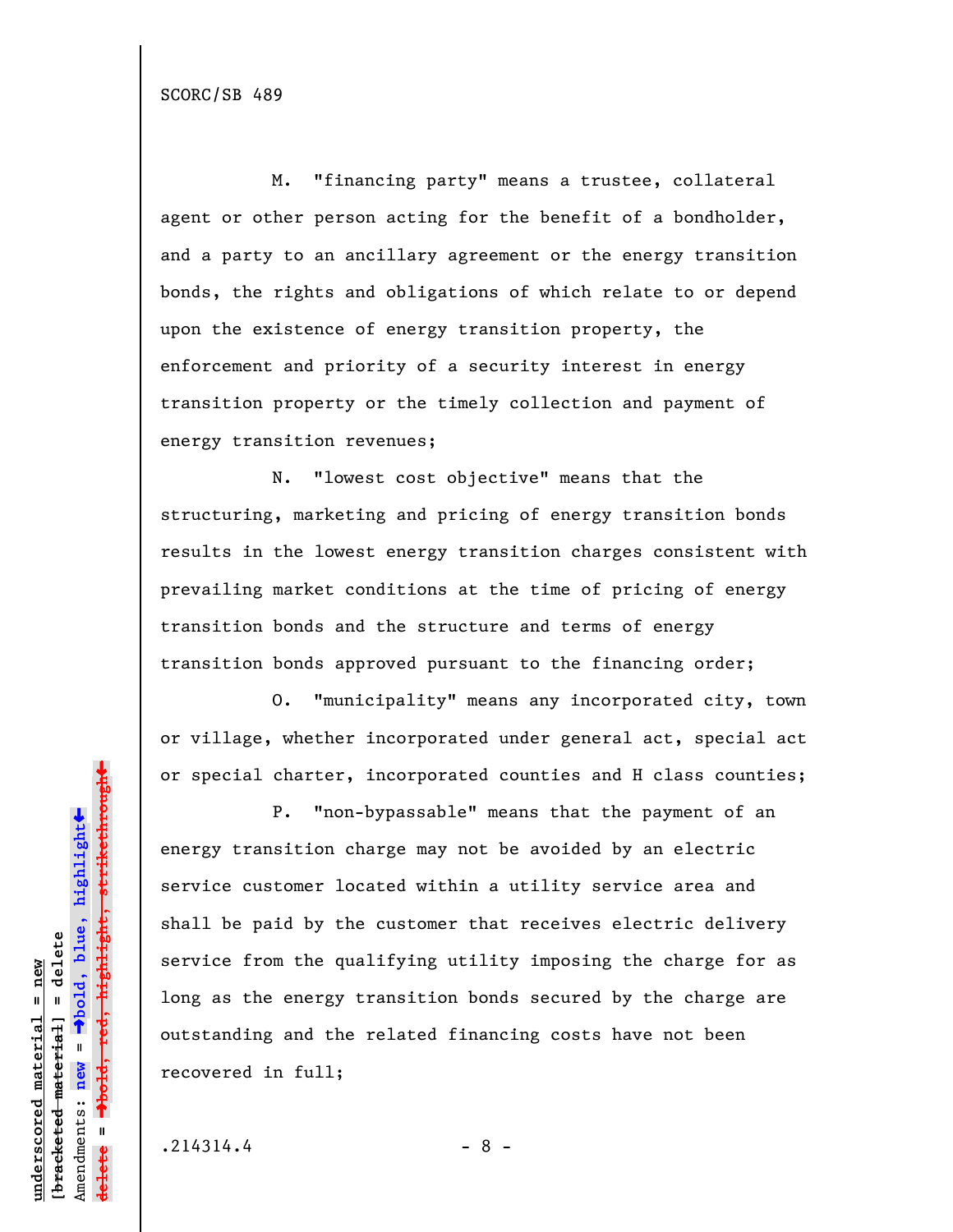Q. "non-utility affiliate" means, with respect to a qualifying utility, a person that is an affiliated interest, as that term is used in the Public Utility Act, but a "non-utility affiliate" does not include a public utility that provides retail utility service to customers in the state;

R. "public utility" means "public utility" as used in the Public Utility Act, but "public utility" does not include a distribution cooperative utility organized pursuant to the Rural Electric Cooperative Act;

S. "qualifying generating facility" means a coalfired generating facility in New Mexico that may be composed of multiple generating units that:

(1) has been granted a certificate of public convenience and for which abandonment authority is granted after December 31, 2018;

(2) is owned or leased, in whole or in part, by a qualifying utility;

(3) if operated by a qualifying utility prior to the effective date of the Energy Transition Act, is to be abandoned prior to January 1, 2023; and

(4) if not operated by a qualifying utility prior to the effective date of the Energy Transition Act, is to be abandoned prior to January 1, 2032; and

T. "qualifying utility" means a public utility that meets the requirements of Paragraph (1) of Subsection G of Section 62-3-3 NMSA 1978 and owns or leases all or a portion of a qualifying generating facility and its successor or assignees.

 $.214314.4$  - 9 -

**underscored material = new [bracketed material] = delete**

 $b$ racketed material] = delete inderscored material = new

Amendments: **new** =

Amendments: new

 $\bar{\mathbf{u}}$ 

**delete =**

º**bold, blue, highlight**

º**bold, red, highlight, strikethrough**

 $\ddot{\bullet}$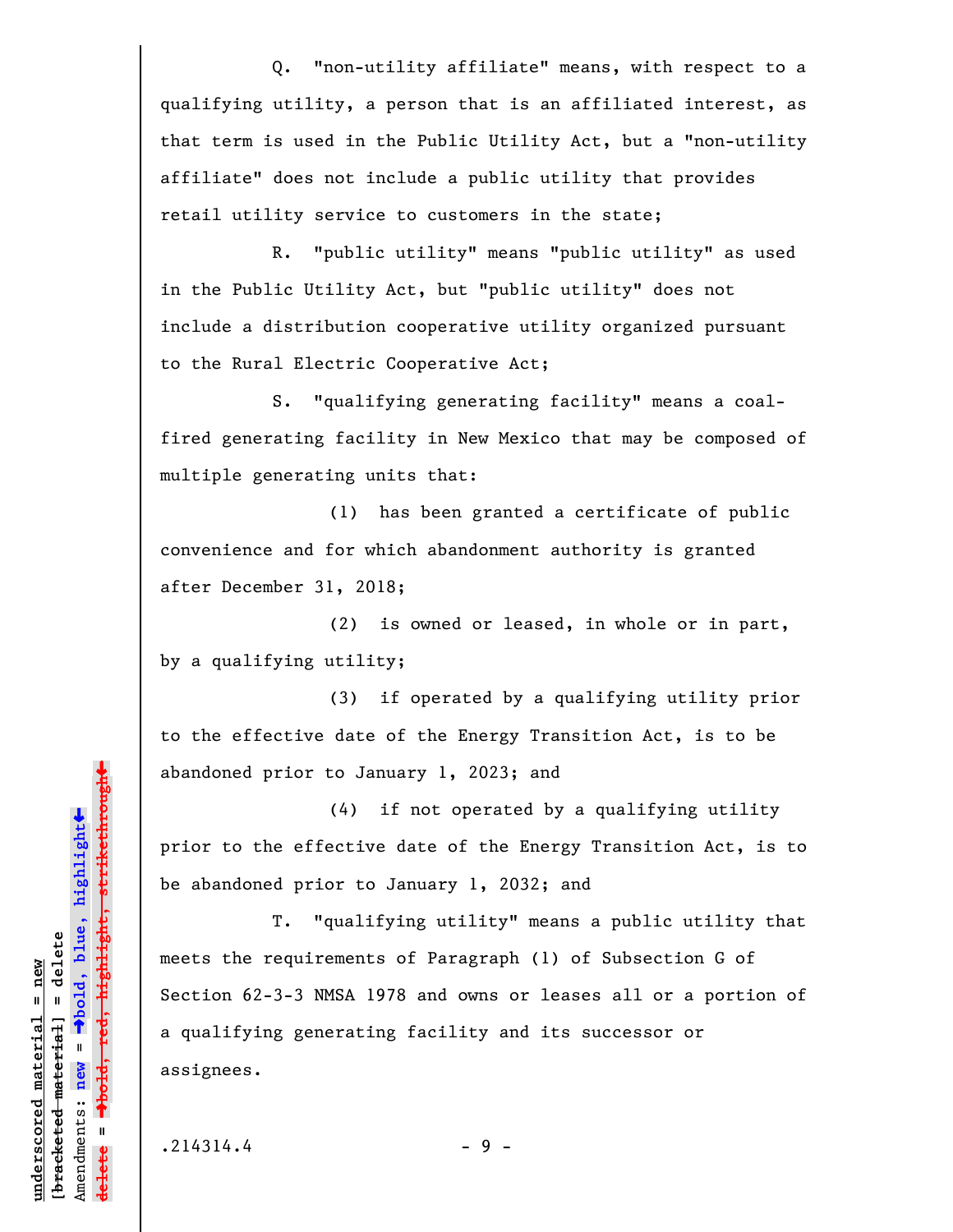SCORC/SB 489

**SECTION 3.** [NEW MATERIAL] LOCATION OF RESOURCE DEVELOPMENT AFTER ABANDONMENT.--

A. For a qualifying utility that abandons a qualifying generating facility in New Mexico prior to January 1, 2023, the qualifying utility shall, no later than one year after approval of the abandonment, apply for commission approval of competitively procured replacement resources. As part of that competitive procurement, and in addition to the criteria set forth in Subsections B and C of this section, projects shall be ranked based on their cost, economic development opportunity and ability to provide jobs with comparable pay and benefits to those lost due to the abandonment of a qualifying generating facility. The qualitative and quantitative data and analysis used to establish the ranking shall be available for review by parties to the commission proceeding.

B. In determining whether to approve replacement resources, the commission shall prefer resources with the least environmental impacts, those with higher ratios of capital costs to fuel costs and those able to reduce the cost of reclamation and use for lands previously mined within the county of the qualifying generating facility.

C. In considering responses to requests for proposals for replacement resources pursuant to this section, a qualifying utility shall inform prospective bidders that it

 $.214314.4$  - 10 -

**underscored material = new [bracketed material] = delete**

bracketed material] = delete inderscored material = new

Amendments: **new** =

Amendments: new

 $\bar{\mathbf{u}}$ 

**delete =**

º**bold, blue, highlight**

º**bold, red, highlight, strikethrough**

 $\ddot{\bullet}$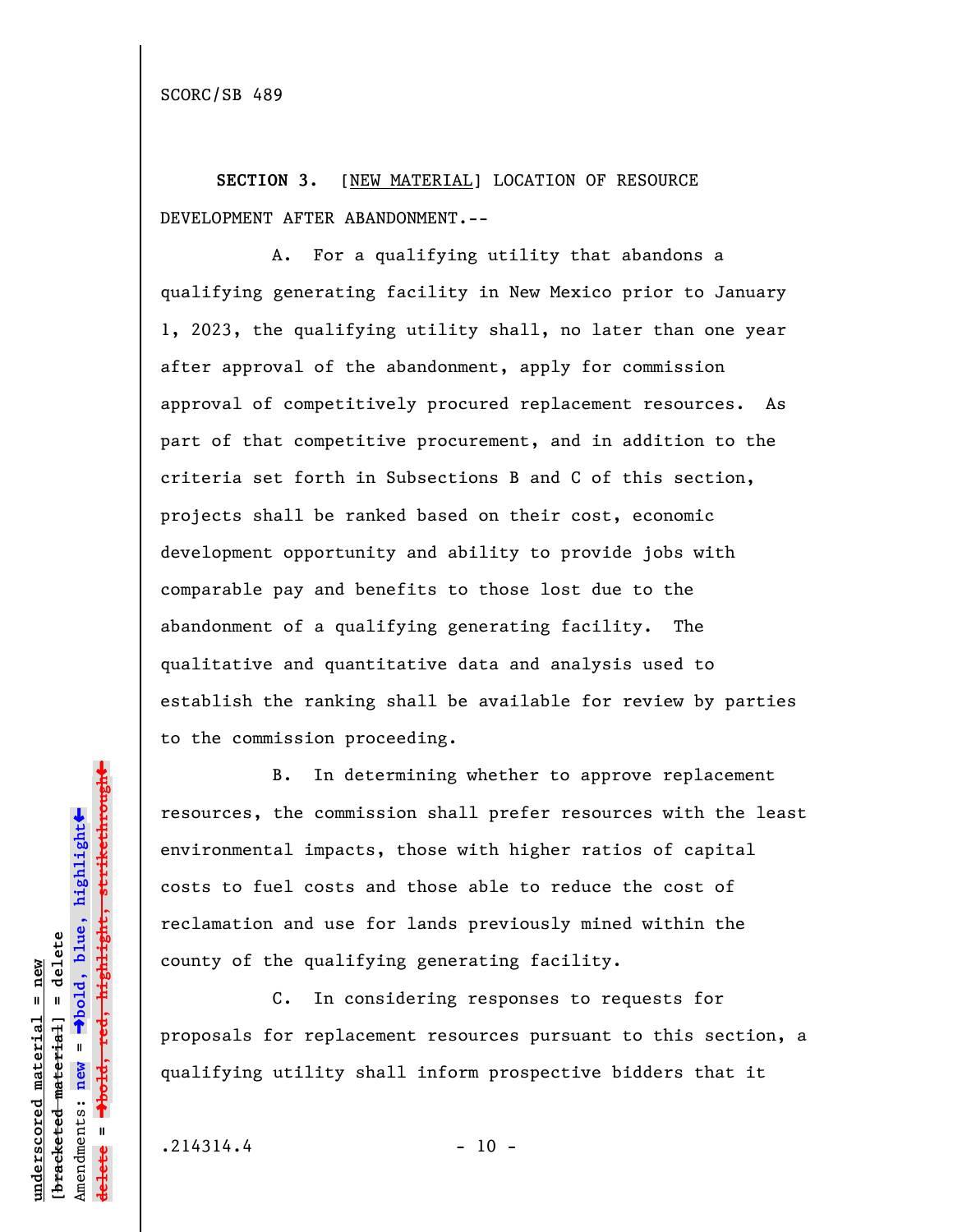promotes and encourages the use of workers residing in New Mexico to the greatest extent practicable and shall take that use into consideration in evaluating proposals.

D. The commission shall grant all necessary approvals for replacement resources; provided that the commission may determine that the particular resource proposed by the qualifying utility should not be approved and that, instead, an alternative replacement resource that meets the conditions of this section should be approved. The commission shall not disallow recovery of reasonable costs associated with requirements as to where the resources are located.

E. Replacement resources shall be subject to local property taxes or a binding commitment to make an equivalent payment in lieu of taxes.

F. As used in this section, "replacement resources" means up to four hundred fifty megawatts of nameplate capacity identified by the qualifying utility as replacement for a qualifying generating facility, and may include energy storage capacity; provided that such resources are located in the school district in New Mexico where the abandoned facility is located, are necessary to maintain reliable service and are in the public interest as determined by the commission.

**SECTION 4.** [NEW MATERIAL] FINANCING ORDER--APPLICATION CONTENTS--PENDING APPLICATIONS.--

A. A qualifying utility that is abandoning a qualifying generating facility may apply to the commission for a financing order pursuant to this section to recover all of its energy transition costs through the issuance of energy

 $.214314.4$  - 11 -

**underscored material = new [bracketed material] = delete**

 $b$ racketed material] = delete inderscored material = new

Amendments: **new** =

Amendments: new =

**delete =**

º**bold, blue, highlight**

º**bold, red, highlight, strikethrough**

 $\ddot{\bullet}$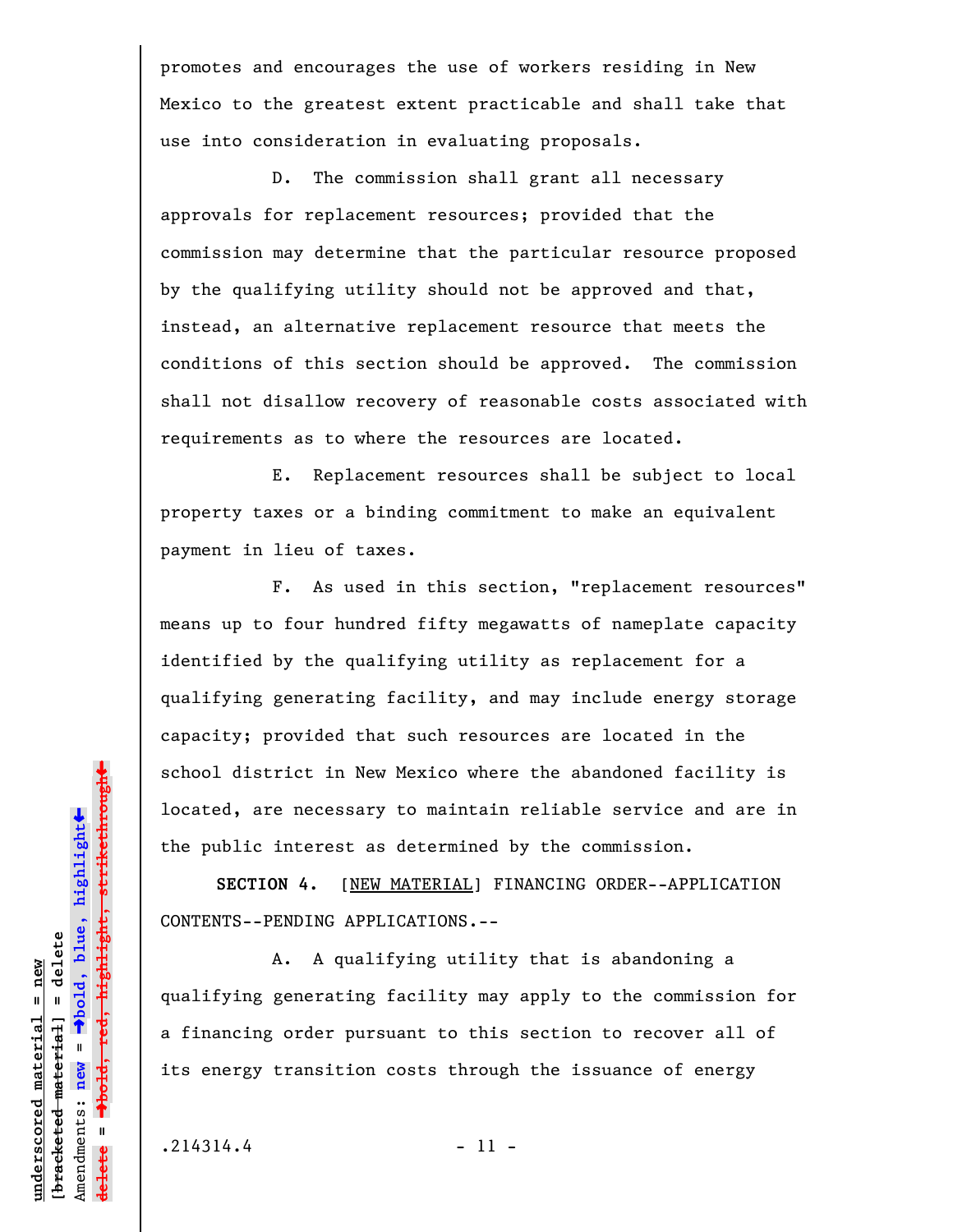SCORC/SB 489

transition bonds. To obtain a financing order, a qualifying utility shall obtain approval to abandon a qualifying generating facility pursuant to Section 62-9-5 NMSA 1978. The application for the financing order may be filed as part of the application for approval to abandon a qualifying generating facility.

B. An application for a financing order shall include:

(1) a description of the facility that the qualifying utility proposes to abandon or for which abandonment authority was granted after December 31, 2018;

(2) an estimate of the energy transition costs and shall:

(a) identify the severance pay and job training expenses for affected employees losing their jobs as a result of an abandoned qualifying generating facility and any associated mine that only services the abandoned qualifying generating facility;

(b) identify costs not previously collected from the qualifying utility's customers for plant decommissioning and mine reclamation costs, subject to any limitations ordered by the commission prior to January 1, 2019 and affirmed by the New Mexico supreme court prior to the effective date of the Energy Transition Act, associated with the abandoned qualifying generating facility; and

 $.214314.4$  - 12 -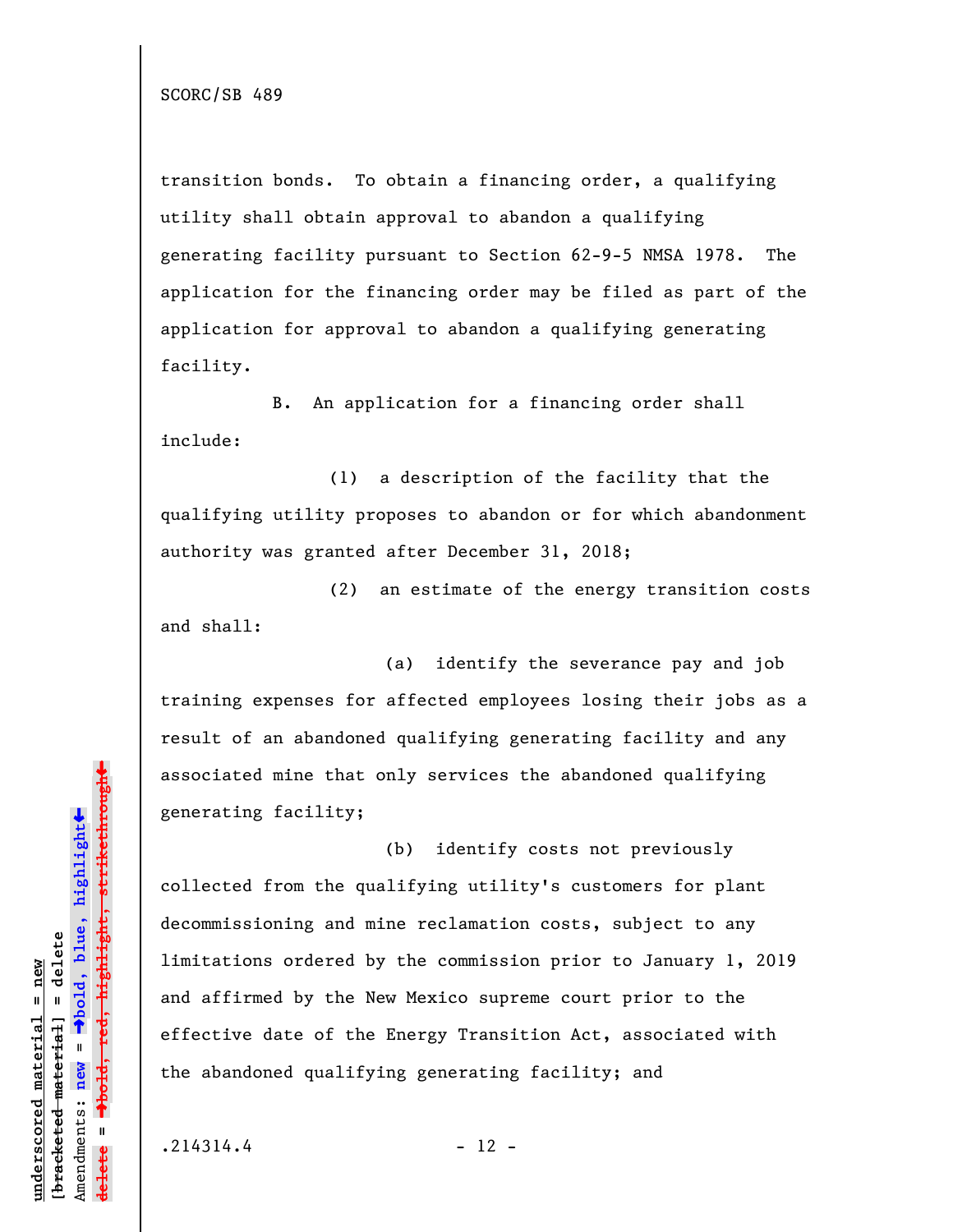(c) include an estimate of the financing costs associated with each series of energy transition bonds proposed to be issued;

(3) an estimate of the amount of energy transition charges necessary to recover the costs in Paragraph (2) of this subsection and the proposed calculation thereof, based on the estimated date of issuance and estimated principal amount of each series of energy transition bonds proposed to be issued;

(4) a description of the proposed adjustment mechanism that complies with the provisions of Section 6 of the Energy Transition Act;

(5) a memorandum with supporting exhibits from a securities firm, such firm to be attested to by the state board of finance as being experienced in the marketing of bonds and capable of providing such a memorandum, that the proposed issuance satisfies the current published AAA rating or equivalent rating criteria of at least one nationally recognized statistical rating organization for issuances similar to the proposed energy transition bonds. The request for such attestation may be made by a qualifying utility prior to an application for a financing order, and the state board of finance shall act upon such a request promptly;

(6) a commitment by the qualifying utility to file with the commission following the issuance of the energy transition bonds:

(a) a description of the final structure and pricing of the bonds;

 $.214314.4$  - 13 -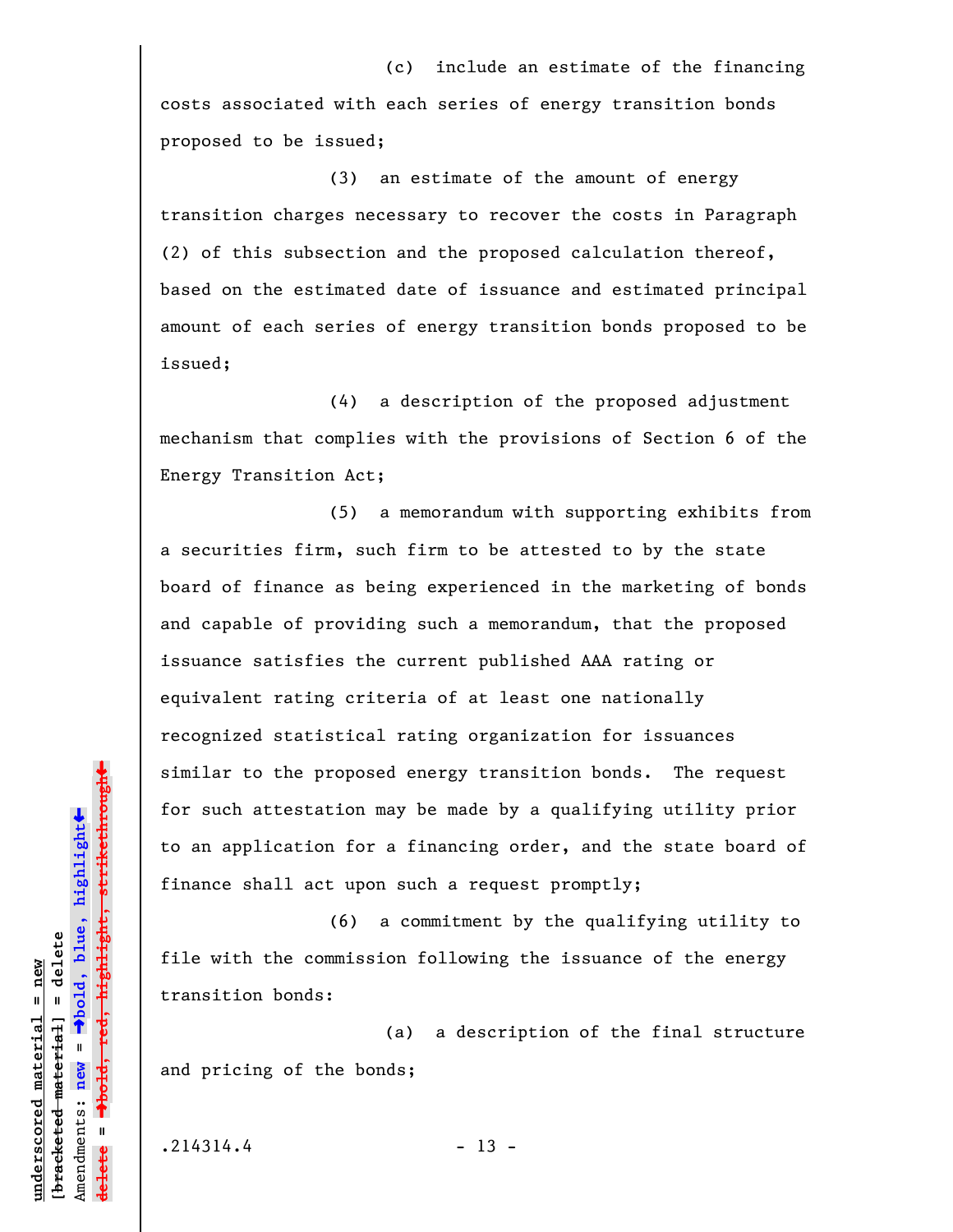SCORC/SB 489

(b) updated financing costs and payment amount required pursuant to Section 16 of the Energy Transition Act; and

(c) an updated calculation of the energy transition charges;

(7) an estimate of timing of the issuance and term of the energy transition bonds, or series of bonds; provided that the scheduled final maturity for each bond issuance shall be no longer than twenty-five years;

(8) identification of plans to sell, assign, transfer or convey, other than as a security, interest in energy transition property, including identification of an assignee, and demonstration that the assignee will be a financing entity wholly owned, directly or indirectly, by the qualifying utility that will be initially capitalized by the qualifying utility in such a way that equity interests in the financing entity are at least one-half percent of the total capital of the assignee;

(9) identification of ancillary agreements that may be necessary or appropriate;

(10) a description of a proposed ratemaking process to reconcile and recover or refund any difference between the energy transition costs financed by the energy transition bonds and the actual final energy transition costs incurred by the qualifying utility or the assignee;

 $.214314.4$  - 14 -

**underscored material = new [bracketed material] = delete**

bracketed material] = delete inderscored material = new

Amendments: **new** =

Amendments: new

 $\mathbf{u}$ 

**delete =**

º**bold, blue, highlight**

º**bold, red, highlight, strikethrough**

highlight, strikethrough

 $\ddot{\bullet}$ 

»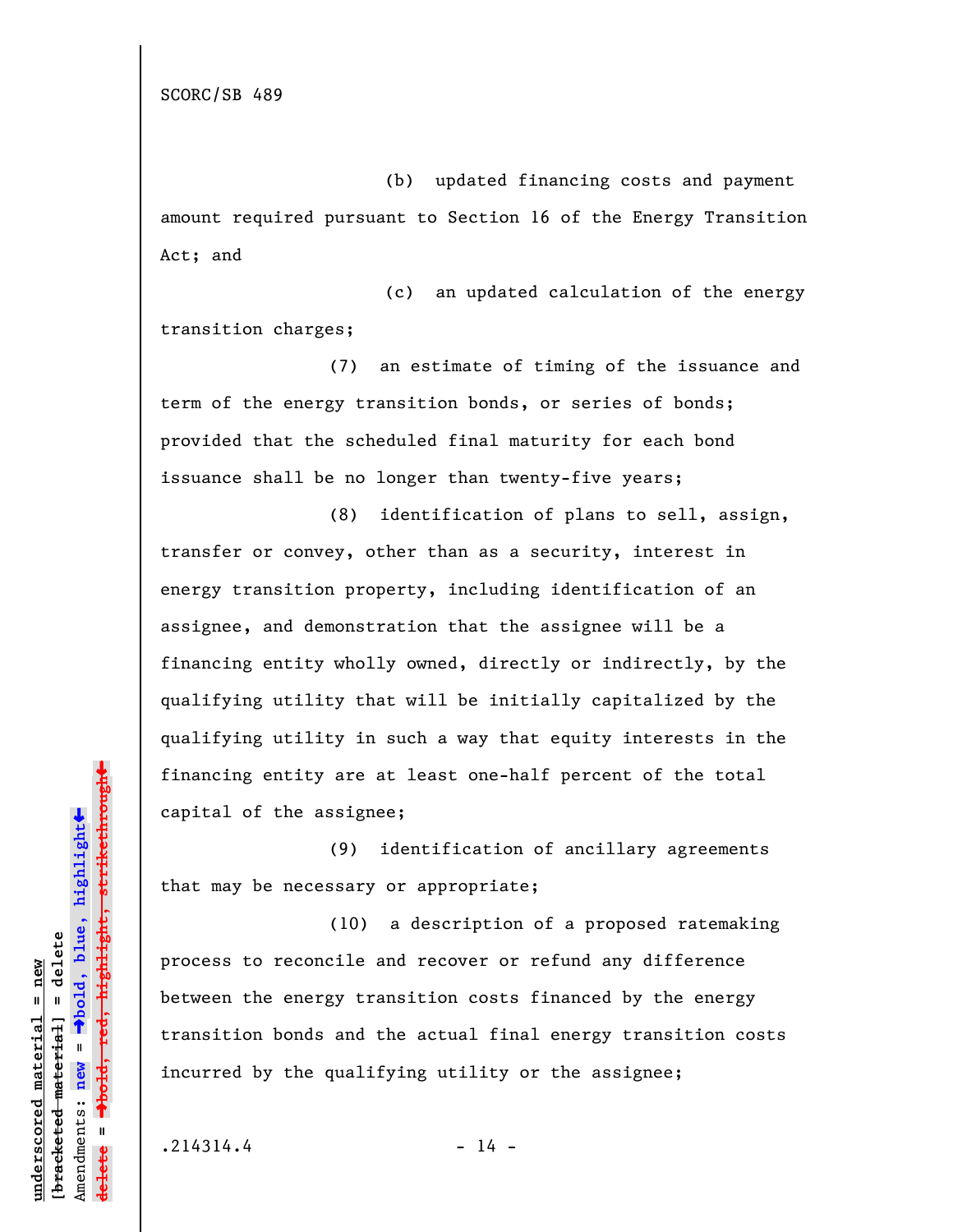(11) a proposed ratemaking method to account for the reduction in the qualifying utility's cost of service associated with the amount of undepreciated investments being recovered by the energy transition charge at the time that charge becomes effective; and

(12) a statement from the qualifying utility committing that the qualifying utility will use commercially reasonable efforts to obtain the lowest cost objective.

C. The application may include requests for approvals for new resources necessitated by the abandonment of a qualifying generating facility.

D. The qualifying utility or the commission may defer applications for needed approvals for new resources to a separate proceeding; provided that the application identifies adequate potential new resources sufficient to provide reasonable and proper service to retail customers.

E. If an application for approval to abandon a qualifying generating facility is pending before the commission on the effective date of the Energy Transition Act, the qualifying utility may file a separate application for a financing order, and the commission may join or consolidate the application for a financing order with the pending proceeding involving abandonment of the qualifying generating facility, with the consent of the applicant. On such joinder or consolidation, the time periods prescribed by the Energy Transition Act shall become applicable to the joined or consolidated case as of the date of the joinder or consolidation.

 $.214314.4$  - 15 -

**underscored material = new [bracketed material] = delete**

 $b$ racketed material] = delete inderscored material = new

Amendments: **new** =

Amendments: new

 $\mathbf{u}$ 

**delete =**

º**bold, blue, highlight**

º**bold, red, highlight, strikethrough**

 $\ddot{\bullet}$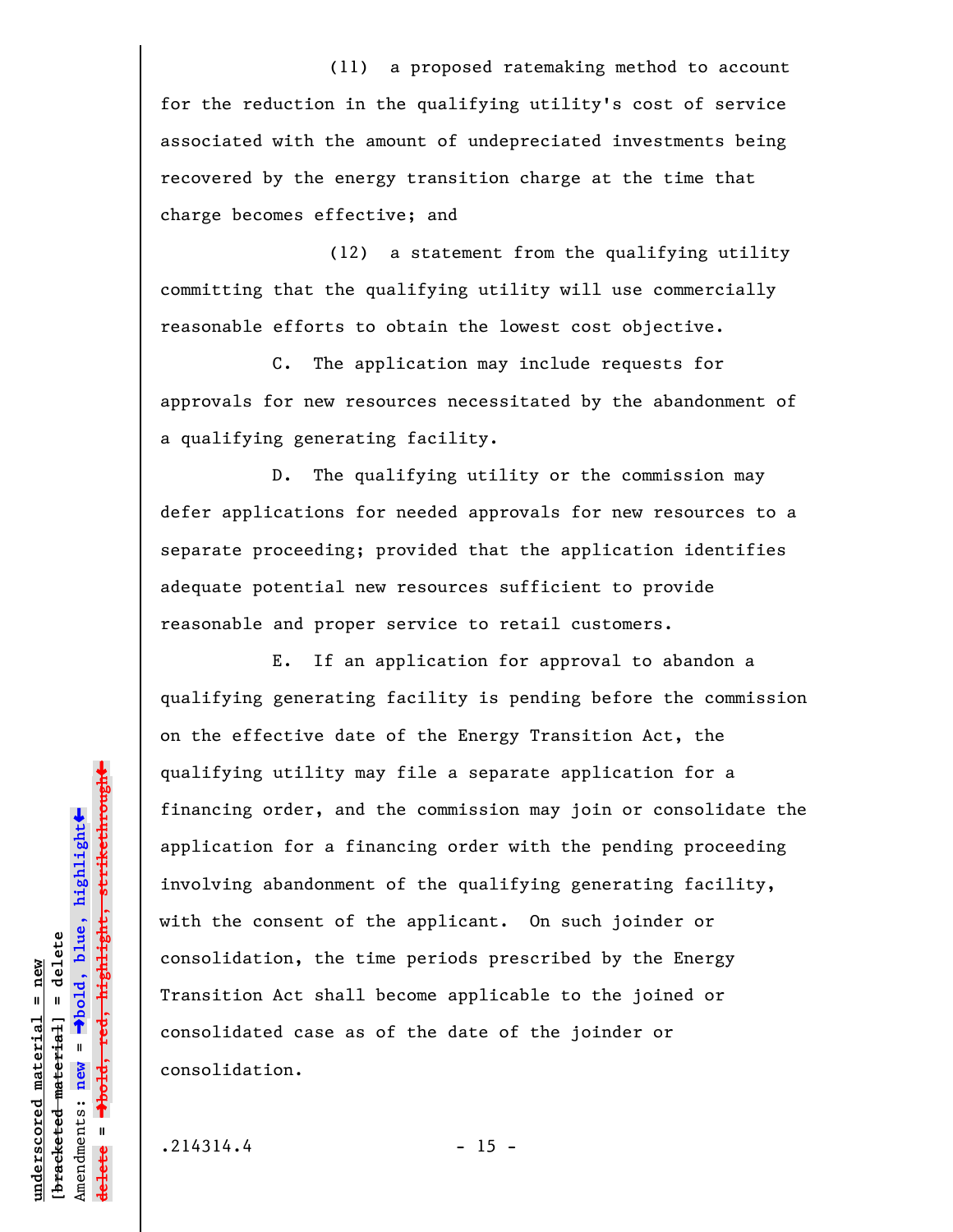F. If a qualifying utility does not recover energy transition costs pursuant to the Energy Transition Act, the energy transition costs may be recovered pursuant to other applicable provisions of the Public Utility Act.

**SECTION 5.** [NEW MATERIAL] FINANCING ORDER--ISSUANCE-- TERMS OF BONDS--REPORTS TO COMMISSION OF DISBURSEMENT OF BOND PROCEEDS--REVIEW AND AUDIT OF RECORDS.--

A. The commission may approve an application for a financing order without a formal hearing if no protest establishing good cause for a formal hearing is filed within thirty days of the date when notice is given of the filing of the application for the financing order. If a hearing is held, the commission shall issue an order granting or denying the application for the financing order to a qualifying utility that is abandoning a qualifying generating facility and an order on an accompanying application of the qualifying utility for approval to abandon the qualifying generating facility within six months from the date the application for the financing order is filed with the commission. For good cause shown, the commission may extend the time for issuing the order for an additional three months.

B. Failure to issue an order approving the application or advising of the application's noncompliance pursuant to Subsection E of this section within the time prescribed by Subsection A of this section shall be deemed

 $.214314.4$  - 16 -

**underscored material = new [bracketed material] = delete**

 $b$ racketed material] = delete inderscored material = new

Amendments: **new** =

Amendments: new

 $\mathbf{u}$ 

**delete =**

º**bold, blue, highlight**

º**bold, red, highlight, strikethrough**

 $\ddot{\bullet}$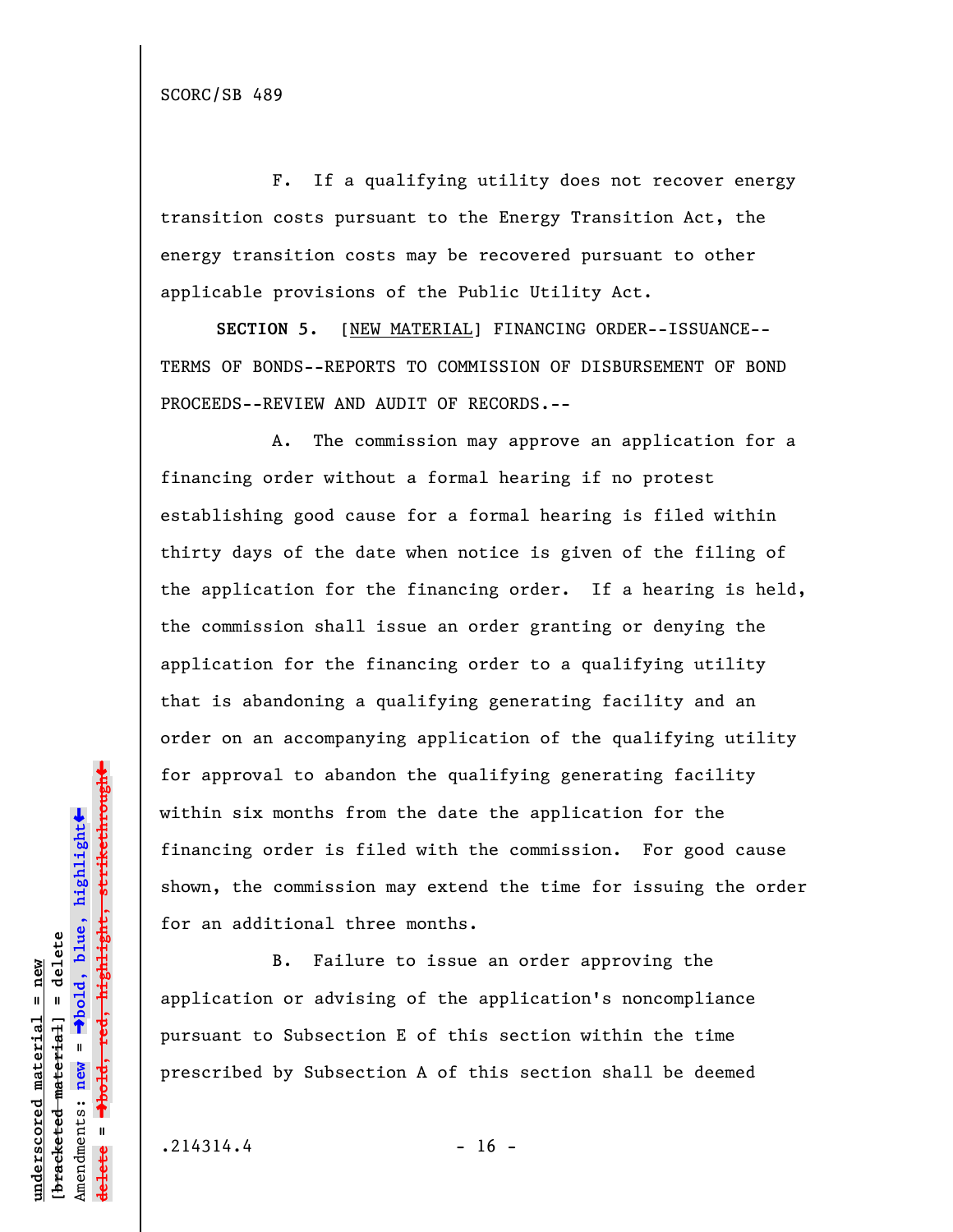approval of the application for a financing order and approval to abandon the qualifying generating facility, if abandonment approval was requested as part of the application for the financing order pursuant to this subsection. The commission shall issue an order acknowledging the deemed approvals within seven days of the expiration of the time period described in Subsection A of this section.

C. If an application for a financing order is accompanied by a request for approval of new resources, this section provides an alternative time frame to that provided in Subsection C of Section 62-9-1 NMSA 1978, and the time frame specified in this section shall govern, unless the request has been deferred to a separate proceeding pursuant to Subsection D of Section 4 of the Energy Transition Act.

D. The issuance of a financing order shall be the only approval required for the authority granted in the financing order.

E. The commission shall issue a financing order approving the application if the commission finds that the qualifying utility's application for the financing order complies with the requirements of Section 4 of the Energy Transition Act. If the commission finds that a qualifying utility's application does not comply with Section 4 of the Energy Transition Act, the commission shall advise the qualifying utility of any changes necessary to comply with that section and provide the applicant an opportunity to amend the application to make such changes. Upon those changes being made, the commission shall issue a financing order approving

 $.214314.4$  - 17 -

**underscored material = new [bracketed material] = delete**

 $b$ racketed material] = delete inderscored material = new

Amendments: **new** =

Amendments: new =

**delete =**

lelete

º**bold, blue, highlight**

º**bold, red, highlight, strikethrough**

 $\ddot{\bullet}$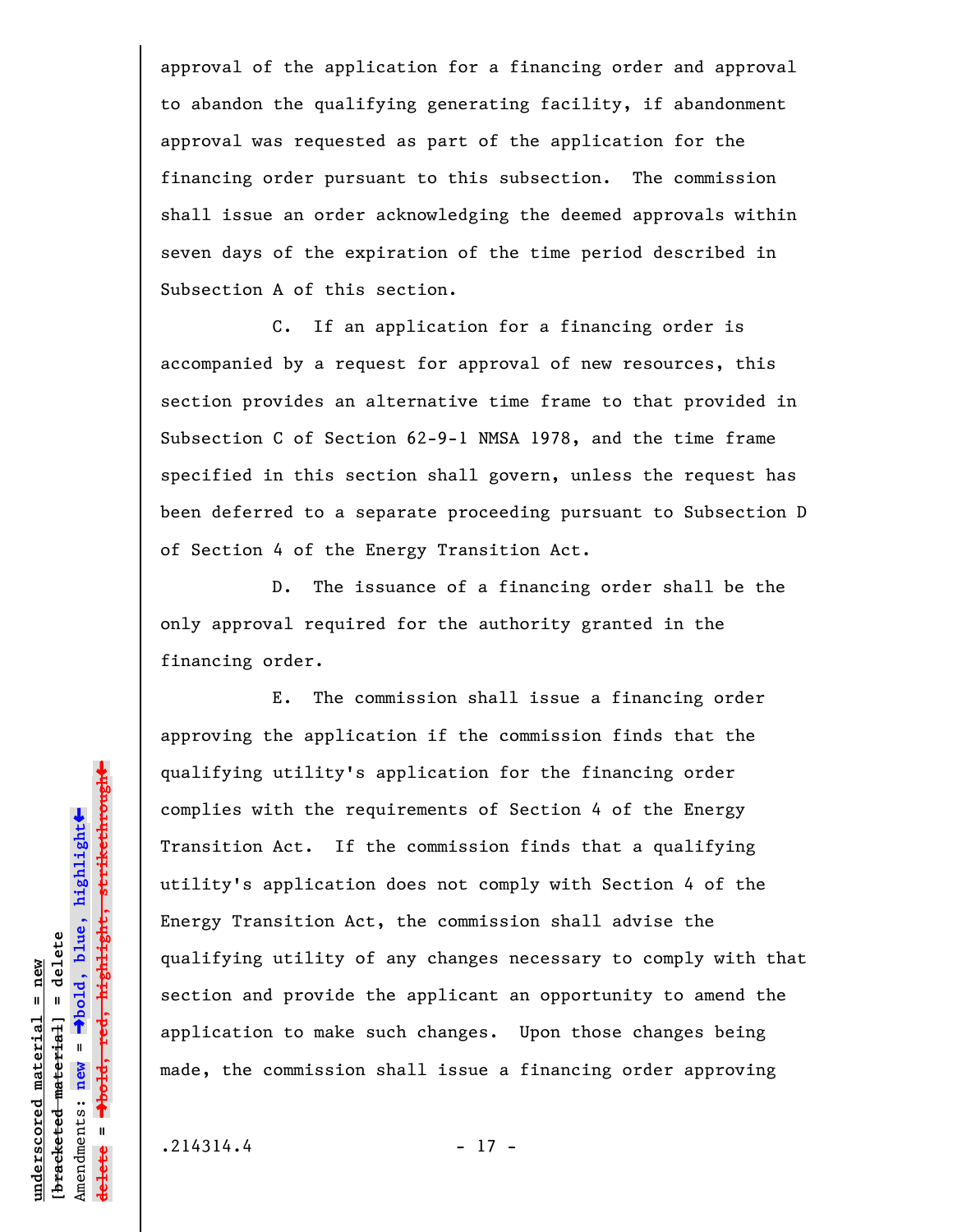SCORC/SB 489

the application.

F. A financing order shall include the following provisions:

(1) approval for the qualifying utility or assignee to issue energy transition bonds as requested in the application, to use energy transition bonds to finance the maximum amount of the energy transition costs as requested in the application, as may be adjusted pursuant to Paragraph (6) of Subsection B of Section 4 of the Energy Transition Act, and to use the proceeds provided in Subsection A of Section 10 of the Energy Transition Act;

(2) approval for the qualifying utility to recover the energy transition costs, as may be adjusted pursuant to Paragraph (6) of Subsection B of Section 4 of the Energy Transition Act, requested in the application through energy transition charges;

(3) approval of the energy transition charges necessary to recover the authorized energy transition costs, to be imposed through a non-bypassable energy transition charge as a separate line item on the qualifying utility's customer bills, assessed consistent with energy and demand cost allocations within each customer class, subject to update pursuant to the notice filing contemplated by Paragraph (6) of Subsection B of Section 4 of the Energy Transition Act and subject to the application of the adjustment mechanism as

 $.214314.4$  - 18 -

**underscored material = new [bracketed material] = delete**

bracketed material] = delete inderscored material = new

Amendments: **new** =

Amendments: new

 $\mathbf{u}$ 

**delete =**

º**bold, blue, highlight**

º**bold, red, highlight, strikethrough**

 $\ddot{\bullet}$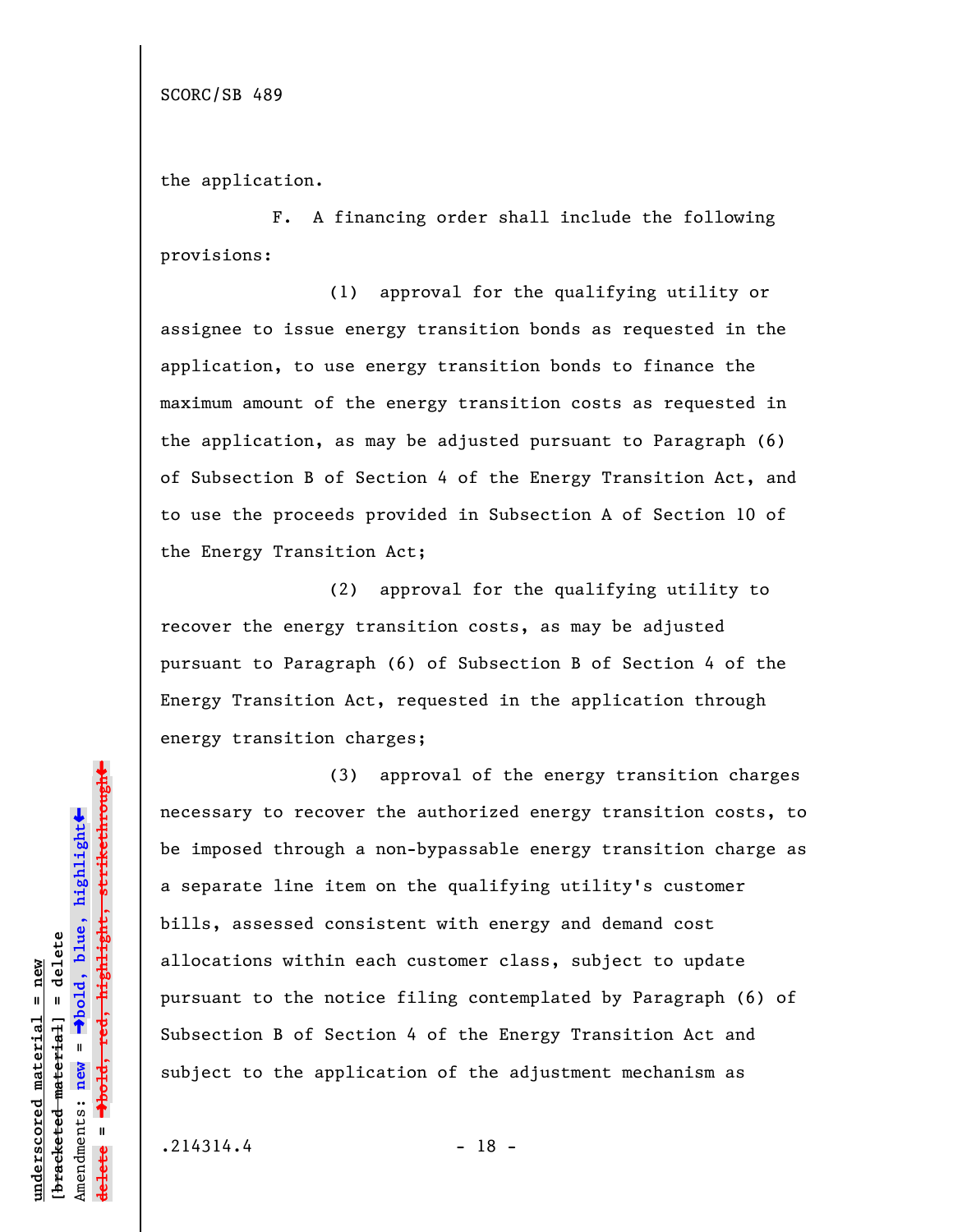provided in Section 6 of the Energy Transition Act, until the energy transition bonds issued pursuant to the financing order and the financing costs related to those bonds are paid in full;

(4) approval of the adjustment mechanism in compliance with Section 6 of the Energy Transition Act;

(5) a description of the energy transition property that is created by the financing order that may be used to pay, and secure the payment of, the energy transition bonds and financing costs authorized to be issued in the financing order;

(6) approval to enter into necessary or appropriate ancillary agreements;

(7) approval of any plans for selling, assigning, transferring or conveying, other than as a security, an interest in energy transition property; and

(8) approval of the proposed ratemaking process and method included in the application pursuant to Paragraphs (10) and (11) of Subsection B of Section 4 of the Energy Transition Act.

G. A financing order shall provide that the creation of energy transition property shall be simultaneous with the sale of the energy transition property to an assignee as provided in the application and the pledge of the energy transition property to secure energy transition bonds.

H. A financing order shall authorize the qualifying utility to issue one or more series of energy transition bonds for a scheduled final maturity of no more than twenty-five

 $.214314.4$  - 19 -

**underscored material = new [bracketed material] = delete**

 $b$ racketed material] = delete inderscored material = new

Amendments: **new** =

Amendments: new

 $\mathbf{u}$ 

**delete =**

º**bold, blue, highlight**

º**bold, red, highlight, strikethrough**

 $\ddot{\bullet}$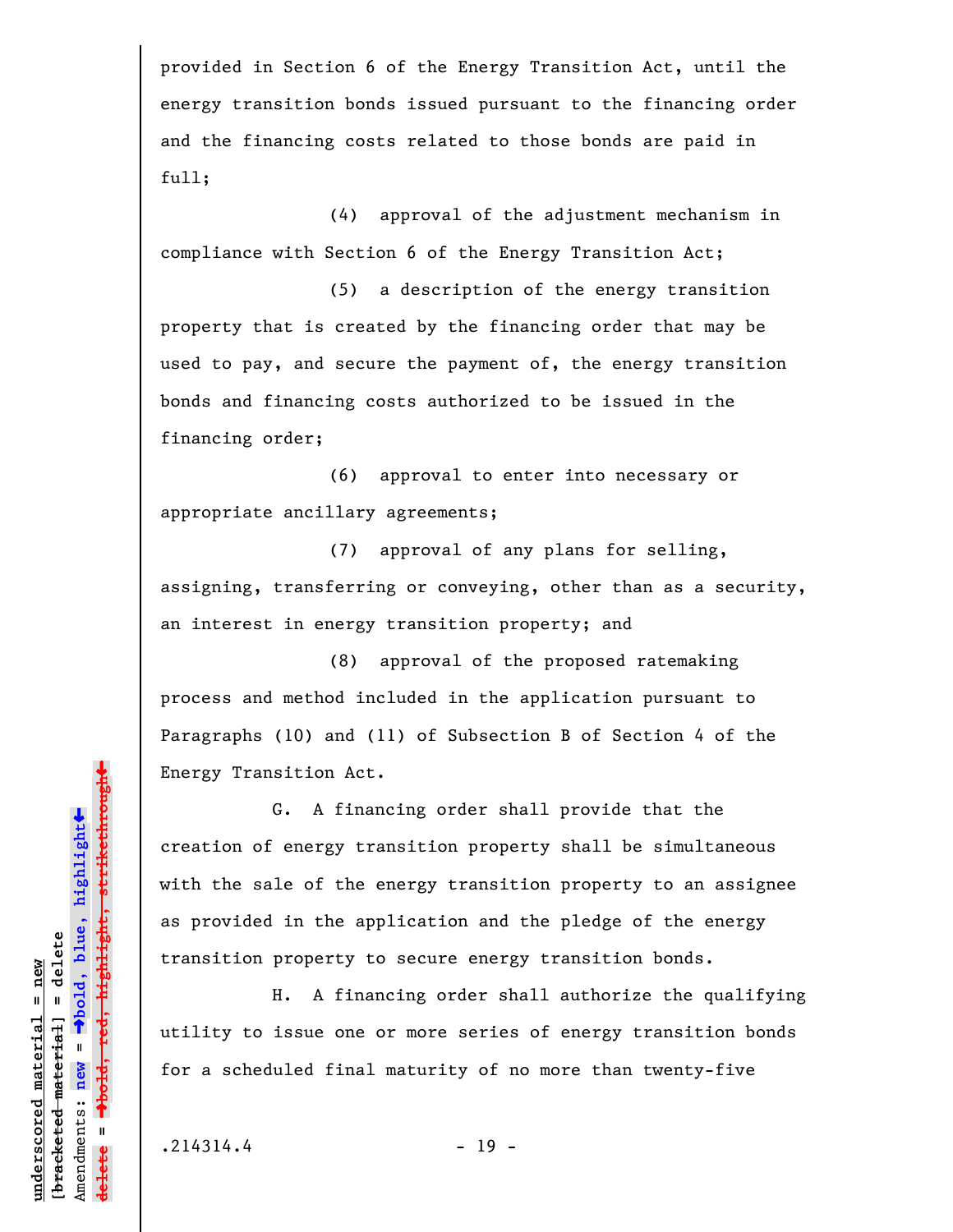years for each series; provided that a rated final maturity may exceed twenty-five years. With such authorization, the qualifying utility shall not subsequently be required to secure a separate financing order prior to each issuance.

I. The commission may require, as a condition of the financing order and in every circumstance subject to the limitations set forth in Subsection A of Section 7 of the Energy Transition Act, that, during any period in which energy transition bonds issued pursuant to the financing order are outstanding, an assignee that is a non-utility affiliate and issues energy transition bonds shall provide in the affiliate's articles of incorporation, partnership agreement or operating agreement, as applicable, that in order for a person to file a voluntary bankruptcy petition on behalf of that assignee, the prior unanimous consent of the directors, partners, managers or members, as applicable, shall be required. Any such provision shall constitute a legal, valid and binding agreement of such shareholders, partners or members of the assignee and is enforceable against such shareholders, partners or members.

J. A financing order may require the qualifying utility to file with the commission a periodic report showing the receipt and disbursement of proceeds of energy transition bonds and any other documents necessary for the qualifying utility to implement the financing order. Upon issuance of the energy transition bonds, the qualifying utility shall file an

 $.214314.4$  - 20 -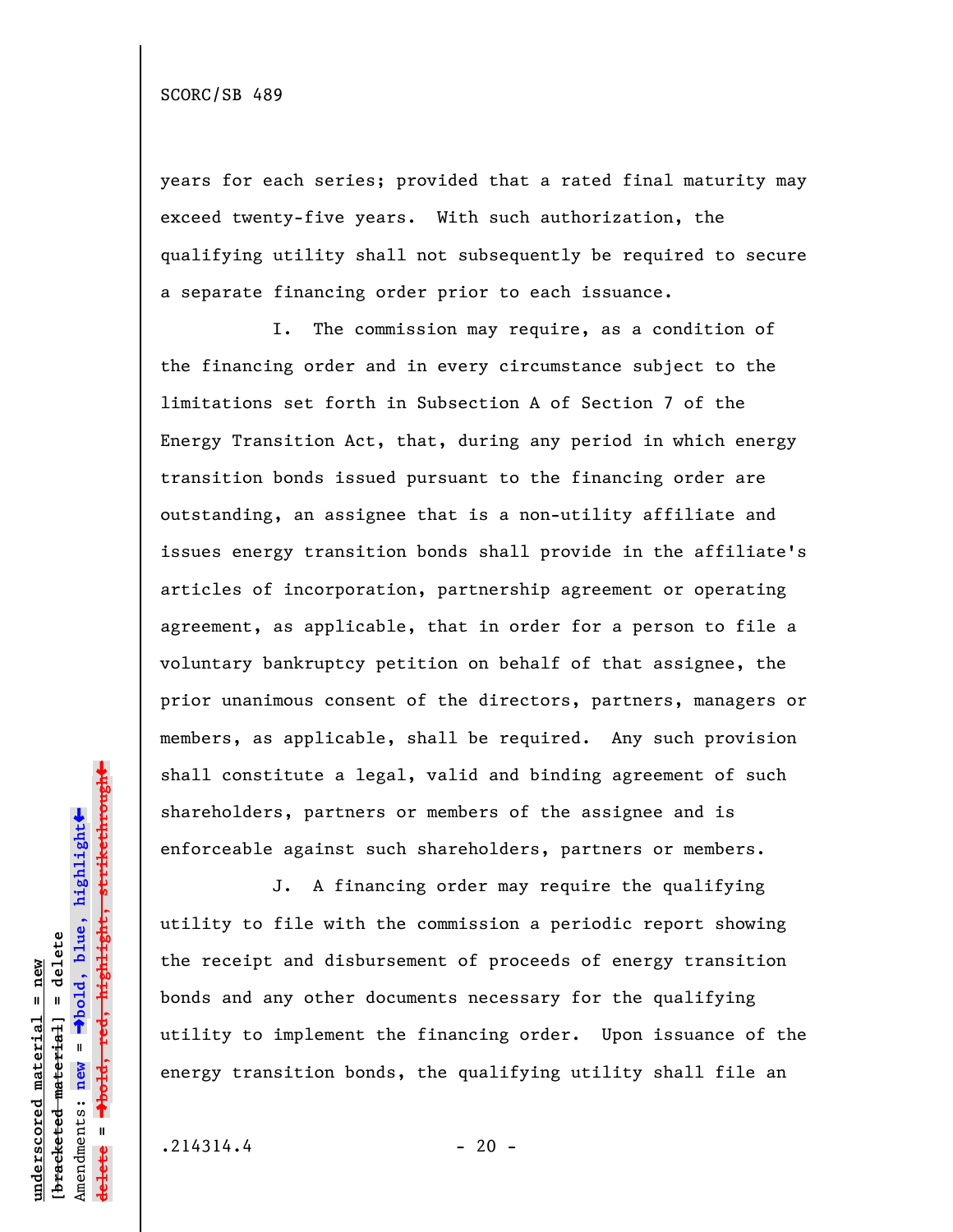advice notice with the commission, subject to review by the commission for errors and corrections, that identifies the actual energy transition charges to be included on customers' bills, effective fifteen days from the date the advice notice is filed.

K. A financing order may authorize the commission to review and audit the books and records of the qualifying utility and of an assignee that is a non-utility affiliate and issues energy transition bonds, relating to energy transition property and the receipt and disbursement of proceeds of energy transition bonds.

L. After review and approval by the department of finance and administration with regard to reasonableness of contracts for services, a financing order may authorize the commission to impose a fee on the qualifying utility to pay commission expenses for contract bond counsel accredited by a nationally recognized association of bond lawyers to provide advice and assistance to commission staff in reviewing an application for a financing order and the structure and marketing of the proposed energy transition bonds.

M. The provisions of this section shall not be construed to limit the authority of the commission to:

(1) investigate the practices of or to audit the books and records of a qualifying utility; or

(2) issue such further orders as may be necessary to effectuate the provisions of the Energy Transition Act.

SECTION 6. [NEW MATERIAL] ADJUSTMENT MECHANISM--

 $.214314.4$  - 21 -

º**bold, red, highlight, strikethrough**  $\ddot{\bullet}$ º**bold, blue, highlight**  $b$ racketed material] = delete **[bracketed material] = delete** inderscored material = new **underscored material = new** Amendments: **new** =  $\mathbf{u}$ Amendments: new **delete =** lelete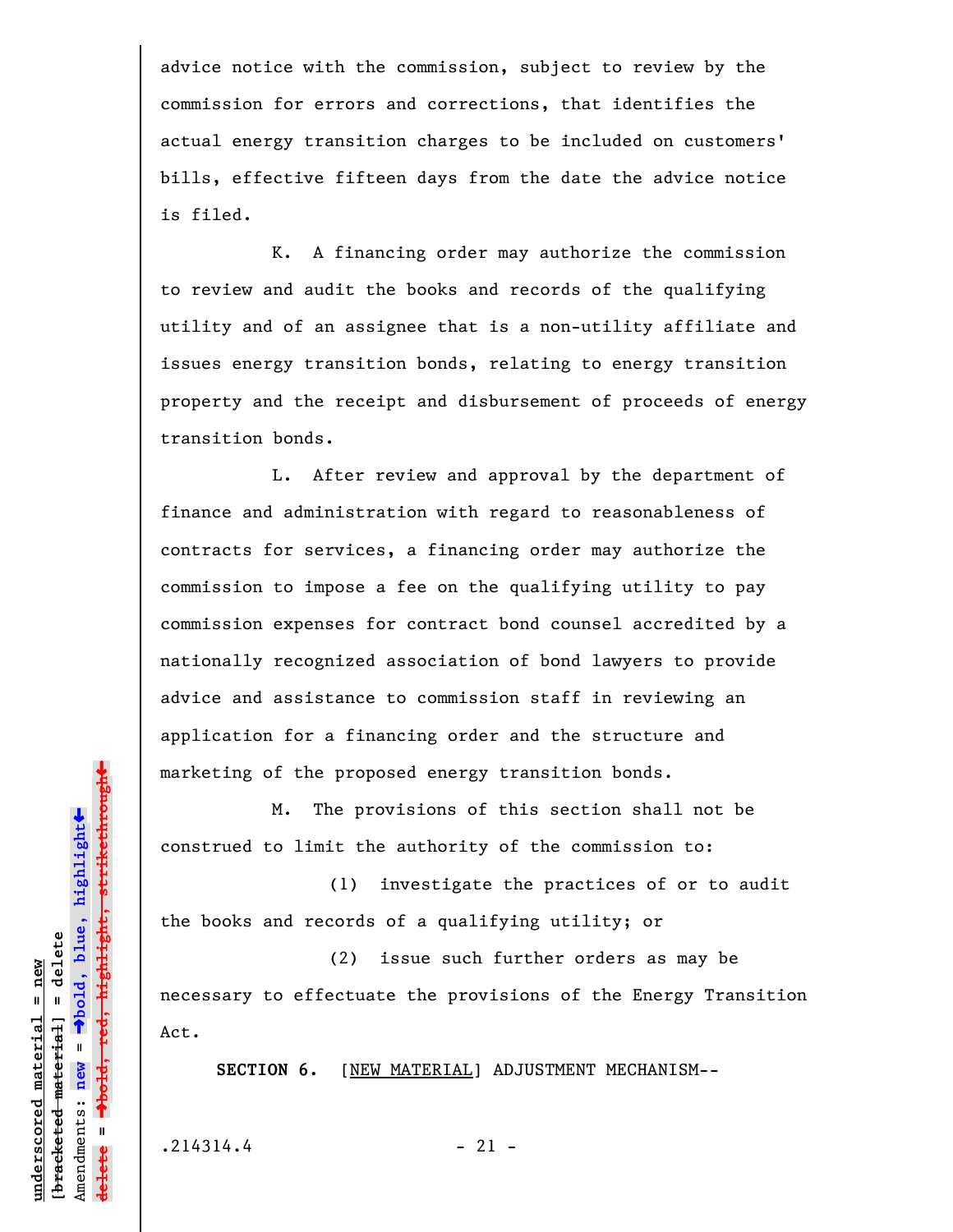ADJUSTMENT PROCEDURES--HEARING PROCEDURES IF COMMISSION DETERMINES ADJUSTMENT MADE IN ERROR.--

A. If the commission issues a financing order, the qualifying utility for which the order is issued may charge all of the qualifying utility's customers an energy transition charge, which shall be allocated to customer classes consistent with the production cost allocation methodology established by the commission in the qualifying utility's most recent general rate case. Energy transition charges shall be assessed consistent with the production cost allocation methodology and the determination of energy and demand costs within each customer class, both of which shall be subject to the adjustment mechanism.

B. The commission shall periodically approve adjustments of the energy transition charges pursuant to the adjustment mechanism approved in the financing order to correct for any over-collection or under-collection of the energy transition charge and to provide for timely payment of scheduled principal of and interest on the energy transition bonds and the payment and recovery of financing costs in accordance with the financing order. Except as provided in Subsection C of this section, the qualifying utility shall file at least semiannually, or more frequently as provided in the financing order:

(1) a calculation estimating whether the

 $.214314.4$  - 22 -

**underscored material = new [bracketed material] = delete**

 $b$ racketed material] = delete inderscored material = new

Amendments: **new** =

Amendments: new

 $\mathbf{I}$ 

**delete =**

lelete

º**bold, blue, highlight**

º**bold, red, highlight, strikethrough**

 $\ddot{\bullet}$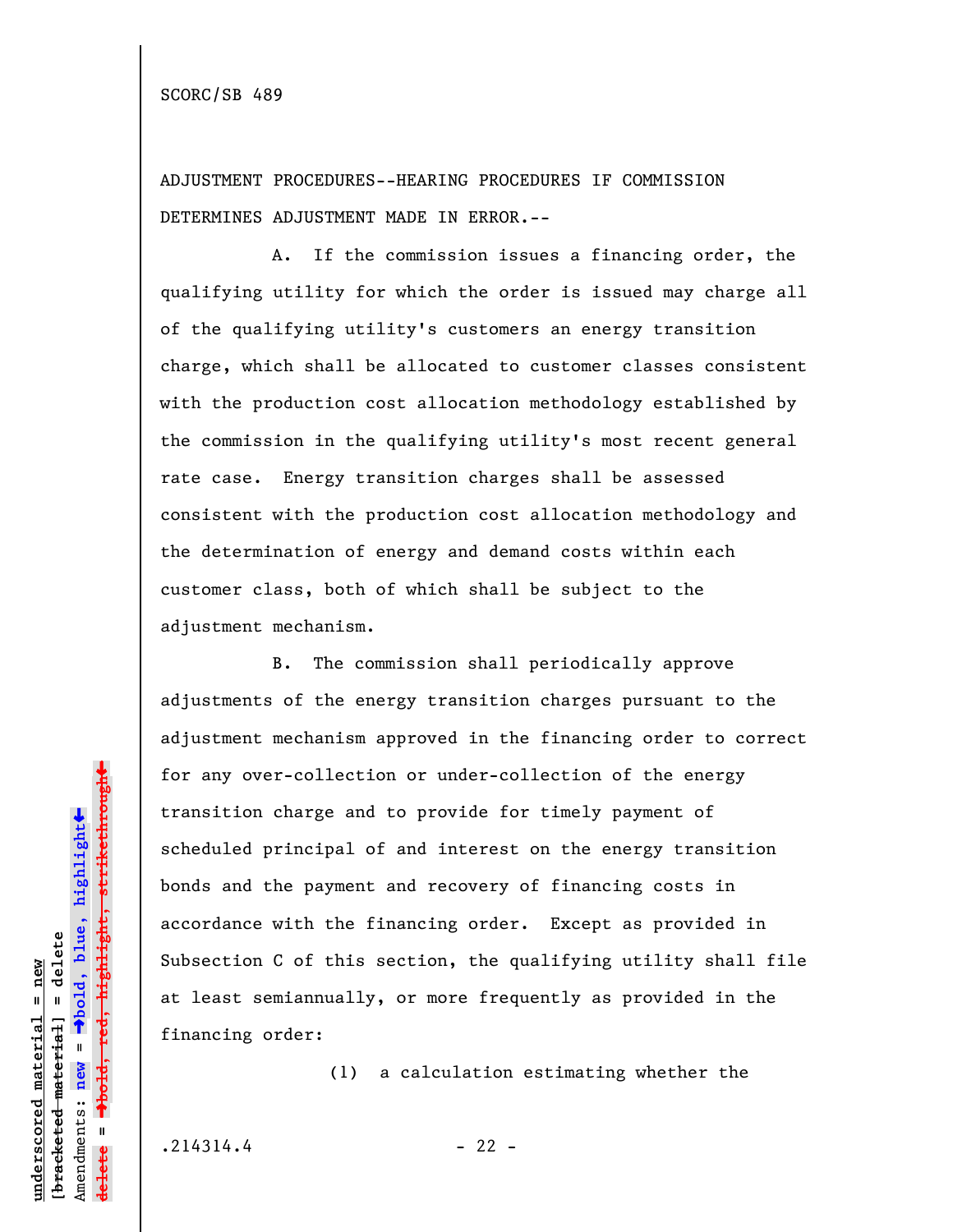existing energy transition charge is sufficient to provide for timely payment of scheduled principal of and interest on the energy transition bonds and the payment and recovery of other financing costs in accordance with the financing order or if either an over-collection or under-collection is projected; and

(2) a calculation showing the adjustment to the energy transition charge to correct for any over-collection or under-collection of energy transition charges.

C. The qualifying utility shall file the calculations described in Subsection B of this section at least quarterly during the two-year period preceding the final maturity date of the energy transition bonds.

D. The adjustment mechanism shall remain in effect until the energy transition bonds and all financing costs have been fully paid and recovered, any under-collection is recovered from customers and any over-collection is returned to customers.

E. On the same day the qualifying utility files with the commission its calculation of the adjustment to the energy transition charge, the qualifying utility shall cause notice of the filing to be given to the parties of record in the case in which the financing order was issued.

F. An adjustment to the energy transition charge filed by the qualifying utility shall be deemed approved without hearing thirty days after filing the adjustment unless:

(1) no later than twenty days from the date the qualifying utility filed the calculation of the adjustment, the commission is notified of a potential mathematical or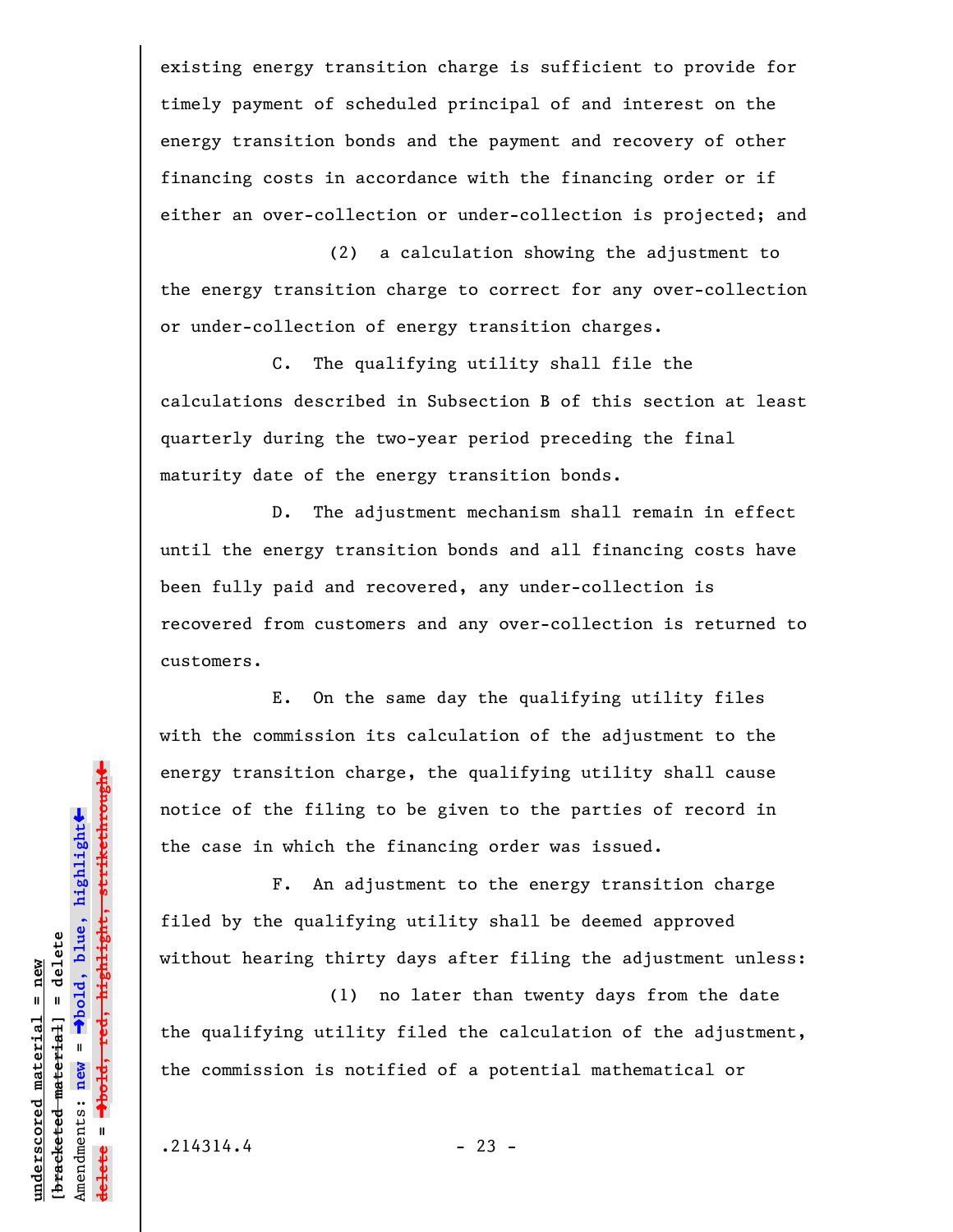transcription error in the adjustment; provided that the notice identifies the error with specificity; and

(2) the commission determines that the calculation of the adjustment is unlikely to provide for timely payment, or is likely to result in a material overpayment, of scheduled principal of and interest on the energy transition bonds and the payment and recovery of other financing costs in accordance with the financing order and, based on that determination, suspends operation of the adjustment, pending a hearing limited to the issue of the error in the adjustment; provided that the suspension shall be for a period not to exceed sixty days from the date the qualifying utility filed the calculation of the adjustment.

G. If the commission determines that a hearing is necessary, the commission shall hold a hearing on the proposed adjustment that shall be limited to determining whether there is a mathematical or transcription error in the calculation of the adjustment. If, after a hearing, the commission determines that the calculation of the adjustment contains a mathematical or transcription error, the commission shall issue an order that rejects and corrects the adjustment. The qualifying utility shall adjust the energy transition charge in accordance with the commission's calculation within five days from issuance of the order. If the commission does not issue an order rejecting the adjustment with a determination of the

 $.214314.4$  - 24 -

**underscored material = new [bracketed material] = delete**

 $b$ racketed material] = delete inderscored material = new

Amendments: **new** =

Amendments: new

 $\mathbf{I}$ 

**delete =**

lelete

º**bold, blue, highlight**

º**bold, red, highlight, strikethrough**

 $\ddot{\bullet}$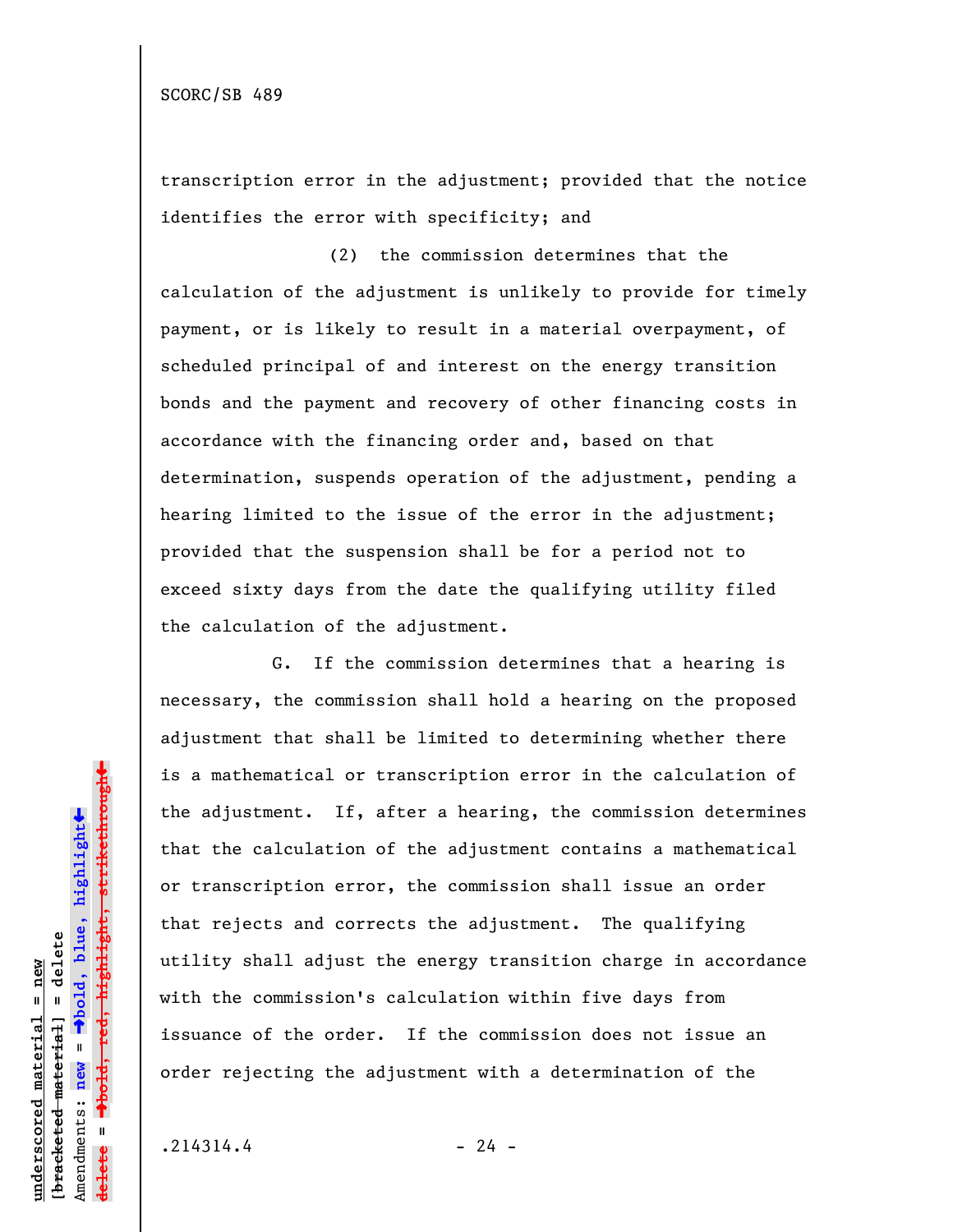corrected calculation within sixty days from the date the qualifying utility filed the adjustment, the adjustment to the energy transition charge shall be deemed approved.

H. No adjustment pursuant to this section, and no proceeding held pursuant to this section, shall affect the irrevocability of the financing order pursuant to Section 7 of the Energy Transition Act.

**SECTION 7.** [NEW MATERIAL] FINANCING ORDER-- IRREVOCABILITY--AMENDMENTS.--

A. A financing order is irrevocable and the commission shall not reduce, impair, postpone or terminate the energy transition charges approved in the financing order, the energy transition property or the collection or recovery of energy transition revenues.

B. Subject to the limitation provided in Subsection A of this section, a financing order may be amended at the request of the qualifying utility to commence a proceeding and issue an amended financing order that:

(1) provides for refinancing, retiring or refunding all or a portion of an outstanding series of energy transition bonds issued pursuant to the original financing order; provided that the commission includes in the amended financing order the findings and requirements specified in Section 5 of the Energy Transition Act; or

(2) adjusts the amount of energy transition costs to be financed by energy transition bonds that have not yet been issued to reflect updated estimated or actual costs that differ from costs estimated at the time of the initial

**underscored material = new [bracketed material] = delete**

 $b$ racketed material] = delete inderscored material = new

Amendments: **new** =

Amendments: new

 $\mathbf{I}$ 

**delete =**

º**bold, blue, highlight**

º**bold, red, highlight, strikethrough**

 $\ddot{\bullet}$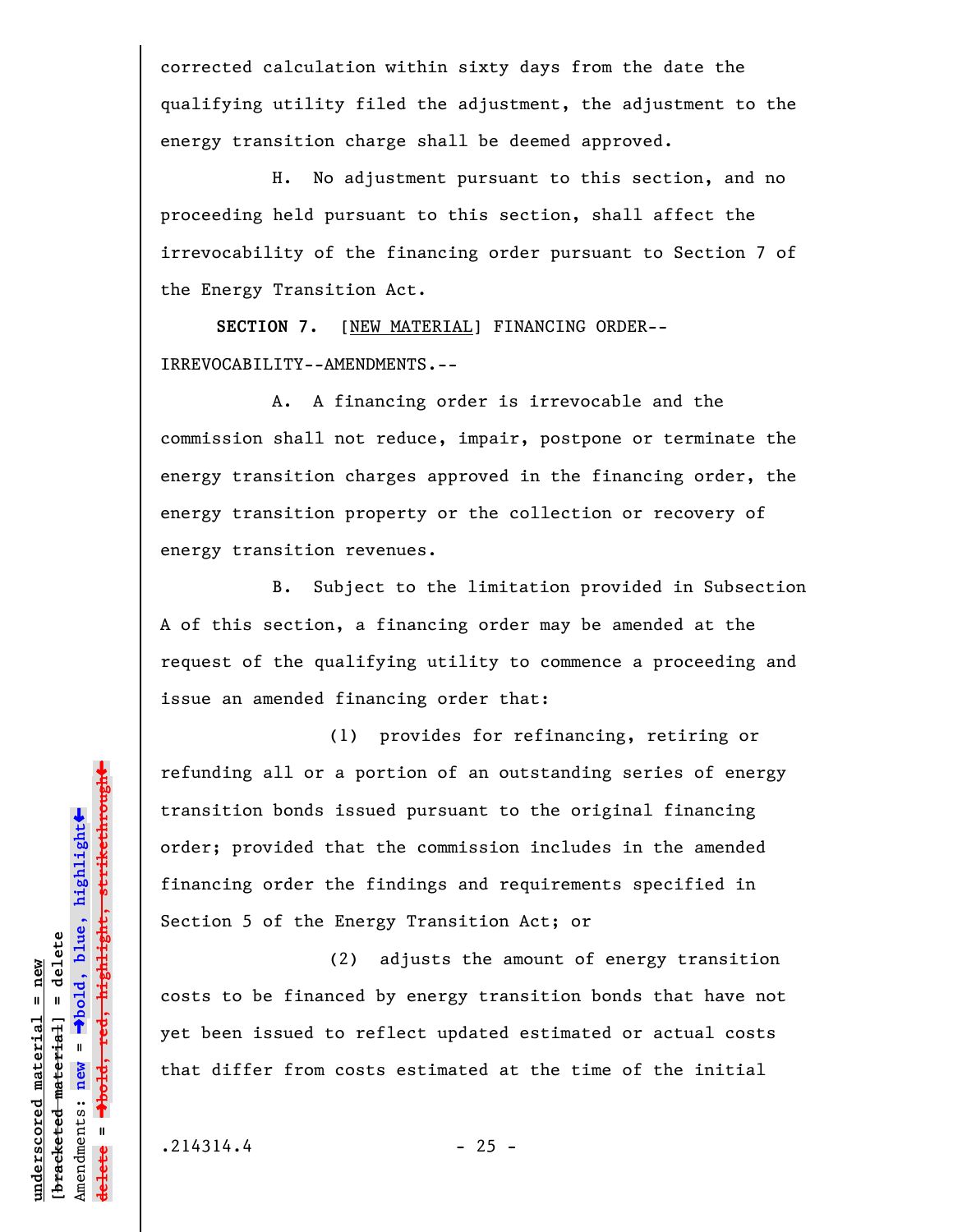financing order or to correct any errors.

C. The commission shall issue an order granting or denying the proposed amended financing order within thirty days of the filing of the request by the qualifying utility. No change in the credit rating of a qualifying utility from the credit rating at the time of issuance of a financing order shall impair the irrevocability of a financing order.

**SECTION 8.** [NEW MATERIAL] AGGRIEVED PARTIES--REQUEST FOR REHEARING--JUDICIAL REVIEW.--

A. A financing order shall be issued as a separate order from any other order issued by the commission on a requested approval in the application proceeding and is a final order of the commission. A party aggrieved by the issuance of a financing order may apply to the commission for a rehearing in accordance with Section 62-10-16 NMSA 1978; provided that such application shall be due no later than ten calendar days after issuance of the financing order. An application for rehearing shall be deemed denied if not acted upon by the commission within ten calendar days after the filing of the application.

B. An aggrieved party may file a notice of appeal with the supreme court in accordance with Section 62-11-1 NMSA 1978; provided that such notice shall be due no later than ten calendar days after denial of an application for rehearing or, if rehearing is not applied for, no later than ten calendar

 $.214314.4$  - 26 -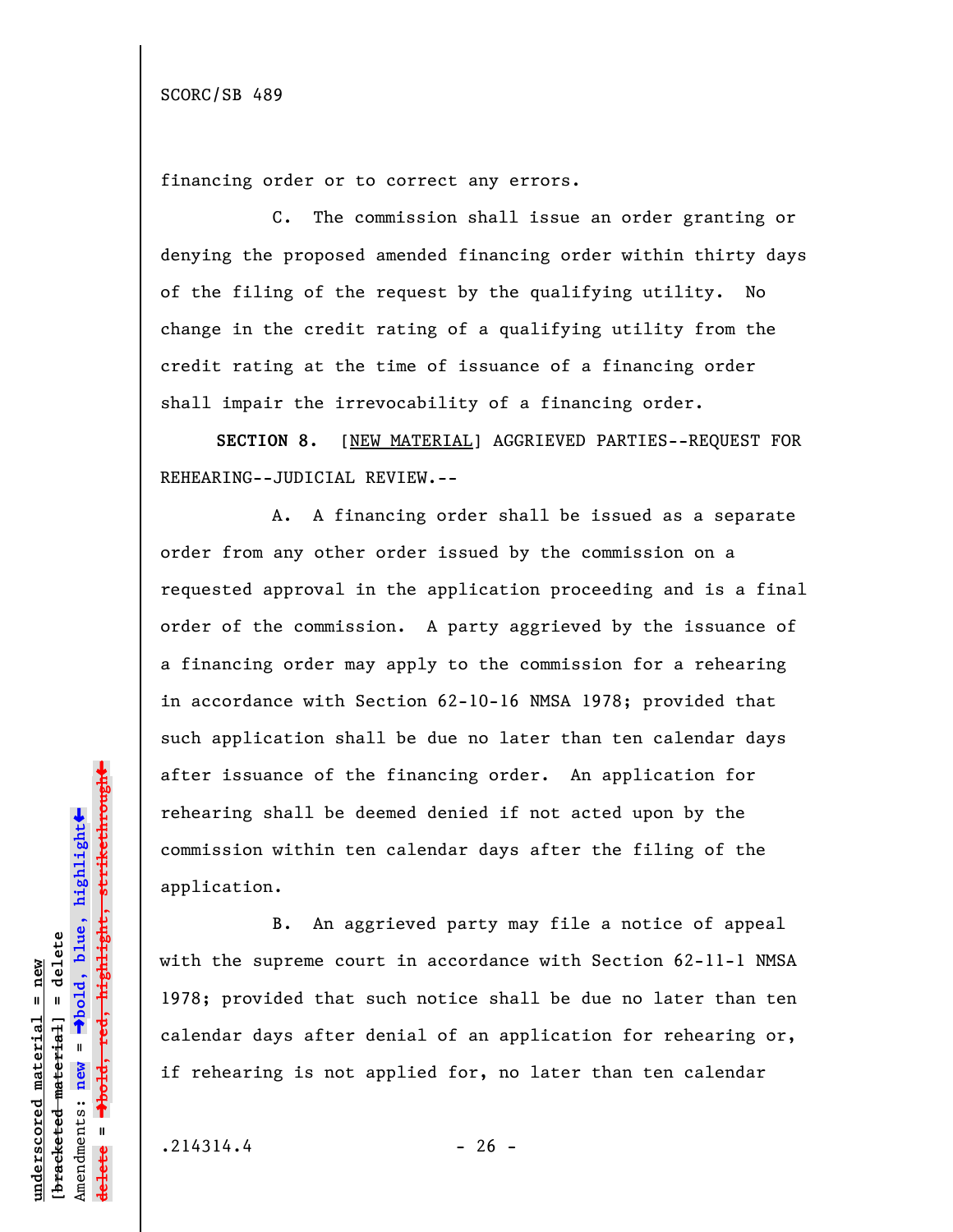days after issuance of the financing order. The supreme court shall proceed to hear and determine the appeal as expeditiously as practicable.

**SECTION 9.** [NEW MATERIAL] CONDITIONS THAT KEEP FINANCING ORDERS IN EFFECT AND ENERGY TRANSITION CHARGES IMPOSED.--

A. A financing order shall remain in effect until the energy transition bonds issued pursuant to the financing order and any related financing costs have been paid in full.

B. A financing order shall remain in effect and unabated notwithstanding the bankruptcy, reorganization or insolvency of the qualifying utility or any non-utility affiliate or the commencement of any proceeding for bankruptcy or appointment of a receiver.

C. If energy transition bonds issued pursuant to a financing order are outstanding and the related energy transition costs have not been paid in full, the energy transition charges authorized by the financing order shall be collected by the qualifying utility or its successors or assignees, or a collection agent, in full through a nonbypassable charge that is a separate line item on customer bills and not a part of the qualifying utility's base rates. The charge shall be paid by all customers:

(1) receiving electric delivery service from the qualifying utility under commission-approved rate schedules or special contracts; and

(2) who acquire electricity from an alternative or subsequent electricity supplier in the utility service area, to the extent that such acquisition is permitted

**underscored material = new [bracketed material] = delete**

 $b$ racketed material] = delete inderscored material = new

Amendments: **new** =

Amendments: new

 $\mathbf{I}$ 

**delete =**

lelete

º**bold, blue, highlight**

º**bold, red, highlight, strikethrough**

 $\ddot{\bullet}$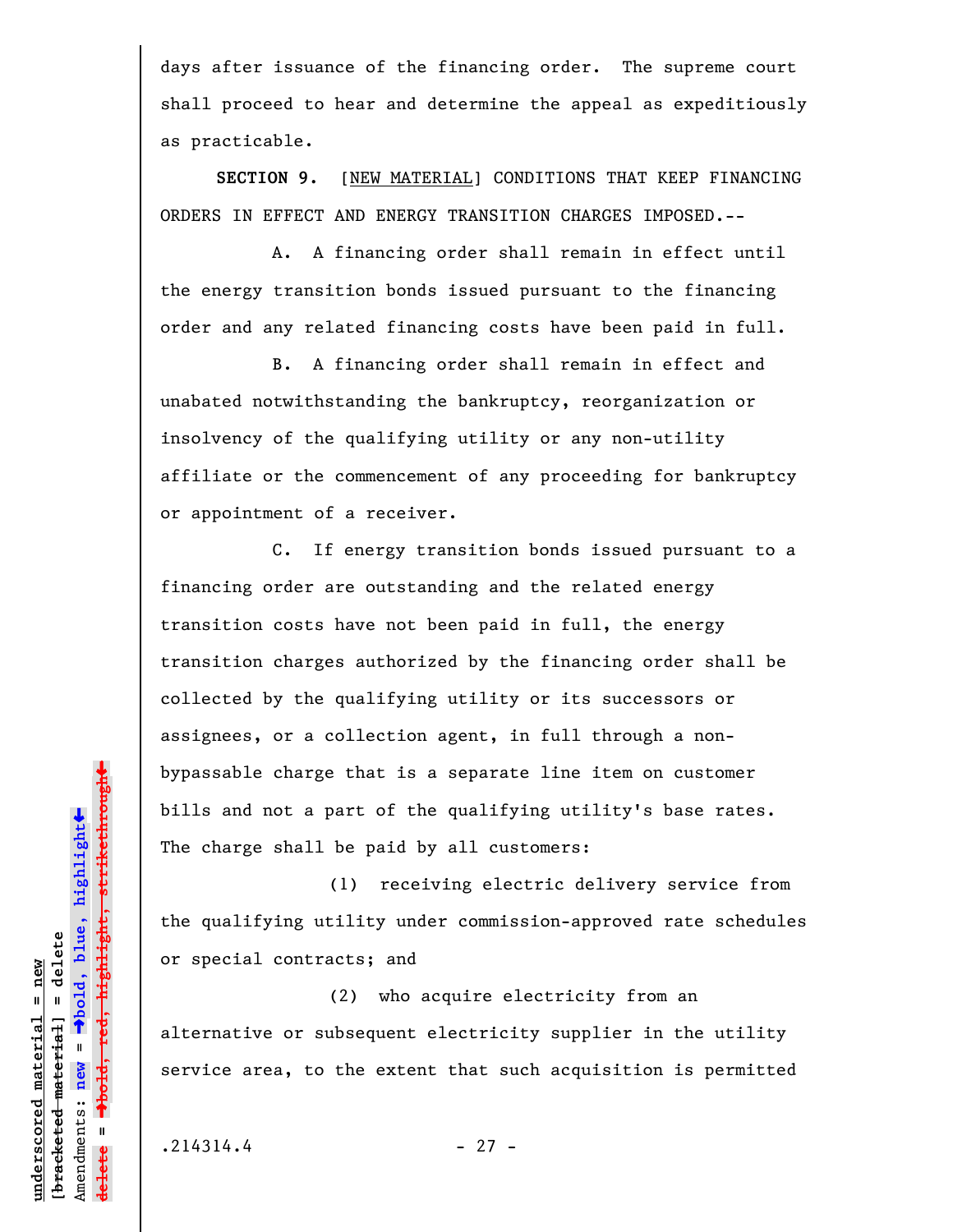by New Mexico law.

**SECTION 10.** [NEW MATERIAL] QUALIFYING UTILITY DUTIES.--

A. Except as provided in Section 16 of the Energy Transition Act, a qualifying utility that is abandoning a qualifying generating facility shall use the proceeds of the issuance of energy transition bonds only for purposes related to providing utility service to customers and to pay financing costs.

B. Energy transition revenues shall be applied solely to the repayment of energy transition bonds and the ongoing financing costs.

C. The failure of a qualifying utility to comply with any provision of the Energy Transition Act shall not invalidate, impair or affect a financing order, energy transition property, energy transition charge or energy transition bonds and financing costs. Payments to bondholders or financing parties on the energy transition bonds shall be made on a quarterly or semiannual basis pursuant to the terms of the energy transition bonds.

D. For a qualifying utility that receives approval of a financing order and issues sources of energy transition bonds, the qualifying utility's generation and sources of energy procured pursuant to power purchase agreements with a term of twenty-four months or longer, and that are dedicated to serve the qualifying utility's retail customers, shall not

 $.214314.4$  - 28 -

**underscored material = new [bracketed material] = delete**

bracketed material] = delete inderscored material = new

Amendments: **new** =

Amendments: new

 $\bar{\mathbf{u}}$ 

**delete =**

º**bold, blue, highlight**

º**bold, red, highlight, strikethrough**

 $\ddot{\bullet}$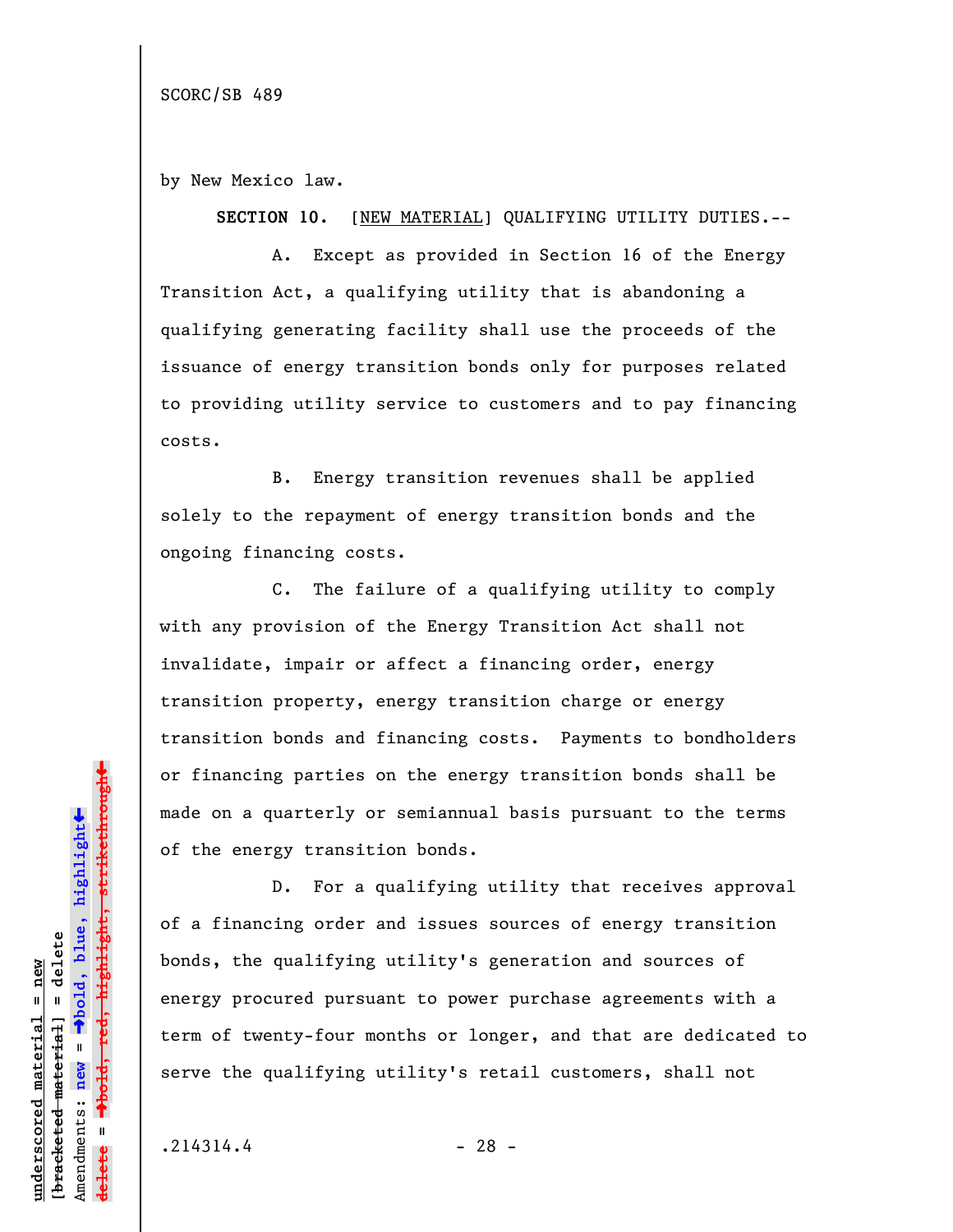emit, on average, more than four hundred pounds of carbon dioxide per megawatt-hour by January 1, 2023, and not more than two hundred pounds of carbon dioxide per megawatt-hour by January 1, 2032 and thereafter. Compliance shall be measured and verified every three years with the first period commencing on January 1, 2023. The commission shall adopt rules to implement the requirements of this subsection.

**SECTION 11.** [NEW MATERIAL] COMMISSION TREATMENT OF ENERGY TRANSITION BONDS.--

A. If the commission issues a financing order, the commission shall not treat:

(1) energy transition bonds issued pursuant to the financing order as debt of the qualifying utility;

(2) the energy transition charges paid under the financing order as revenue of the qualifying utility; or

(3) the energy transition costs to be financed by energy transition bonds as costs of the qualifying utility.

B. Reasonable actions taken by a qualifying utility to comply with the financing order shall be deemed to be just and reasonable for ratemaking purposes. Nothing in the Energy Transition Act shall:

(1) prevent or preclude the commission from investigating the compliance of a qualifying utility with the terms and conditions of a financing order and requiring compliance therewith;

(2) prevent or preclude the commission from imposing regulatory sanctions against a qualifying utility for failure to comply with the terms and conditions of a financing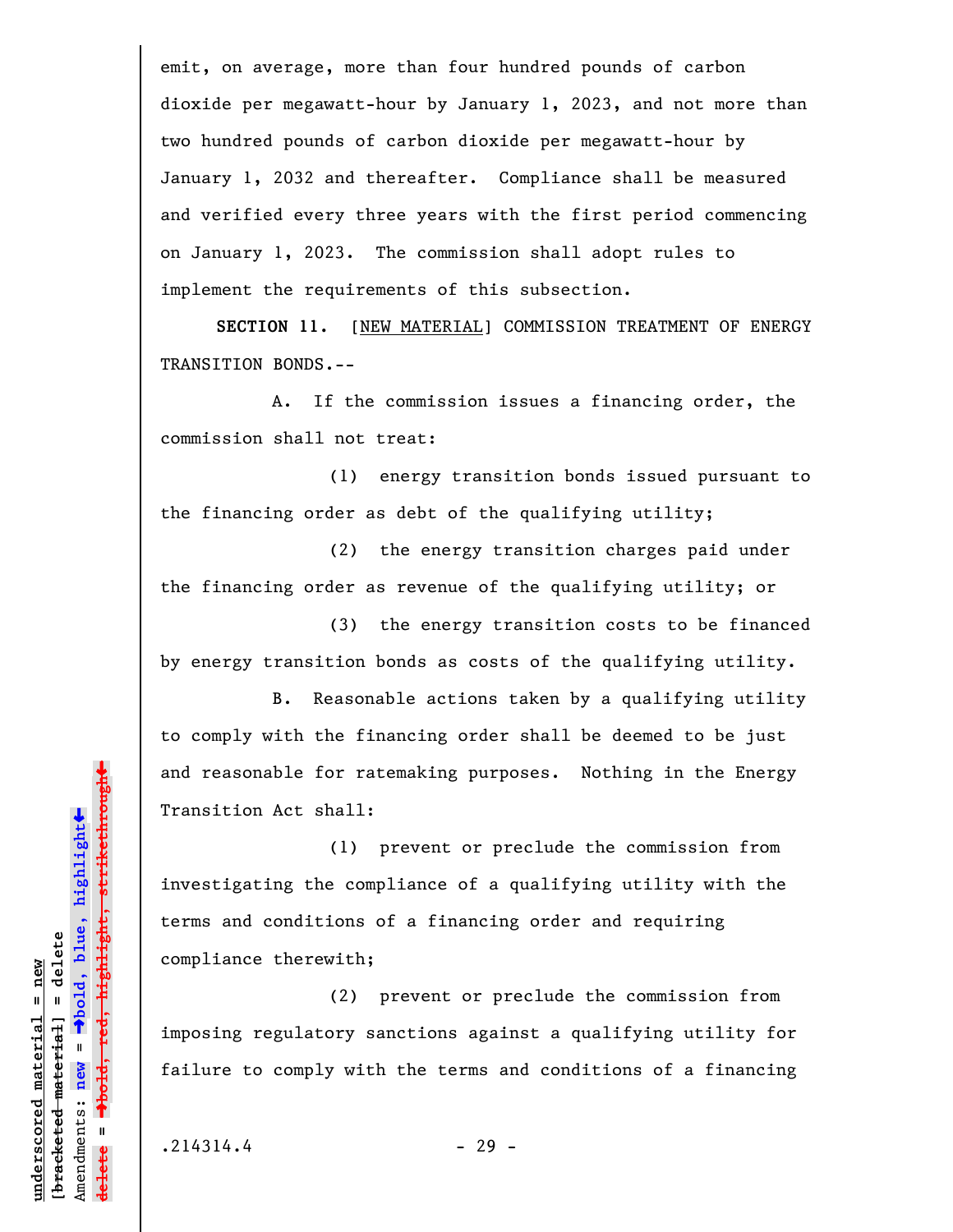order or the requirements of the Energy Transition Act;

(3) affect the authority of the commission to apply the adjustment mechanism as provided in Section 6 of the Energy Transition Act; or

(4) prevent or preclude the commission from including the qualifying utility's acquisition of replacement power resources in the qualifying utility's cost of service.

C. The commission shall not order or require a qualifying utility to issue energy transition bonds to finance any costs associated with abandonment of a qualifying generating facility. A utility's decision not to issue energy transition bonds shall not be a basis for the commission to refuse to allow a qualifying utility to recover energy transition costs in an otherwise permissible fashion, or as a basis to refuse or condition authorization to issue securities pursuant to Sections 62-6-6 and 62-6-7 NMSA 1978.

**SECTION 12.** [NEW MATERIAL] ENERGY TRANSITION PROPERTY-- ENERGY TRANSITION REVENUES.--

A. Energy transition property that is created in a financing order shall constitute an existing, present property right, notwithstanding that the imposition and collection of energy transition charges depend on the qualifying utility continuing to provide electric energy or continuing to perform its service functions relating to the collection of energy transition charges or on the level of future energy

 $.214314.4$  - 30 -

**underscored material = new [bracketed material] = delete**

bracketed material] = delete inderscored material = new

Amendments: **new** =

Amendments: new

 $\bar{\mathbf{u}}$ 

**delete =**

º**bold, blue, highlight**

º**bold, red, highlight, strikethrough**

 $\ddot{\bullet}$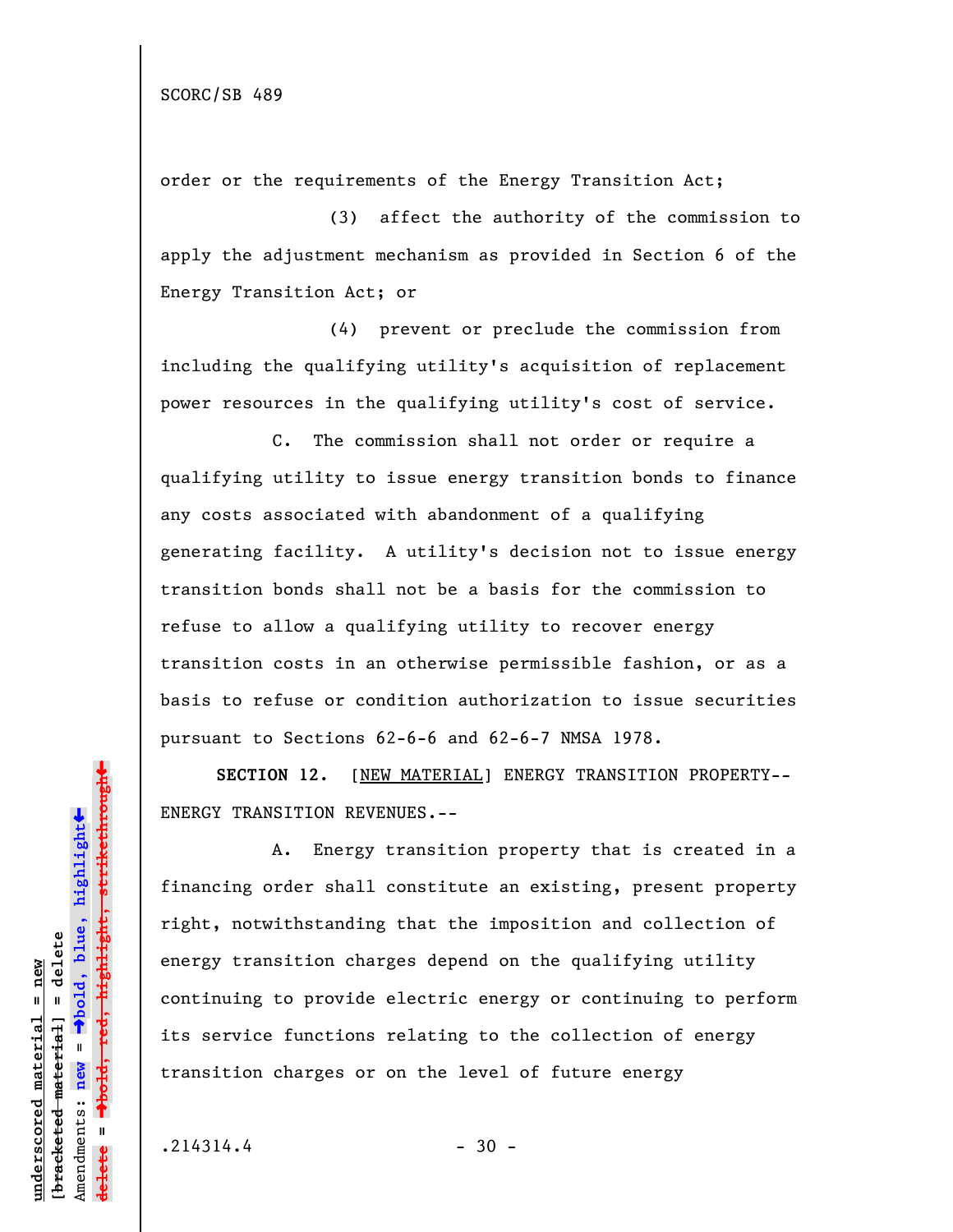consumption. Energy transition property shall exist whether or not the energy transition revenues have been billed, have accrued or have been collected and notwithstanding that the value or amount of the energy transition property is dependent on the future provision of electric energy or service to customers by the qualifying utility.

B. All energy transition property created in a financing order shall continue to exist until the energy transition bonds issued and all related financing costs pursuant to a financing order are paid in full.

C. All or any portion of energy transition property created in a financing order may be transferred, sold, conveyed or assigned to a non-utility affiliate that is:

(1) wholly owned, directly or indirectly, by the qualifying utility; and

(2) created for the limited purposes of acquiring, owning or administering energy transition property or issuing energy transition bonds under the financing order.

D. All or any portion of energy transition property may be pledged to secure the payment of energy transition bonds and all financing costs.

E. The formation by a qualifying utility of a nonutility affiliate for the purposes of acquiring, owning or administering energy transition property, issuing energy transition bonds pursuant to a financing order and transacting a transfer, sale, conveyance, assignment, grant of a security interest in or pledge of energy transition property by a qualifying utility to a non-utility affiliate, to the extent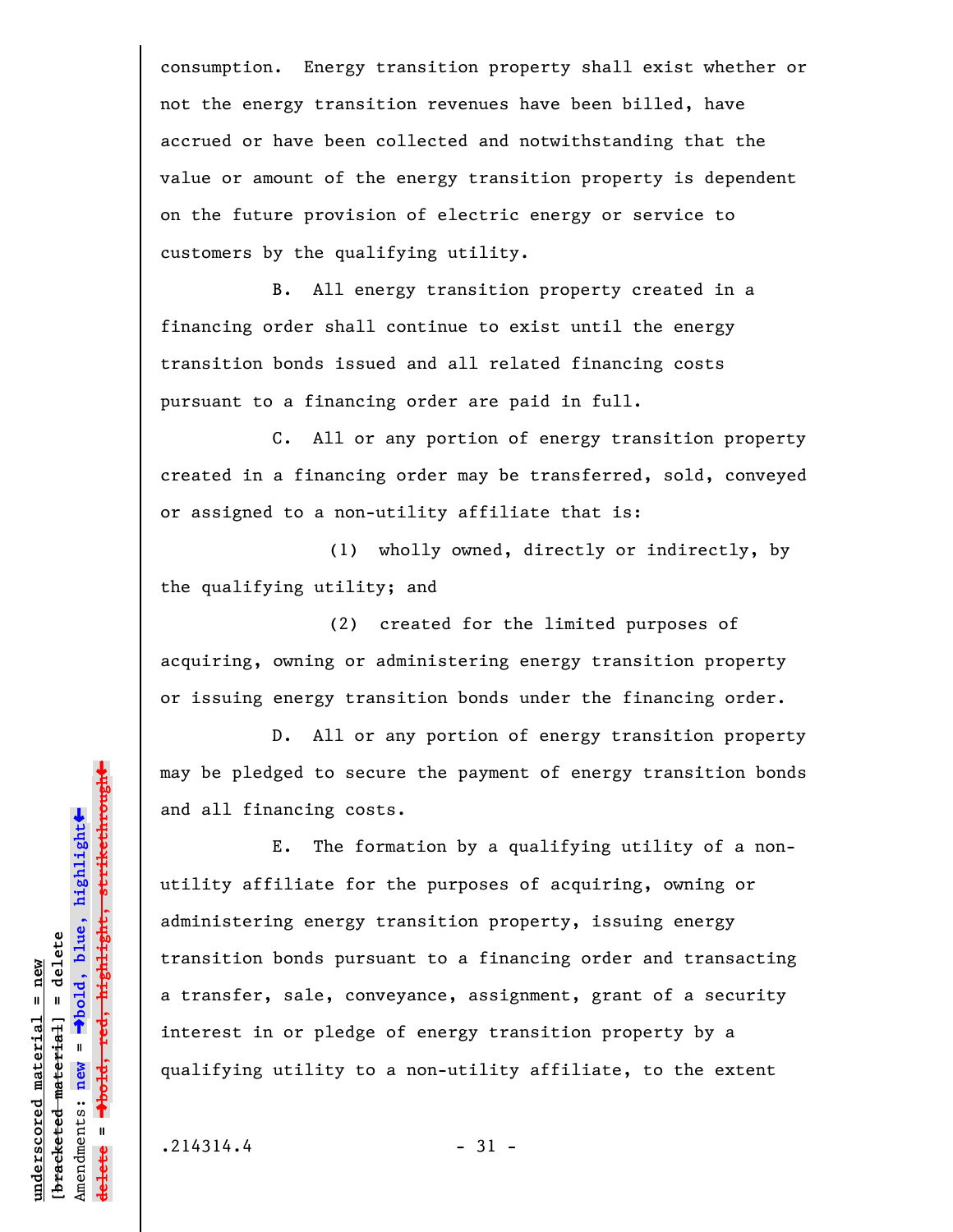previously authorized in a financing order, does not require any further approval of the commission and shall not be subject to the rules of the commission regarding Class I transactions and Class II transactions, as defined by Section 62-3-3 NMSA 1978, except that the commission may examine the books and records of the non-utility affiliate.

F. If a qualifying utility defaults on any required payment of energy transition bonds, a court with jurisdiction in the matter, on application by an interested party and without limiting any other remedies available to the applying party, shall order the sequestration and payment of the energy transition revenues for the benefit of bondholders, any assignees or financing parties. The order shall remain in full force and effect notwithstanding any bankruptcy, reorganization or other insolvency or receivership proceedings with respect to the qualifying utility or any non-utility affiliate.

G. Energy transition property, energy transition revenues and the interests of an assignee, bondholder or financing party in energy transition property and energy transition revenues are not subject to set-off, counterclaim, surcharge or defense by the qualifying utility or any other person or in connection with the bankruptcy, reorganization or other insolvency or receivership proceeding of the qualifying utility, non-utility affiliate or any other entity.

H. Any successor to a qualifying utility shall be

 $.214314.4$  - 32 -

**underscored material = new [bracketed material] = delete**

bracketed material] = delete inderscored material = new

Amendments: **new** =

Amendments: new

 $\mathbf{I}$ 

**delete =**

lelete

º**bold, blue, highlight**

º**bold, red, highlight, strikethrough**

 $\ddot{\bullet}$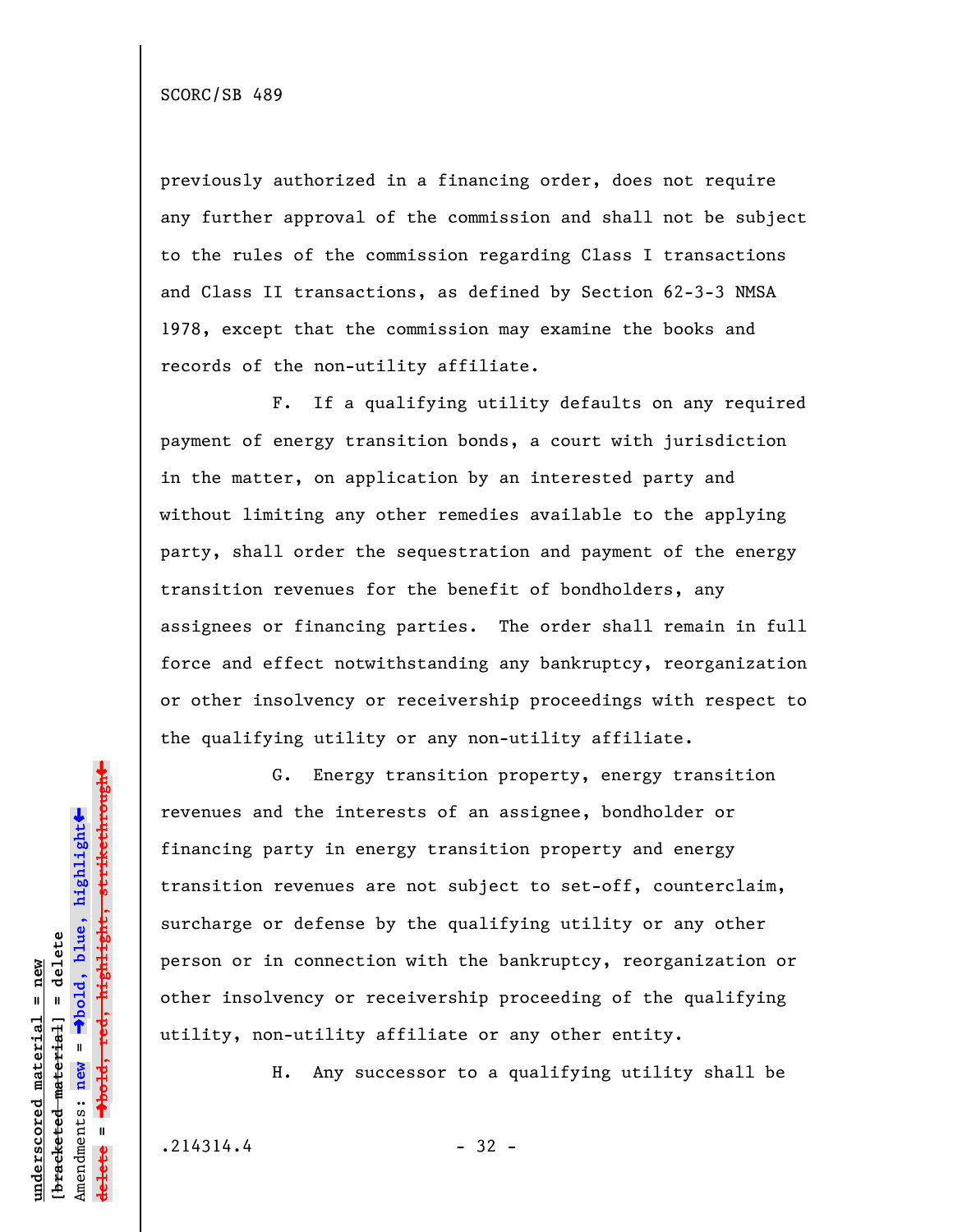bound by the requirements of the Energy Transition Act and shall perform and satisfy all obligations of, and have the same rights under a financing order as, the qualifying utility under the financing order in the same manner and to the same extent as the qualifying utility, including the obligation to collect and pay energy transition revenues to persons entitled to receive the revenues.

**SECTION 13.** [NEW MATERIAL] SECURITY INTERESTS-- CREATION OF SECURITY INTEREST--PRIORITY OVER OTHER LIENS-- ATTACHMENT ON FILING WITH SECRETARY OF STATE.--

A. Except as otherwise provided in this section, the creation, perfection and enforcement of a security interest in energy transition property to secure the repayment of the principal of and interest on energy transition bonds, amounts payable pursuant to an ancillary agreement and other financing costs are governed by this section. This section shall be deemed to supersede the provisions of the Uniform Commercial Code and Chapter 62, Article 13 NMSA 1978, to the extent those provisions are inconsistent with this section.

B. The description or reference to energy transition property in a transfer or security agreement and a financing statement is sufficient only if the description or reference refers to the Energy Transition Act and the financing order creating the energy transition property. This section applies to all purported transfers of, grants of liens on or security interests in, energy transition property.

C. A security interest in energy transition property is created, valid and binding at the latest of when:

 $.214314.4$  - 33 -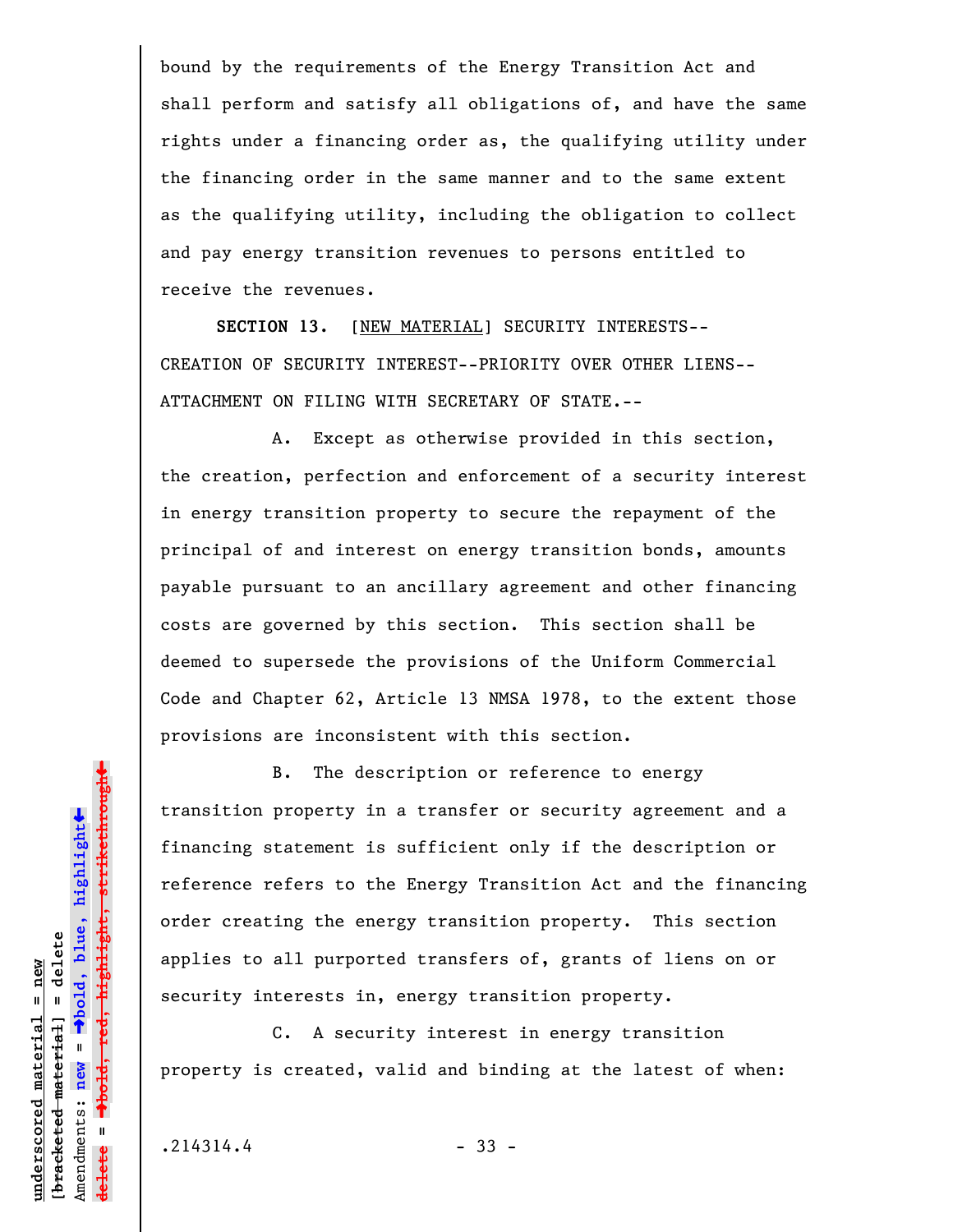SCORC/SB 489

(1) the financing order is issued;

(2) a security agreement is executed and delivered; or

(3) value is received for the energy transition bonds.

D. The security interest attaches without any physical delivery of collateral or other act and the lien of the security interest shall be valid, binding and perfected against all parties having claims of any kind against the person granting the security interest, regardless of whether such parties have notice of the lien, on the filing of a financing statement with the secretary of state. The secretary of state shall maintain the financing statement in the same manner and in the same recordkeeping system maintained for financing statements filed pursuant to the Uniform Commercial Code-Secured Transactions. Financing statements filed pursuant to this section shall be effective until a termination statement is filed.

E. A security interest in energy transition property is a continuously perfected security interest and has priority over any other lien that may subsequently attach to the energy transition property unless the holder of the security interest has agreed in writing otherwise.

F. The priority of a security interest in energy transition property is not affected by the commingling of

 $.214314.4$  - 34 -

**underscored material = new [bracketed material] = delete**

bracketed material] = delete inderscored material = new

Amendments: **new** =

Amendments: new

 $\mathbf{I}$ 

**delete =**

º**bold, blue, highlight**

º**bold, red, highlight, strikethrough**

 $\ddot{\bullet}$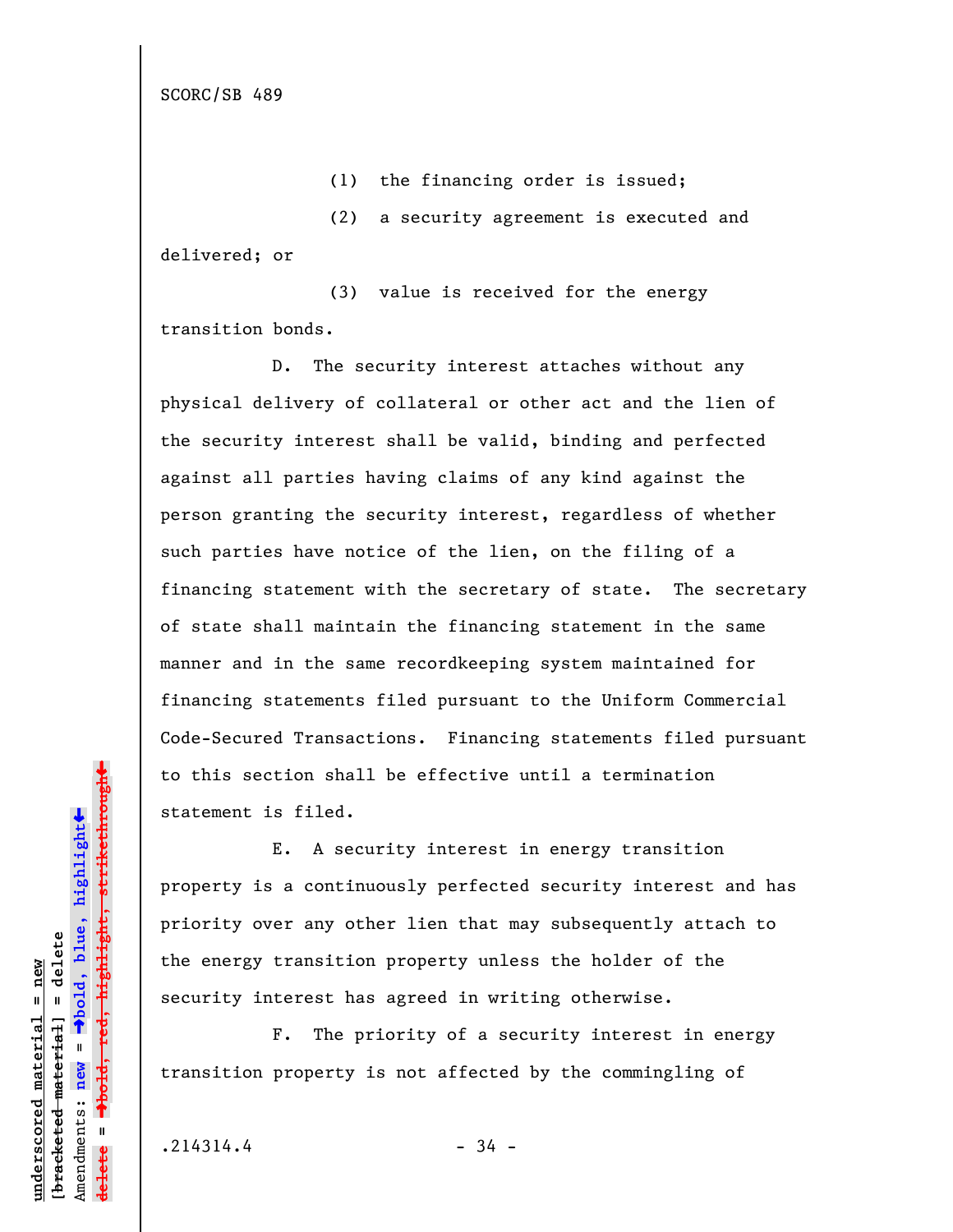energy transition revenues with other funds. Any pledgee or secured party shall have a perfected security interest in the amount of all energy transition revenues that are deposited in any account of the qualifying utility and any other security interest that may apply to those funds shall be terminated when they are transferred to a segregated account for the assignee or a financing party.

G. No order of the commission amending a financing order and no application of the adjustment mechanism shall affect the validity, perfection or priority of a security interest in or transfer of energy transition property.

**SECTION 14.** [NEW MATERIAL] SALE OF ENERGY TRANSITION PROPERTY--PERFECTING INTERESTS--ABSOLUTE TRANSFER AND TRUE SALE REQUIREMENTS.--

A. Any sale, assignment or transfer of energy transition property to an assignee that is a financing entity that is wholly owned, directly or indirectly, by the utility shall be an absolute transfer and true sale of, and not a pledge of or secured transaction relating to, the seller's right, title and interest in, to and under the energy transition property if the documents governing the transaction expressly state that the transaction is a sale or other absolute transfer. A transfer of an interest in energy transition property shall be created when:

(1) the financing order creating the energy transition property has become effective;

(2) the documents evidencing the transfer of energy transition property have been executed and delivered to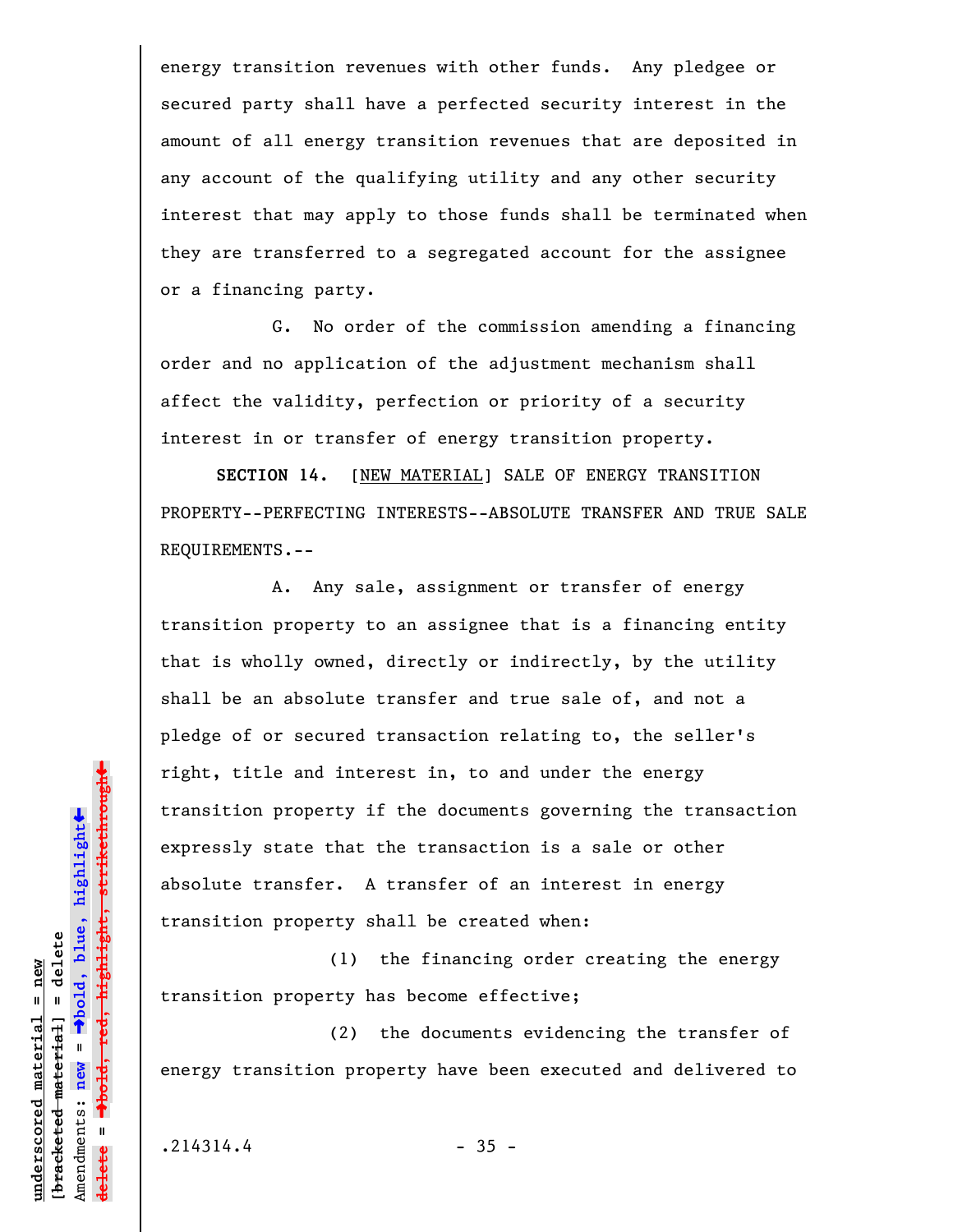the assignee; and

(3) value is received.

B. On the filing of a financing statement with the secretary of state pursuant to Subsection D of Section 13 of the Energy Transition Act, a transfer of an interest in energy transition property shall be perfected against all third persons, except creditors holding a prior security interest, ownership interest or assignment in the energy transition property previously perfected in accordance with Section 13 of that act.

C. The characterization of the sale, assignment or transfer as an absolute transfer and true sale, and the corresponding characterization of the property interest of the purchaser, shall not be affected or impaired by:

(1) commingling of energy transition revenues with other funds;

(2) the retention by the seller of:

(a) a partial or residual interest,

including an equity interest, in the energy transition property, whether direct or indirect, or whether subordinate or otherwise; or

(b) the right to recover costs associated with taxes or license fees imposed on the collection of energy transition revenues;

(3) any recourse that the purchaser may have

 $.214314.4$  - 36 -

**underscored material = new [bracketed material] = delete**

bracketed material] = delete inderscored material = new

Amendments: **new** =

Amendments: new

 $\mathbf{u}$ 

**delete =**

º**bold, blue, highlight**

º**bold, red, highlight, strikethrough**

highlight, strikethrough

 $\ddot{\bullet}$ 

»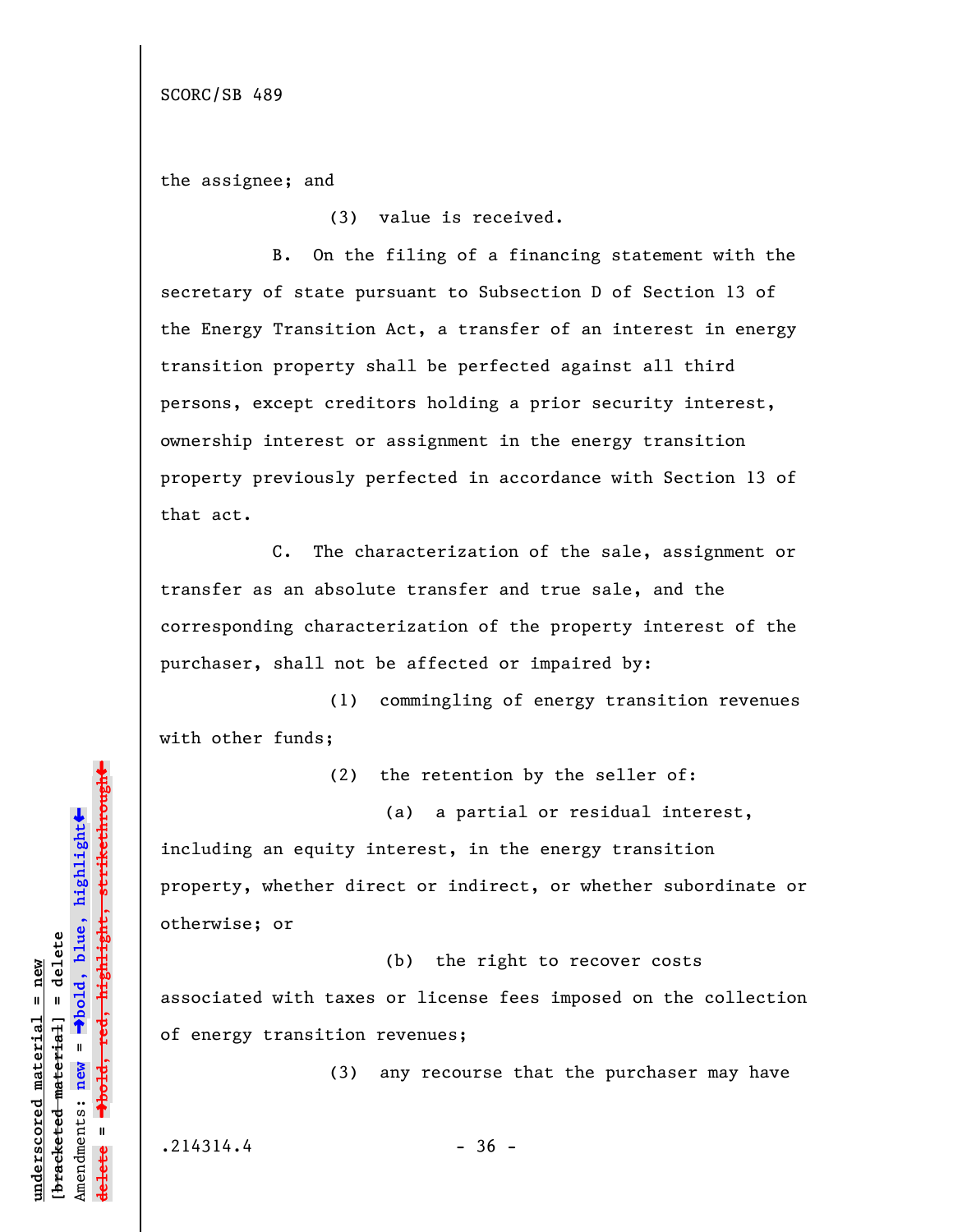against the seller;

(4) any indemnification rights, obligations or repurchase rights made or provided by the seller;

(5) the obligation of the seller to collect energy transition revenues on behalf of an assignee;

(6) the treatment of the sale, assignment or transfer of energy transition property for tax, financial reporting or other purposes;

(7) any subsequent order of the commission amending a financing order pursuant to Subsection B of Section 7 of the Energy Transition Act;

(8) any use of an adjustment mechanism approved in the financing order; or

(9) anything else that might affect or impair the characterization of the property.

**SECTION 15.** [NEW MATERIAL] SCORC $\rightarrow$ **EXEMPTION FROM**←SCORC FEE ASSESSMENTS.--The SCORC<sup>+</sup>imposition, collection and receipt **of an energy transition charge is exempt from energy transition charge stated as a separate line entry on a customer bill sent** by a qualifying utility may be subject to+SCORC an assessment of a franchise fee imposed by a municipality, county or other political subdivision of the state SCORCº**and , pursuant to a utility franchise agreement. The imposition, collection and** receipt of an energy transition charge is exempt from<sup>+</sup>SCORC inspection and supervision fees assessed pursuant to the Public Utility Act.

**SECTION 16.** [NEW MATERIAL] ENERGY TRANSITION INDIAN AFFAIRS FUND--ENERGY TRANSITION ECONOMIC DEVELOPMENT ASSISTANCE

 $.214314.4$  - 37 -

**underscored material = new [bracketed material] = delete**

 $b$ racketed material] = delete inderscored material = new

Amendments: **new** =

Amendments: new =  $\mathbf{I}$ 

**delete =**

lelete

º**bold, blue, highlight**

º**bold, red, highlight, strikethrough**

 $\ddot{\bullet}$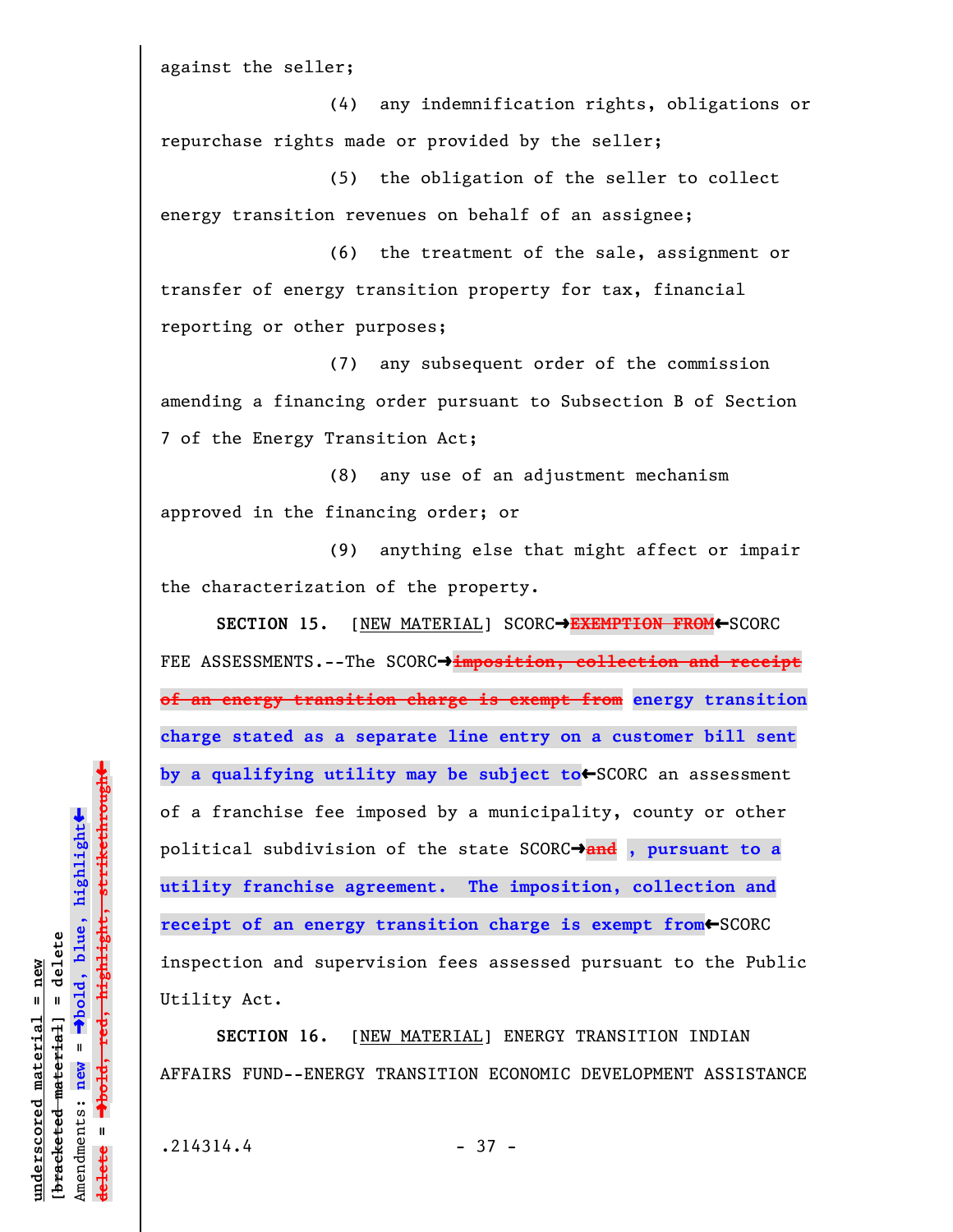FUND--ENERGY TRANSITION DISPLACED WORKER ASSISTANCE FUND-- COMMUNITY ADVISORY COMMITTEE.--

A. The "energy transition Indian affairs fund" is created in the state treasury. The fund shall consist of appropriations, gifts, grants, donations and bequests made to the fund. Income from the fund shall be credited to the fund, and money in the fund shall not revert or be transferred to any other fund at the end of a fiscal year.

B. The Indian affairs department shall administer the energy transition Indian affairs fund, and money in the fund is subject to appropriation by the legislature only to that department to assist in addressing the conditions and issues of tribes and native peoples in the affected community.

C. The Indian affairs department shall develop an Indian affairs assistance plan to assist tribal and native people in the affected community that shall provide for the disbursement of money in the energy transition Indian affairs fund. In developing the plan, the Indian affairs department shall establish a public planning process in the affected community to inform the use of money in the fund. The Indian affairs department shall engage in consultation with Indian nations, tribes and pueblos in the affected community pursuant to the State-Tribal Collaboration Act. The public planning process shall include at least three public meetings in the affected community. Expenditures from the fund shall be made

 $.214314.4$  - 38 -

**underscored material = new [bracketed material] = delete**

 $b$ racketed material] = delete inderscored material = new

Amendments: **new** =

Amendments: new =

**delete =**

lelete

º**bold, blue, highlight**

º**bold, red, highlight, strikethrough**

 $\ddot{\bullet}$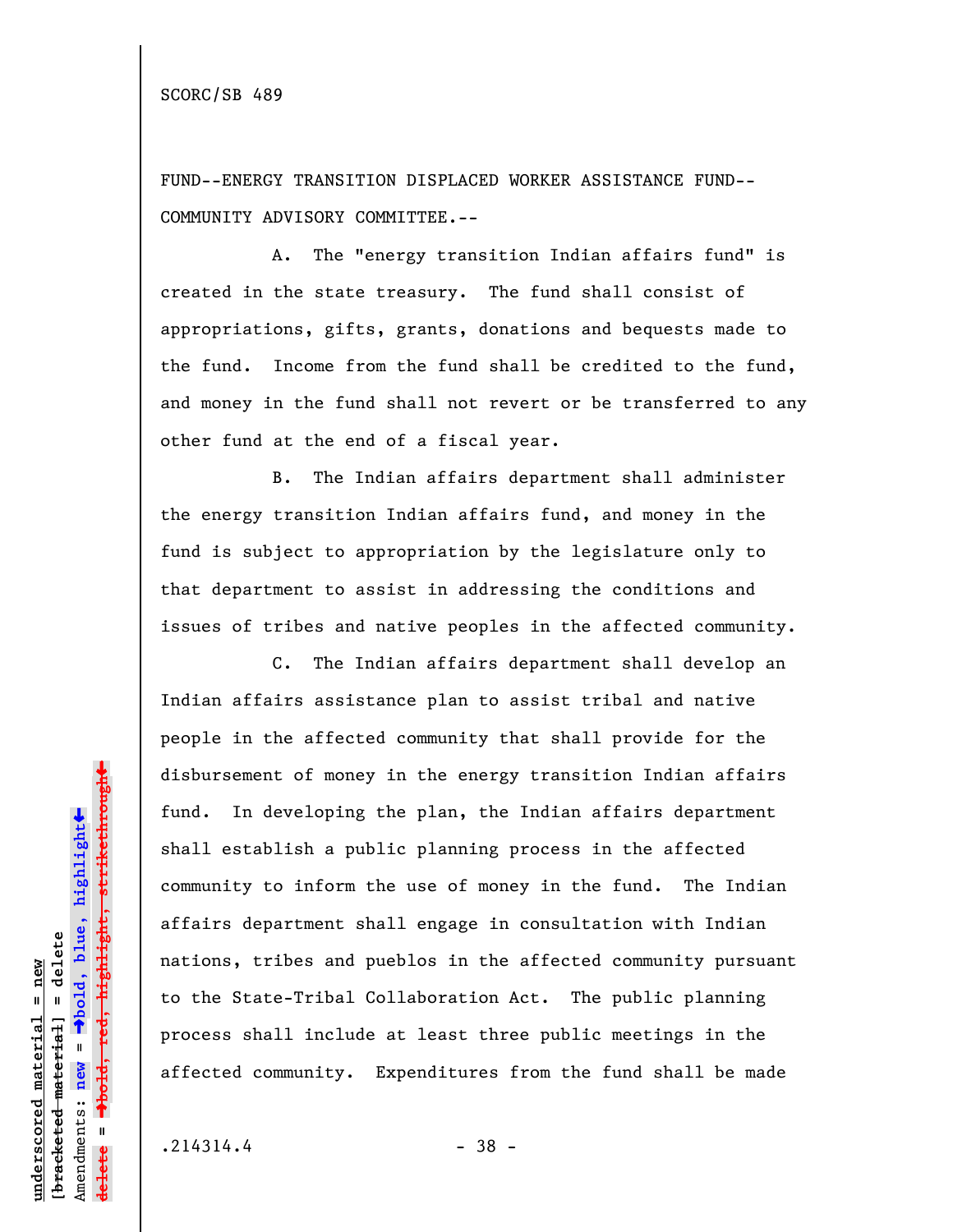after completion of the plan and as follows:

(1) to an entity approved by the Indian affairs department to receive funds for any program established at the Indian affairs department; and

(2) to tribal governments, public agencies or private persons to provide services and facilities in the affected community for promoting the welfare of Indian people.

D. The "energy transition economic development assistance fund" is created in the state treasury. The fund shall consist of appropriations, gifts, grants, donations and bequests made to the fund. Income from the fund shall be credited to the fund, and money in the fund shall not revert or be transferred to any other fund at the end of a fiscal year.

E. The economic development department shall administer the energy transition economic development assistance fund, and money in the fund is subject to appropriation by the legislature only to that department to assist in diversifying and promoting the affected community's economy by fostering economic development opportunities unrelated to fossil fuel development or use.

F. The economic development department shall develop an economic diversification and development plan to assist the affected community that shall provide for the disbursement of money in the energy transition economic development assistance fund. In developing the plan, the economic development department shall request recommendations from the affected community's community advisory committee pursuant to Subsection K of this section and establish a public

 $.214314.4$  - 39 -

**underscored material = new [bracketed material] = delete**

 $b$ racketed material] = delete inderscored material = new

Amendments: **new** =

Amendments: new =

**delete =**

lelete

º**bold, blue, highlight**

º**bold, red, highlight, strikethrough**

 $\ddot{\bullet}$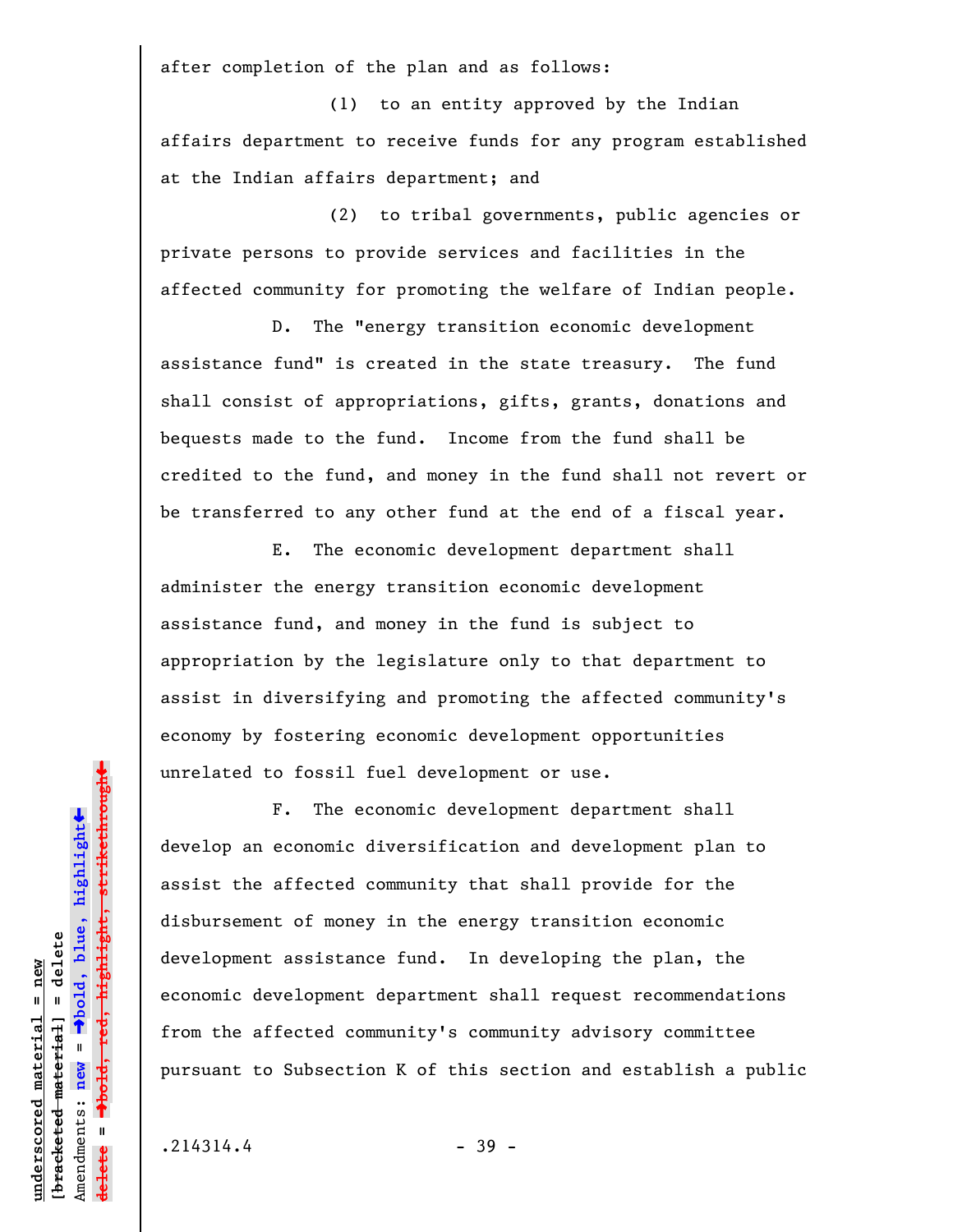input process in the affected community to inform the use of money in the fund. The economic development department shall engage in consultation with Indian nations, tribes and pueblos in the affected area pursuant to the State-Tribal Collaboration Act. The public input process shall include at least three public meetings in the affected community. Expenditures from the fund shall be made pursuant to the plan and as follows:

(1) to an entity approved by the economic development department to receive funds for any program established at the economic development department;

(2) to assist employers to qualify for any tax relief for hiring displaced workers established under state or federal law; and

(3) to a municipality, county, Indian nation, pueblo or tribe or land grant community in New Mexico for programs designed to promote economic development in the affected community.

G. The "energy transition displaced worker assistance fund" is created in the state treasury. The fund shall consist of appropriations, gifts, grants, donations and bequests made to the fund. Income from the fund shall be credited to the fund, and money in the fund shall not revert or be transferred to any other fund at the end of a fiscal year.

H. The workforce solutions department shall administer the energy transition displaced worker assistance

 $.214314.4$  - 40 -

**underscored material = new [bracketed material] = delete**

 $b$ racketed material] = delete inderscored material = new

Amendments: **new** =

Amendments: new

 $\mathbf{I}$ 

**delete =**

lelete

º**bold, blue, highlight**

º**bold, red, highlight, strikethrough**

 $\ddot{\bullet}$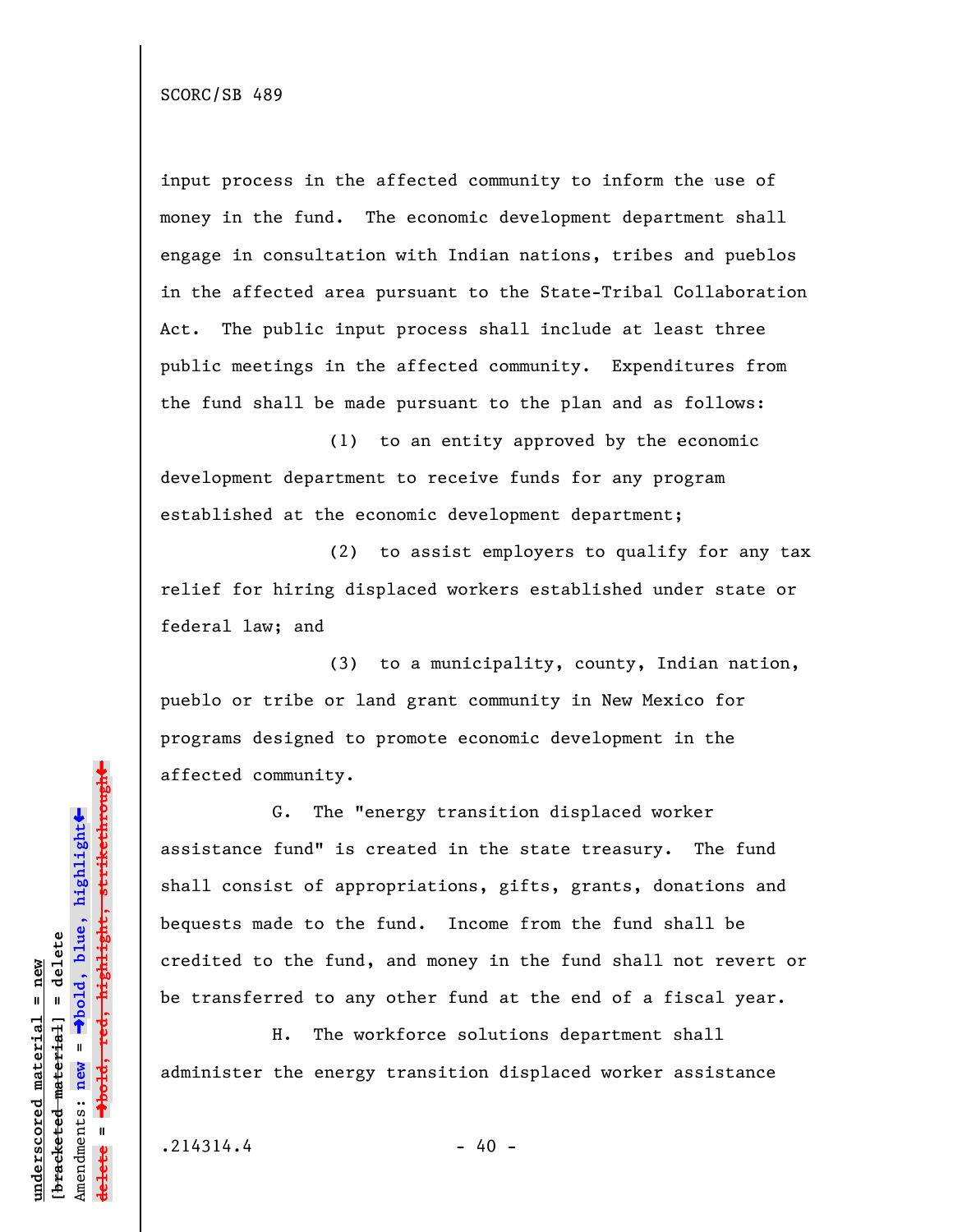fund, and money in the fund is subject to appropriation by the legislature only to that department to assist displaced workers in an affected community.

I. The workforce solutions department shall develop a displaced worker development plan to assist displaced workers in an affected community that shall provide for the disbursement of money in the energy transition displaced worker assistance fund. In developing the plan, the workforce solutions department shall request recommendations from the affected community's community advisory committee pursuant to Subsection K of this section and establish a public input process in the affected community to inform the use of money in the energy transition displaced worker assistance fund. The workforce solutions department shall engage in consultation with Indian nations, tribes and pueblos in the affected area pursuant to the State-Tribal Collaboration Act. The public input process shall include at least three public meetings in the affected community. Expenditures from the energy transition displaced worker assistance fund shall be made pursuant to the plan and as follows:

(1) to assist employers of displaced workers to qualify for any tax relief established under state or federal law;

(2) to the workforce solutions department:

(a) to provide assistance to displaced workers using any program established at that department; and (b) for payment of costs associated with

displaced workers enrolling and participating in certified

**underscored material = new [bracketed material] = delete**

 $b$ racketed material] = delete inderscored material = new

Amendments: **new** =

Amendments: new =  $\mathbf{I}$ 

**delete =**

lelete

º**bold, blue, highlight**

º**bold, red, highlight, strikethrough**

 $\ddot{\bullet}$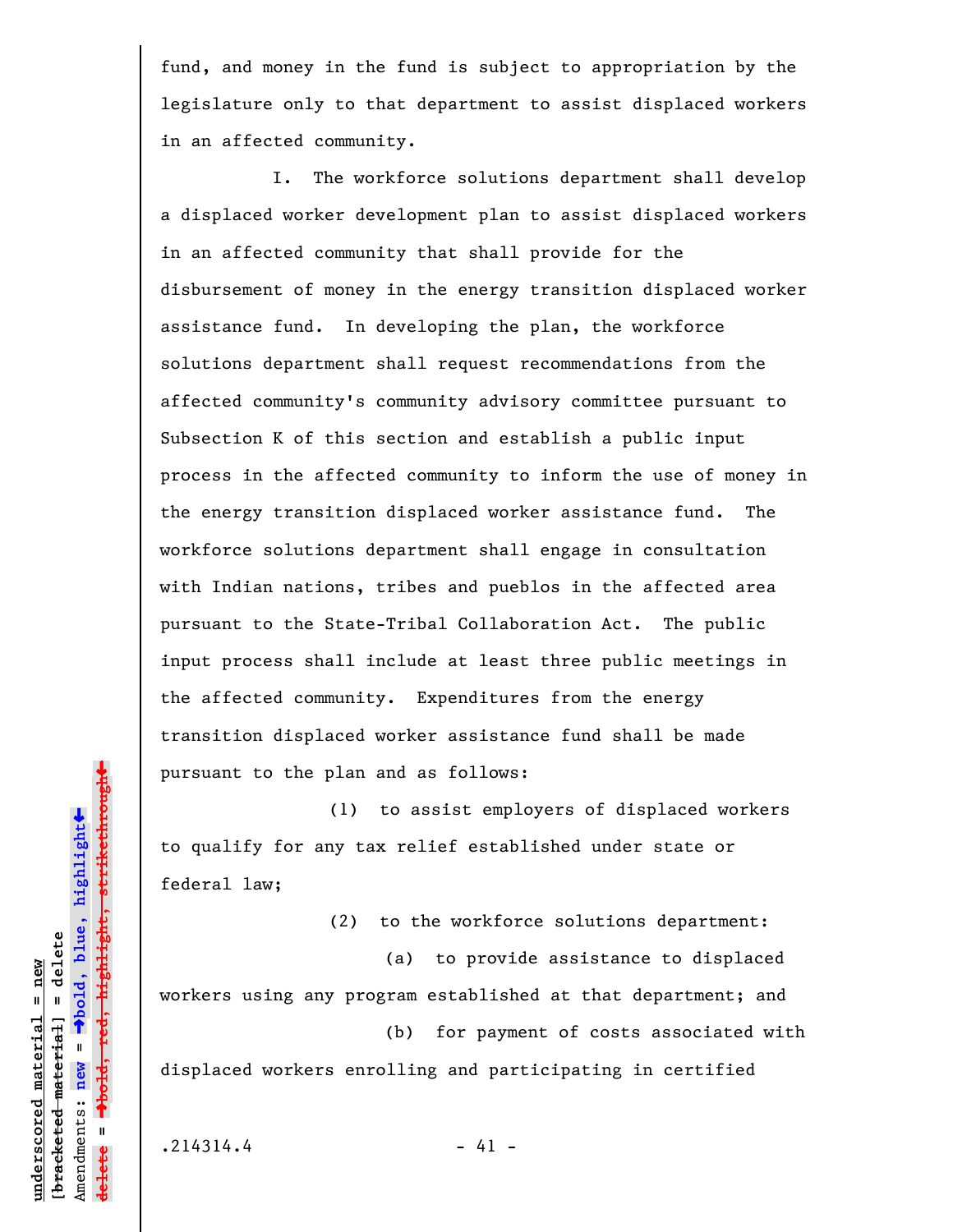apprenticeship programs in New Mexico; and

(3) to a municipality, county, Indian nation, pueblo or tribe or land grant community in New Mexico for job training and apprenticeship programs for displaced workers or for programs designed to promote economic development in the affected community.

J. Within thirty days of receipt of energy transition bond proceeds, a qualifying generating facility located in New Mexico shall transfer the following percentages of the financed amount of energy transition bonds as follows:

(1) one-half percent to the Indian affairs department for deposit in the energy transition Indian affairs fund;

(2) one and sixty-five hundredths percent to the economic development department for deposit in the energy transition economic development assistance fund; and

(3) three and thirty-five hundredths percent to the workforce solutions department for deposit in the energy transition displaced worker assistance fund.

K. In each affected community, a community advisory committee shall be convened. All meetings of the community advisory committee shall be held pursuant to the Open Meetings Act. The secretaries of Indian affairs, economic development and workforce solutions shall appoint three conveners who reside in the affected community, at least one from each major

**underscored material = new [bracketed material] = delete**

 $b$ racketed material] = delete inderscored material = new

Amendments: **new** =

Amendments: new

**delete =**

lelete

bold, red,  $\mathbf{I}$ 

º**bold, blue, highlight**

º**bold, red, highlight, strikethrough**

 $\ddot{\bullet}$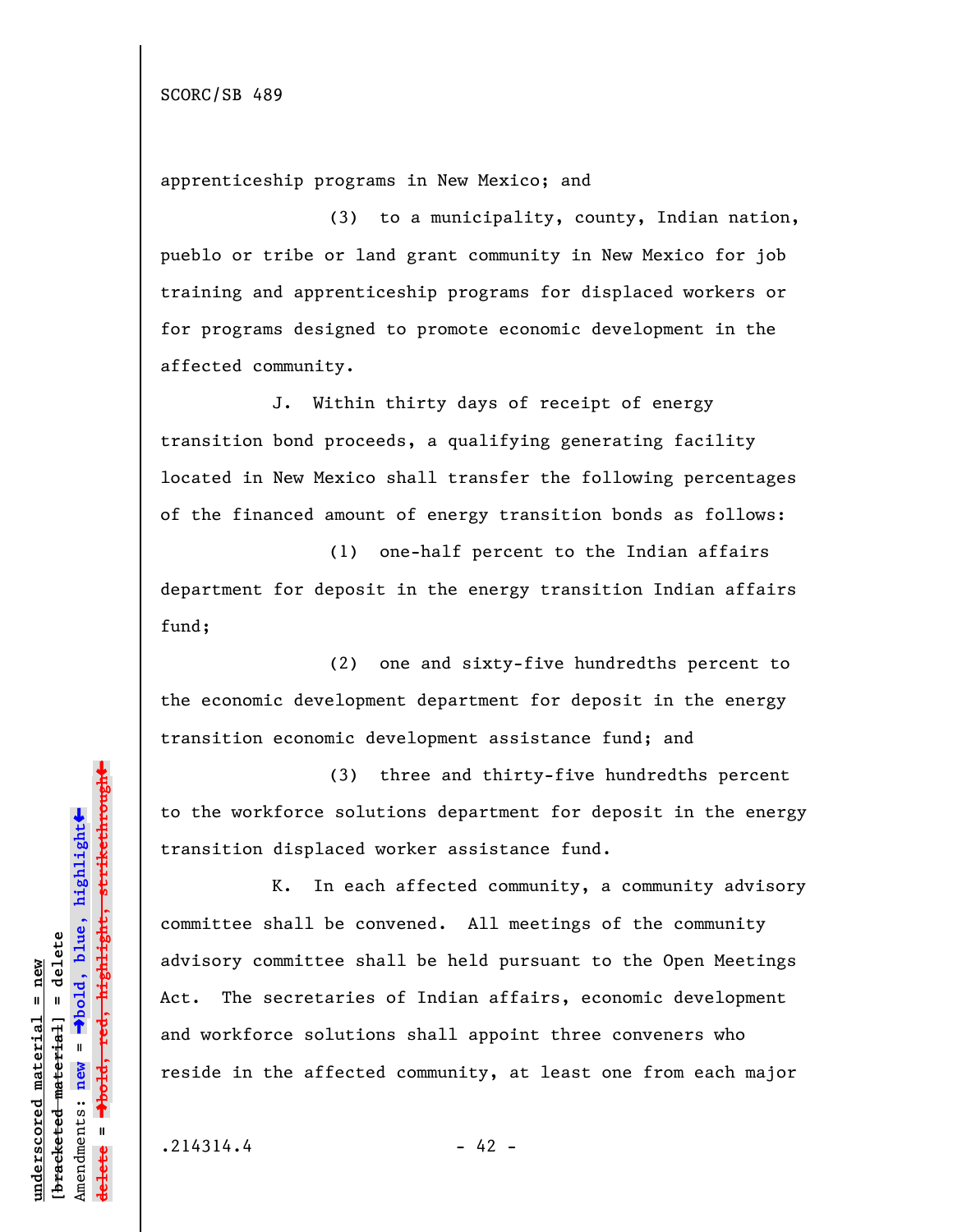political party and one representing one of the Navajo Nation chapter houses in the affected community. The conveners shall appoint members of the community advisory committee to include a member from each municipality, county, Indian nation, pueblo, tribe and land grant community, if any, in the affected community, at least four appointees representing diverse economic and cultural perspectives of the affected community and one appointee representing displaced workers in the affected community. Within sixty days of a request by the economic development department pursuant to Subsection F of this section, or the workforce solutions department pursuant to Subsection I of this section, a community advisory committee shall provide recommendations to the requesting department on the use of available funds intended for the affected community.

L. As used in this section:

(1) "affected community" means a New Mexico county located within one hundred miles of a New Mexico facility producing electricity that closes, resulting in at least forty displaced workers; and

(2) "displaced worker" means a New Mexico resident who:

(a) within the previous twelve months, was terminated from employment, or whose contract was terminated, due to the abandonment of a New Mexico facility producing electricity that resulted in displacing at least forty workers;

(b) had at least seventy-five percent of the resident's net income, as that term is defined in the

 $.214314.4$  - 43 -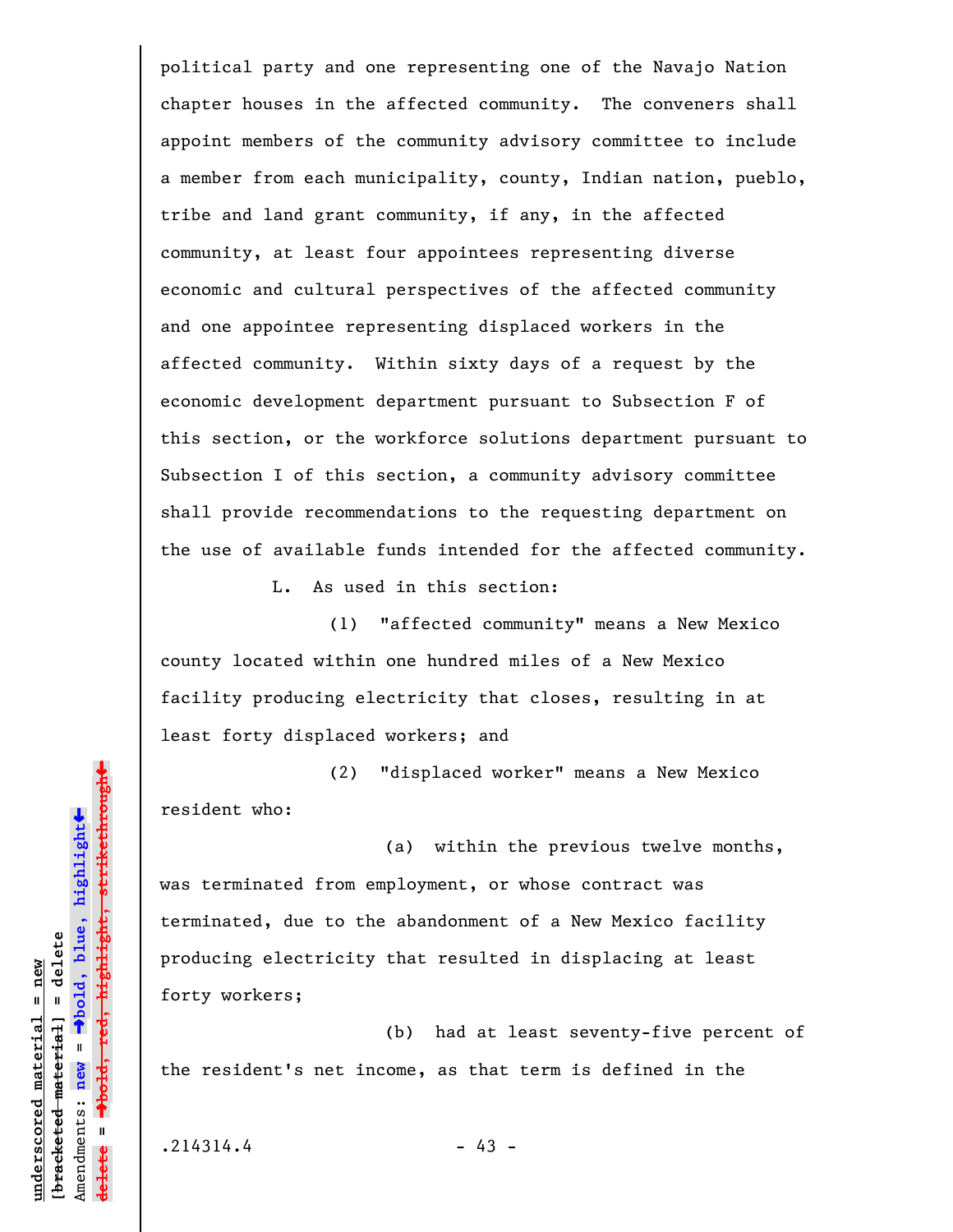Income Tax Act, from the employment or contract described in Subparagraph (a) of this paragraph;

(c) has not been able to replace the lost wages described in Subparagraph (b) of this paragraph or whose annual wages are at least twenty-five percent less than when the qualifying facility was operating; and

(d) does not qualify to take full benefits pursuant to a pension or retirement plan.

**SECTION 17.** [NEW MATERIAL] ENERGY TRANSITION BONDS NOT PUBLIC DEBT.--Energy transition bonds issued pursuant to the Energy Transition Act shall not constitute a debt or a pledge of the faith and credit or taxing power of this state or of any county, municipality or any other political subdivision of this state. Bondholders shall have no right to have taxes levied by the legislature or the taxing authority of any county, municipality or other political subdivision of this state for the payment of the principal of or interest on energy transition bonds. The issuance of energy transition bonds does not obligate the state or a political subdivision of the state to levy any tax or make any appropriation for payment of the principal of or interest on the bonds.

**SECTION 18.** [NEW MATERIAL] ENERGY TRANSITION BONDS AS LEGAL INVESTMENTS.--Energy transition bonds shall be legal investments for all governmental units, permanent funds of the state, finance authorities, financial institutions, insurance

 $.214314.4$  - 44 -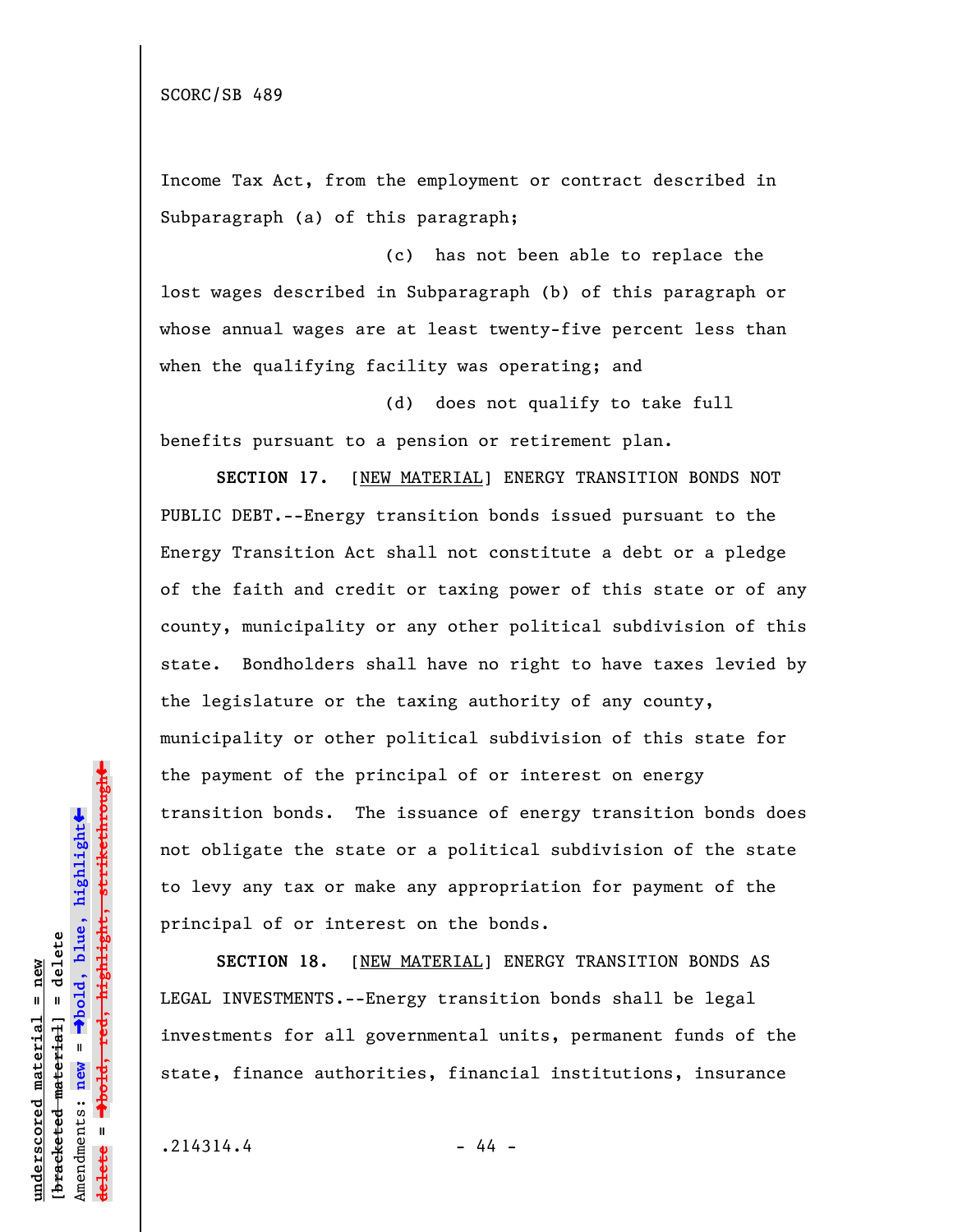companies, fiduciaries and other persons requiring statutory authority regarding legal investments.

**SECTION 19.** [NEW MATERIAL] STATE PLEDGE NOT TO IMPAIR.--

A. The state pledges to and agrees with the bondholders, any assignee and any financing parties that the state shall not take or permit any action that impairs the value of energy transition property, except as allowed pursuant to Section 6 of the Energy Transition Act, or reduces, alters or impairs energy transition charges that are imposed, collected and remitted for the benefit of the bondholders, any assignee and any financing parties, until the entire principal of, interest on and redemption premium on the energy transition bonds, all financing costs and all amounts to be paid to an assignee or financing party under an ancillary agreement are paid in full and performed in full.

B. Any person who issues energy transition bonds is permitted to include the pledge specified in Subsection A of this section in the energy transition bonds, ancillary agreements and documentation related to the issuance and marketing of the energy transition bonds.

**SECTION 20.** [NEW MATERIAL] CHOICE OF LAW.--The laws of the state of New Mexico as set forth in the Energy Transition Act shall govern the validity, enforceability, attachment, perfection, priority and exercise of remedies with respect to the transfer of an interest or right of creation of a security interest in energy transition property, an energy transition charge or a financing order.

**SECTION 21.** [NEW MATERIAL] CONFLICTS.--In the event of

 $.214314.4$  - 45 -

**underscored material = new [bracketed material] = delete**

 $b$ racketed material] = delete inderscored material = new

Amendments: **new** =

Amendments: new

 $\mathbf{u}$ 

**delete =**

lelete

º**bold, blue, highlight**

º**bold, red, highlight, strikethrough**

 $\ddot{\bullet}$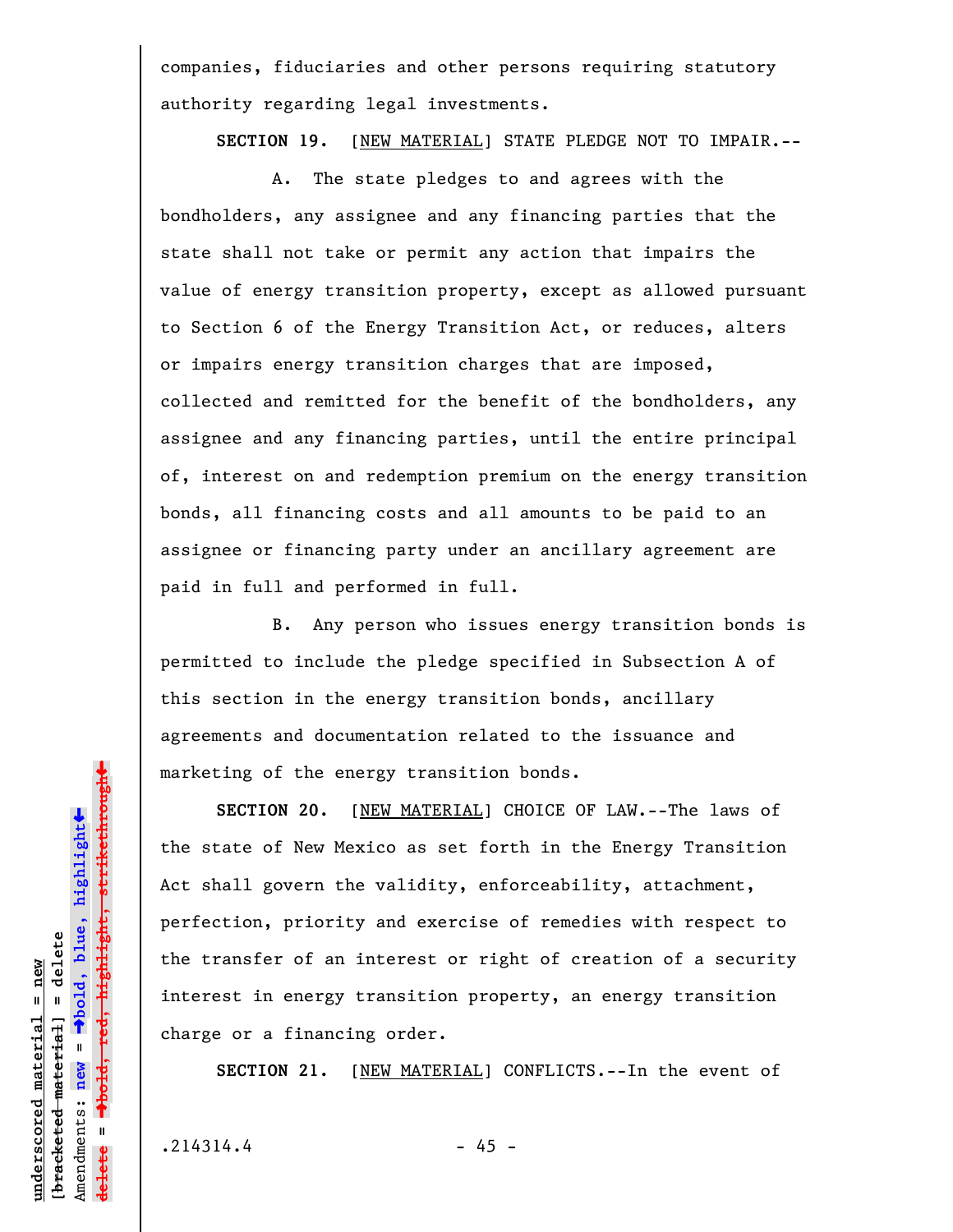any conflict between the Energy Transition Act and any other law regarding the attachment, assignment or perfection, or the effect of perfection, or priority of any security interest in or transfer of energy transition property, the Energy Transition Act shall govern to the extent of the conflict.

SECTION 22. [NEW MATERIAL] VALIDITY ON ACTIONS IF ACT HELD INVALID.--Effective on the date that energy transition bonds are first issued under the Energy Transition Act, if any provision of that act is invalidated, superseded, replaced, repealed or expires for any reason, that occurrence shall not affect the validity of any action allowed pursuant to that act that is taken by the commission, a qualifying utility, an assignee or any other person, a collection agent, a financing party, a bondholder or a party to an ancillary agreement and, to prevent the impairment of energy transition bonds issued or authorized in a financing order issued pursuant to the Energy Transition Act, any such action shall remain in full force and effect with respect to all energy transition bonds issued or authorized in a financing order pursuant to the Energy Transition Act before the date that such provision is held to be invalid or is invalidated, superseded, replaced, repealed or expires for any reason.

**SECTION 23.** [NEW MATERIAL] APPLICABILITY.--The provisions of the Energy Transition Act shall not apply to a qualifying utility that makes an initial application for a financing order

 $.214314.4$  - 46 -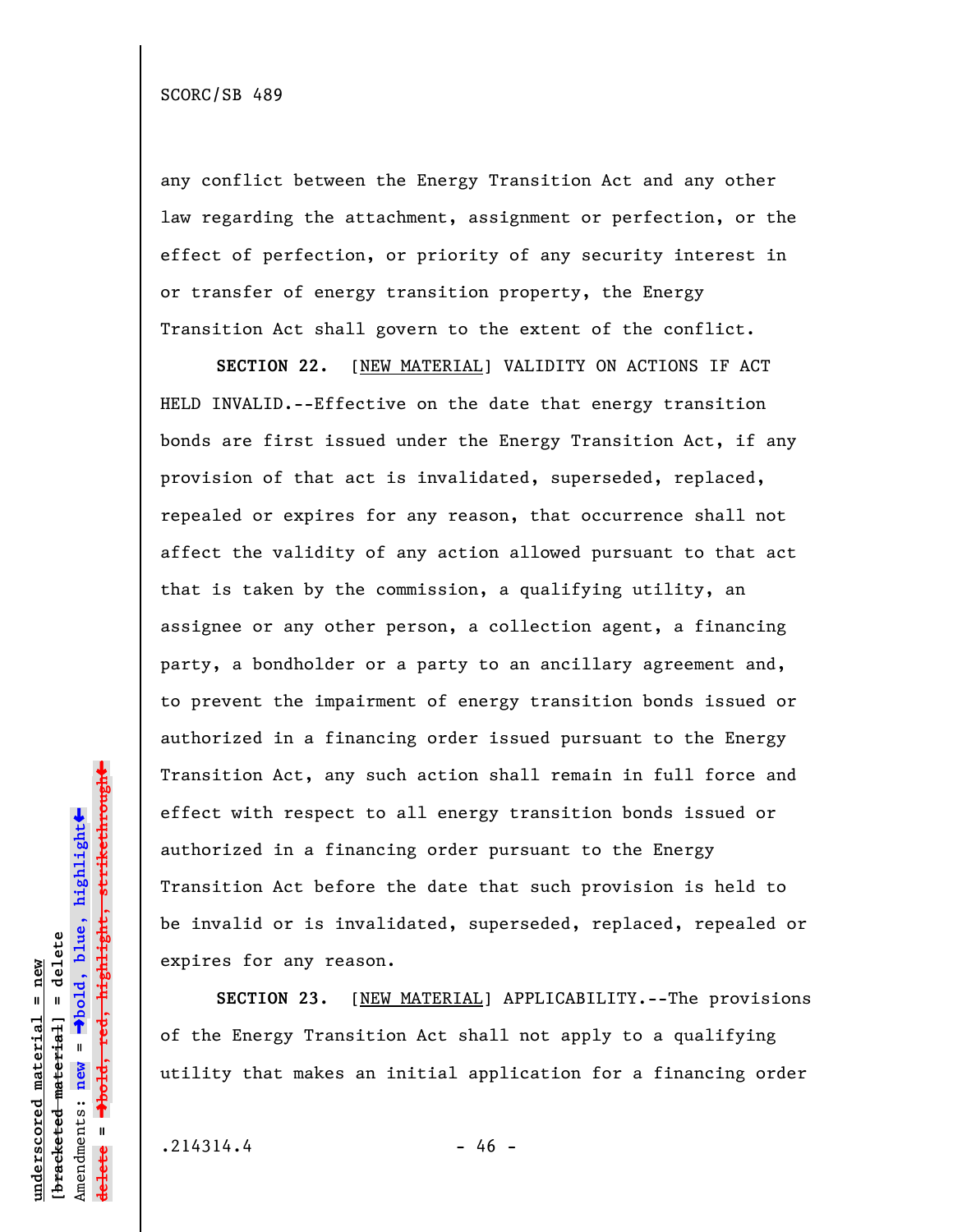more than twelve years after the effective date of that act. This section shall not preclude a qualifying utility for which the commission has issued a financing order from applying to the commission for a subsequent order amending the financing order, pursuant to Section 7 of the Energy Transition Act.

**SECTION 24.** A new section of the Public Utility Act is enacted to read:

"[NEW MATERIAL] REQUIRING THE HIRING OF APPRENTICES FOR THE CONSTRUCTION OF FACILITIES THAT GENERATE ELECTRICITY.--

A. The construction of New Mexico facilities that generate electricity for New Mexico retail customers, and that are not located on the customer side of an electricity meter, shall be subject to the requirements provided in Subsection B of this section if the facilities are built as a result of competitive solicitations issued after July 1, 2020.

B. Subject to availability of qualified applicants, the construction of facilities that generate electricity for New Mexico retail customers shall employ apprentices from an apprenticeship program during the construction phase of a project at a minimum level of the following percentages of all persons employed for the project:

(1) ten percent for projects for which on-site construction commences beginning January 1, 2020, and prior to January 1, 2024;

(2) seventeen and one-half percent for projects for which on-site construction commences beginning January 1, 2024, and prior to January 1, 2026; and

(3) twenty-five percent for projects for which

**underscored material = new [bracketed material] = delete**

 $b$ racketed material] = delete inderscored material = new

Amendments: **new** =

Amendments: new

 $\mathbf{u}$ 

**delete =**

º**bold, blue, highlight**

º**bold, red, highlight, strikethrough**

 $\ddot{\bullet}$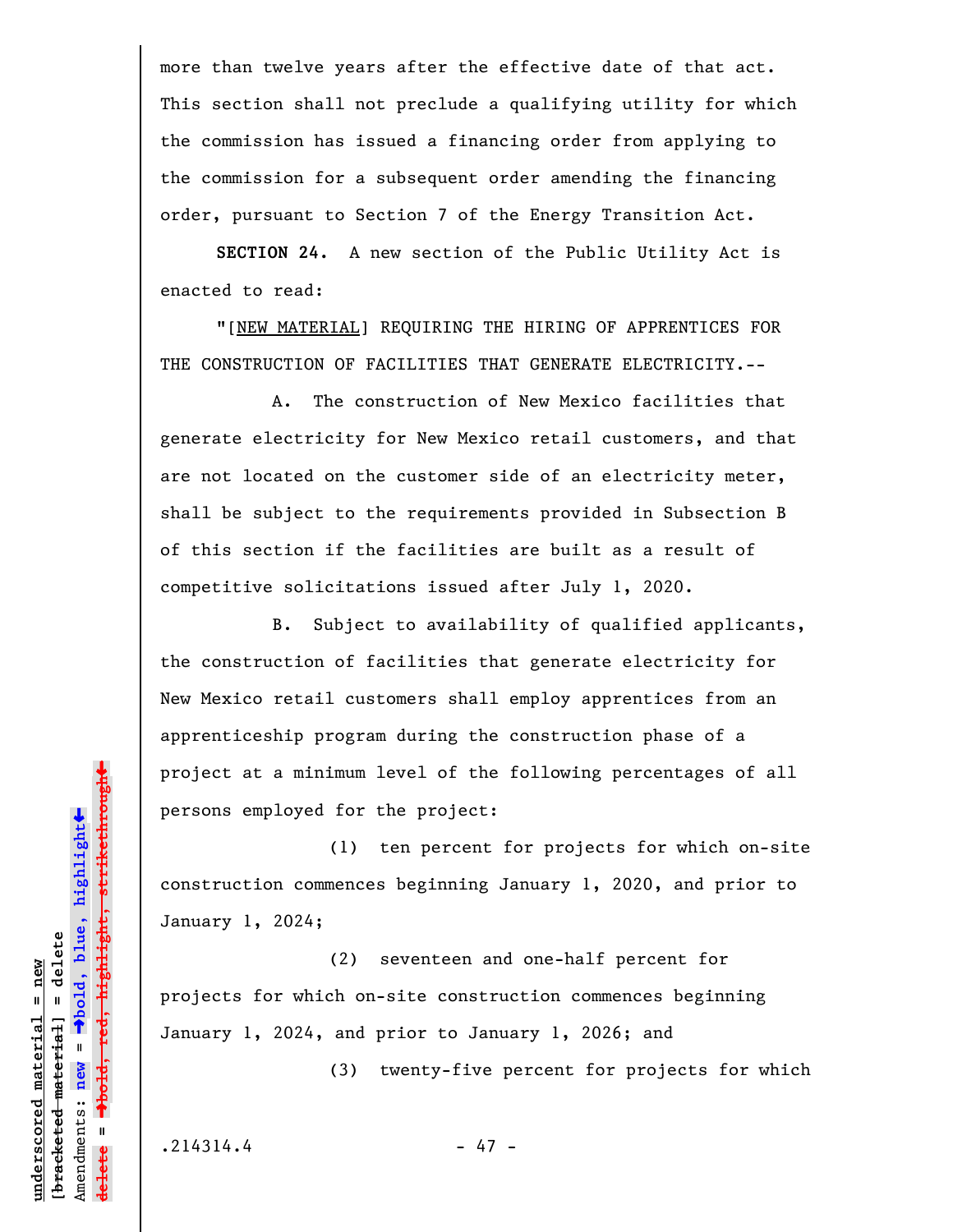on-site construction commences beginning January 1, 2026.

C. Apprenticeship programs used for purposes of this section shall encourage diversity among participants, participation by those underrepresented in the industry associated with that apprenticeship program and participation from disadvantaged communities, as determined by the workforce solutions department. The department shall promulgate rules to ensure compliance with this section.

D. As used in this section, "apprenticeship program" means an apprenticeship program registered pursuant to the Apprenticeship Assistance Act."

**SECTION 25.** Section 62-9-1 NMSA 1978 (being Laws 1941, Chapter 84, Section 46, as amended) is amended to read:

"62-9-1. NEW CONSTRUCTION--RATEMAKING PRINCIPLES.--

A. No public utility shall begin the construction or operation of any public utility plant or system or of any extension of any plant or system without first obtaining from the commission a certificate that public convenience and necessity require or will require such construction or operation. This section does not require a public utility to secure a certificate for an extension within any municipality or district within which it lawfully commenced operations before June 13, 1941 or for an extension within or to territory already served by it, necessary in the ordinary course of its business, or for an extension into territory contiguous to that

**underscored material = new [bracketed material] = delete**

bracketed material] = delete inderscored material = new

Amendments: **new** =

Amendments: new

 $\mathbf{u}$ 

**delete =**

lelete

º**bold, blue, highlight**

º**bold, red, highlight, strikethrough**

 $\ddot{\bullet}$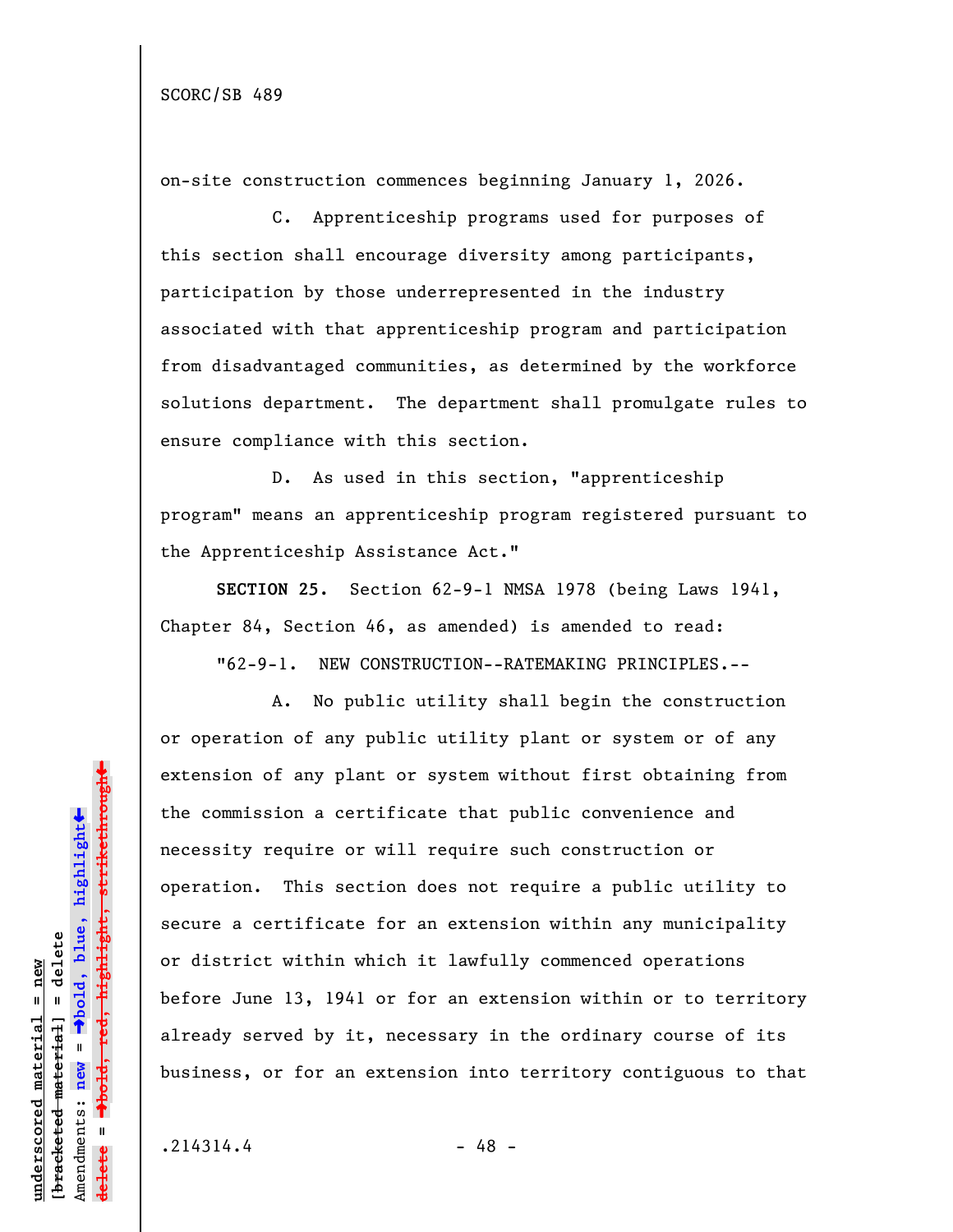already occupied by it and that is not receiving similar service from another utility. If any public utility or mutual domestic water consumer association in constructing or extending its line, plant or system unreasonably interferes or is about to unreasonably interfere with the service or system of any other public utility or mutual domestic water consumer association rendering the same type of service, the commission, on complaint of the public utility or mutual domestic water consumer association claiming to be injuriously affected, may, upon and pursuant to the applicable procedure provided in Chapter 62, Article 10 NMSA 1978, and after giving due regard to public convenience and necessity, including reasonable service agreements between the utilities, make an order and prescribe just and reasonable terms and conditions in harmony with the Public Utility Act to provide for the construction, development and extension, without unnecessary duplication and economic waste.

B. If a certificate of public convenience and necessity is required pursuant to this section for the construction or extension of a generating plant or transmission lines and associated facilities, a public utility may include in the application for the certificate a request that the commission determine the ratemaking principles and treatment that will be applicable for the facilities that are the subject of the application for the certificate. If such a request is made, the commission shall, in the order granting the certificate, set forth the ratemaking principles and treatment that will be applicable to the public utility's stake in the

 $.214314.4$  - 49 -

**underscored material = new [bracketed material] = delete**

 $b$ racketed material] = delete inderscored material = new

Amendments: **new** =

Amendments: new =

**delete =**

<del>lelete</del>

º**bold, blue, highlight**

º**bold, red, highlight, strikethrough**

 $\ddot{\bullet}$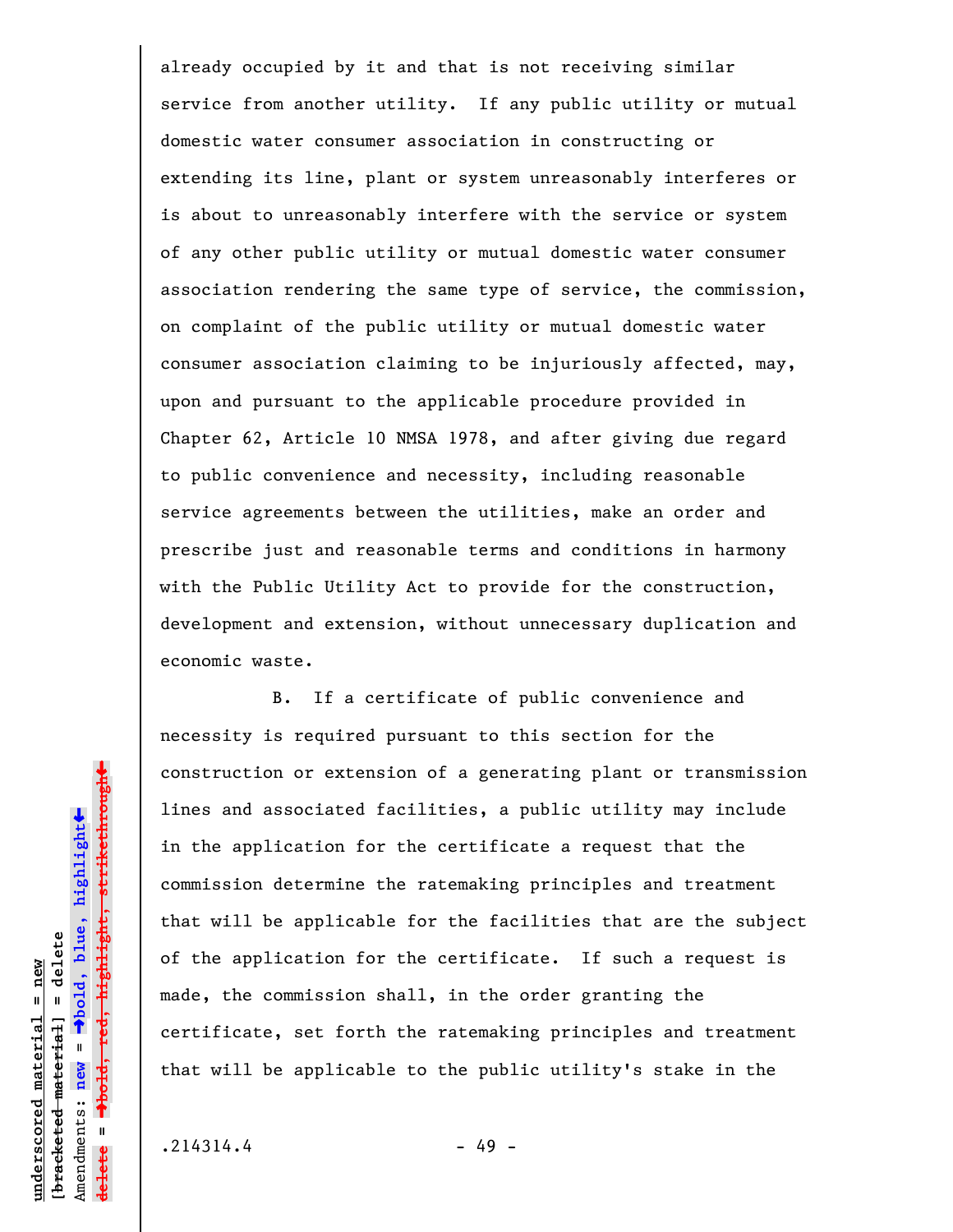certified facilities in all ratemaking proceedings on and after such time as the facilities are placed in service. The commission shall use the ratemaking principles and treatment specified in the order in all proceedings in which the cost of the public utility's stake in the certified facilities is considered. If the commission later decertifies the facilities, the commission shall apply the ratemaking principles and treatment specified in the original certification order to the costs associated with the facilities that were incurred by the public utility prior to decertification.

C. The commission may approve the application for the certificate without a formal hearing if no protest is filed within sixty days of the date that notice is given, pursuant to commission order, that the application has been filed. The commission shall issue its order granting or denying the application within nine months from the date the application is filed with the commission. Failure to issue its order within nine months is deemed to be approval and final disposition of the application; provided, however, that the commission may extend the time for granting approval for an additional six months for good cause shown.

D. In an application for a certificate of public convenience and necessity for an energy storage system, the commission shall approve energy storage systems that:

 $.214314.4$  - 50 -

**underscored material = new [bracketed material] = delete**

bracketed material] = delete inderscored material = new

Amendments: **new** =

Amendments: new

 $\mathbf{I}$ 

**delete =**

lelete

º**bold, blue, highlight**

º**bold, red, highlight, strikethrough**

 $\ddot{\bullet}$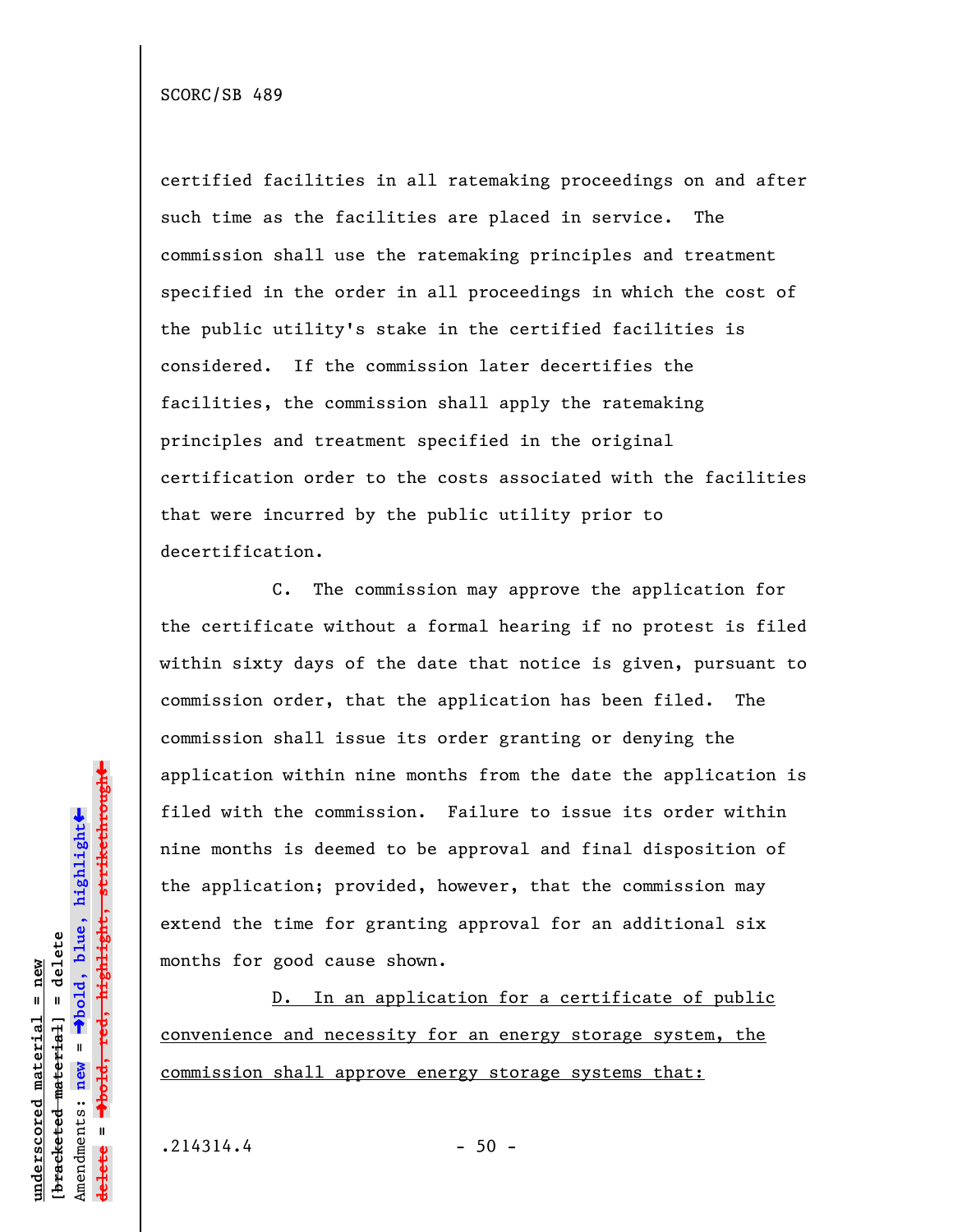deferring the need for investment in new generation and for upgrades to systems for the transmission and distribution of energy;

(2) reduce the use of fossil fuels for meeting demand during peak load periods and for providing ancillary services;

(3) assist with ensuring grid reliability, including transmission and distribution system stability, while integrating sources of renewable energy into the grid;

(4) support diversification of energy

resources and enhance grid security;

(5) reduce greenhouse gases and other air pollutants resulting from power generation;

(6) provide the public utility with the discretion, subject to applicable laws and rules, to operate, maintain and control energy storage systems so as to ensure reliable and efficient service to customers; and

(7) are the most cost effective among feasible alternatives.

 $[\frac{D-1}{2}]$   $\underline{E.}$  As used in this section:

(1) "energy storage system" means methods and technologies used to store electricity; and

(2) "mutual domestic water consumer association" means an association created and organized pursuant to the provisions of:

 $[\frac{1}{1}]$  (a) Laws 1947, Chapter 206; Laws 1949, Chapter 79; or Laws 1951, Chapter 52; or

**underscored material = new [bracketed material] = delete**

bracketed material] = delete inderscored material = new

Amendments: **new** =

Amendments: new =  $\mathbf{I}$ 

**delete =**

lelete

º**bold, blue, highlight**

º**bold, red, highlight, strikethrough**

 $\ddot{\bullet}$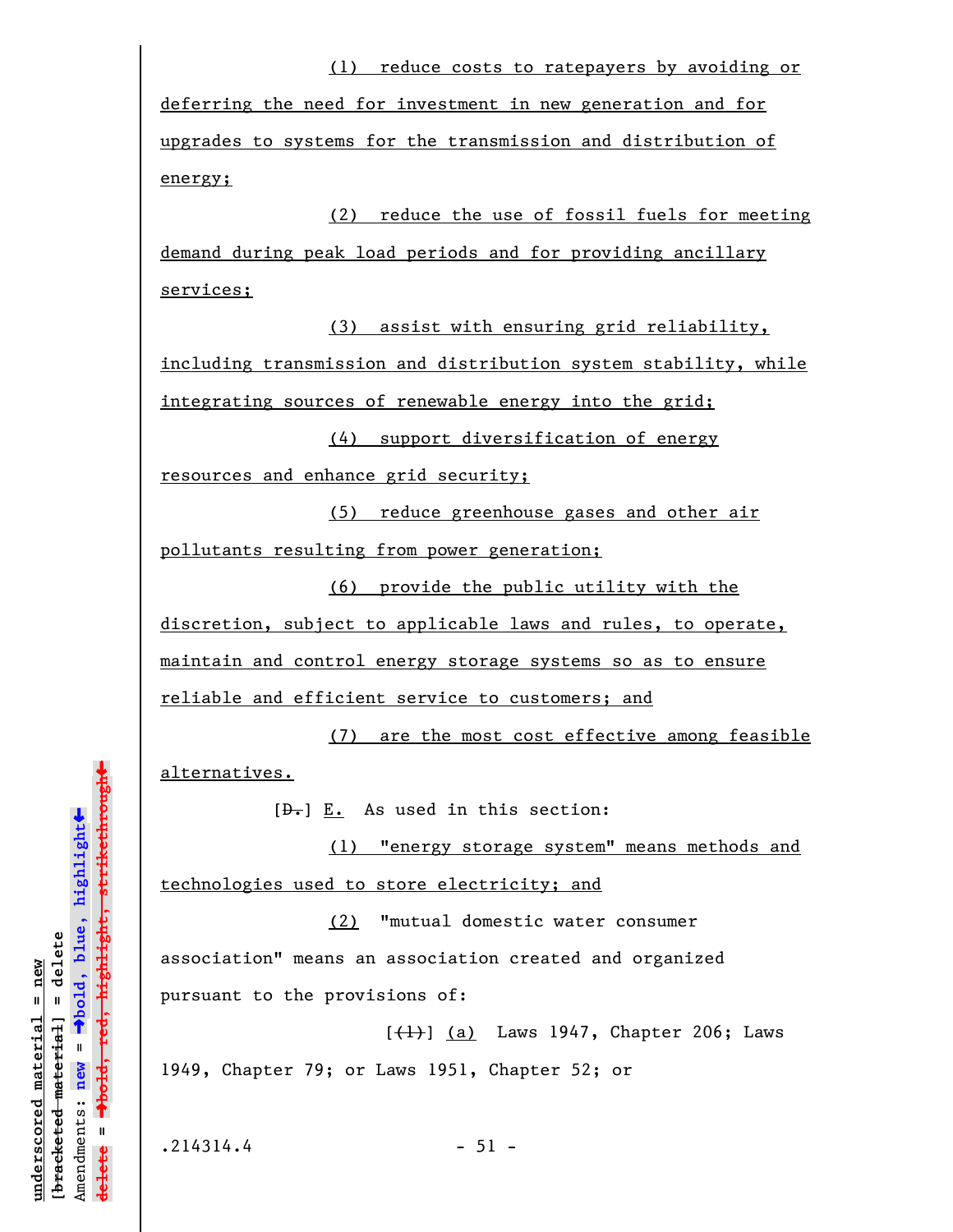[(2)] (b) the Sanitary Projects Act."

**SECTION 26.** Section 62-15-34 NMSA 1978 (being Laws 2007, Chapter 4, Section 1, as amended by Laws 2014, Chapter 24, Section 1, and by Laws 2014, Chapter 25, Section 1) is amended to read:

"62-15-34. RENEWABLE PORTFOLIO STANDARD.--

A. Except as provided in Subsection E of this section, each distribution cooperative organized under the Rural Electric Cooperative Act shall meet the renewable portfolio standard requirements, as provided in this section, to include renewable energy in its electric energy supply portfolio as demonstrated by its retirement of renewable energy certificates. Requirements and targets of the renewable portfolio standard are as follows:

(1) no later than January 1, 2015, renewable energy shall comprise no less than five percent of each distribution cooperative's total retail sales to New Mexico customers;

(2) the renewable portfolio standard shall increase by one percent per year thereafter until January 1, 2020, at which time the renewable portfolio standard shall be ten percent of the distribution cooperative's total retail sales to New Mexico customers;

(3) [the renewable portfolio standard of each distribution cooperative shall be diversified as to the type of

**underscored material = new [bracketed material] = delete**

bracketed material] = delete inderscored material = new

Amendments: **new** =

Amendments: new

 $\mathbf{u}$ 

**delete =**

º**bold, blue, highlight**

º**bold, red, highlight, strikethrough**

 $\ddot{\bullet}$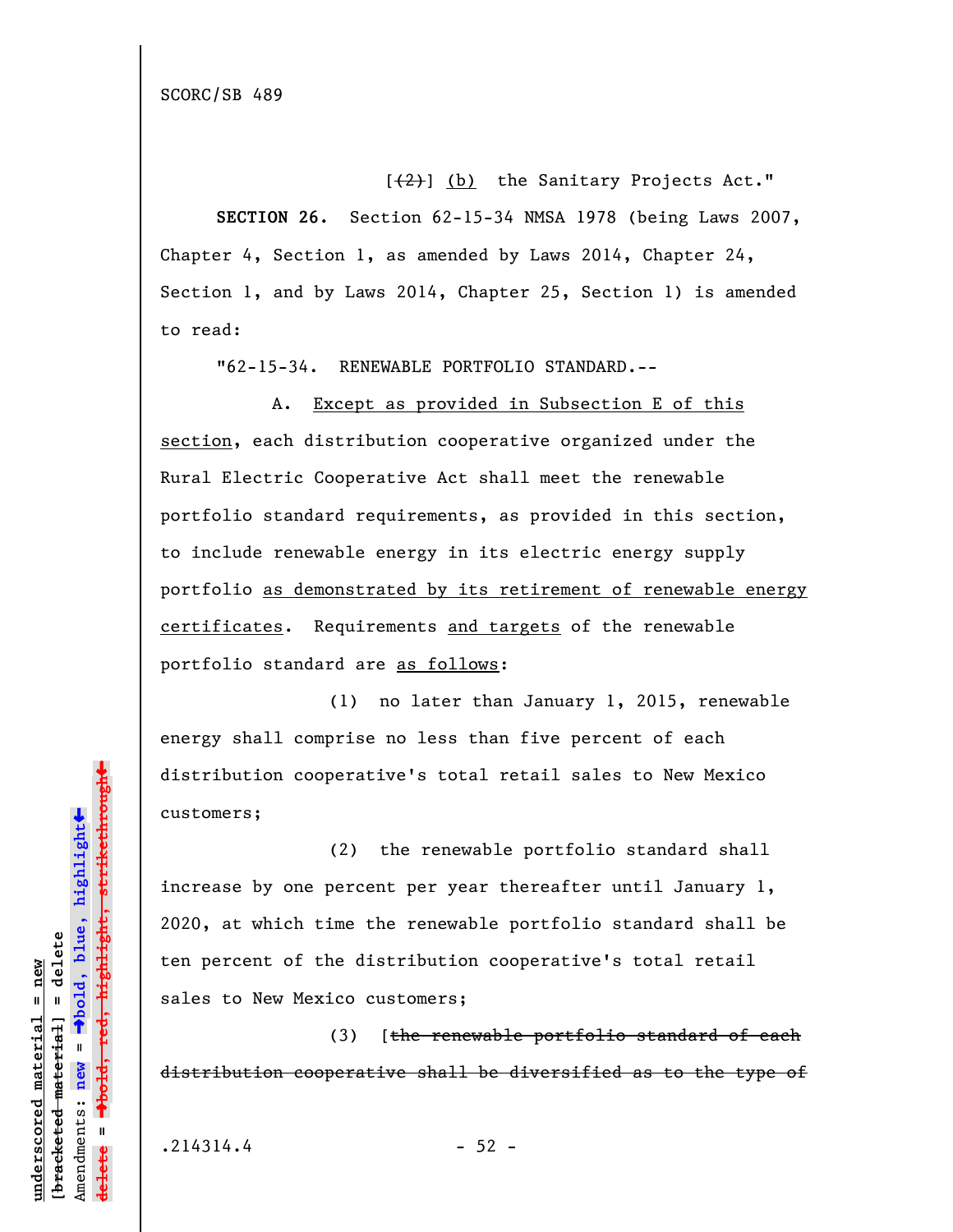renewable energy resource, taking into consideration the overall reliability, availability and dispatch flexibility and the cost of the various renewable energy resources made available to the distribution cooperative by its suppliers of electric power; and] a distribution cooperative shall have the following targets and requirements for renewable energy and zero carbon resources as a percentage of the distribution cooperative's total retail sales in New Mexico: (a) a requirement of forty percent

renewable energy by January 1, 2025;

(b) a requirement of fifty percent renewable energy by January 1, 2030; and

carbon resource standard by January 1, 2050, composed of at least eighty percent renewable energy; provided that: 1) achieving the target is technically feasible; 2) the rural electric cooperative is able to provide reliable electric service while implementing the target; and 3) implementing the target shall not cause electric service to become unaffordable; and

(c) a target of achieving the zero

(4) renewable energy resources that are in a distribution cooperative's energy supply portfolio on January 1, 2008 shall be counted in determining compliance with this section.

[B. If a distribution cooperative determines that, in any given year, the cost of renewable energy that would need to be procured or generated for purposes of compliance with the renewable portfolio standard would be greater than the

 $.214314.4$  - 53 -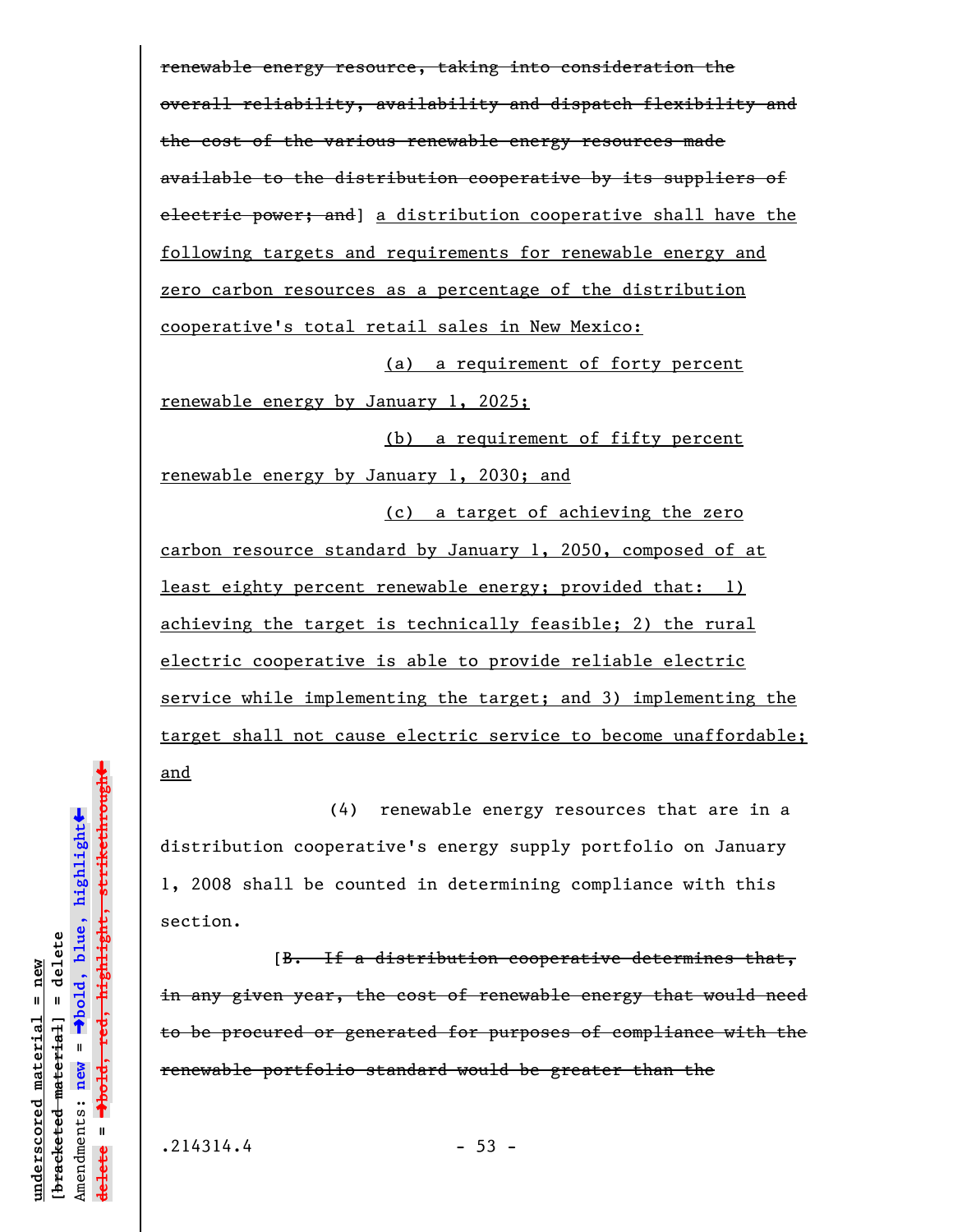reasonable cost threshold, the distribution cooperative shall not be required to incur that cost; provided that the existence of this condition excusing performance in any given year shall not operate to delay any renewable portfolio standard in subsequent years. For purposes of the Rural Electric Cooperative Act, "reasonable cost threshold" means an amount that shall be no greater than one percent of the distribution cooperative's gross receipts from business transacted in New Mexico for the preceding calendar year.

C.] B. By April 30 of each year, a distribution cooperative shall file with the public regulation commission a report on its purchases and generation of renewable energy during the preceding calendar year. The report shall include the cost of the renewable energy resources purchased and generated by the distribution cooperative to meet the renewable portfolio standard, an explanation of steps taken to minimize those costs, including competitive procurement and comparison of the price of electricity from renewable energy resources in the bids received by the distribution cooperative to recent prices for such electricity elsewhere in the southwestern United States, and an annual compliance plan for meeting the renewable portfolio standard for the following three years.

C. If, in any given year, a distribution cooperative determines that the average annual levelized cost of renewable energy that would need to be procured or generated

**underscored material = new [bracketed material] = delete**

bracketed material] = delete  $anderscored material = new$ 

Amendments: **new** =

Amendments: new

 $\mathbf{I}$ 

**delete =**

lelete

º**bold, blue, highlight**

º**bold, red, highlight, strikethrough**

 $\ddot{\bullet}$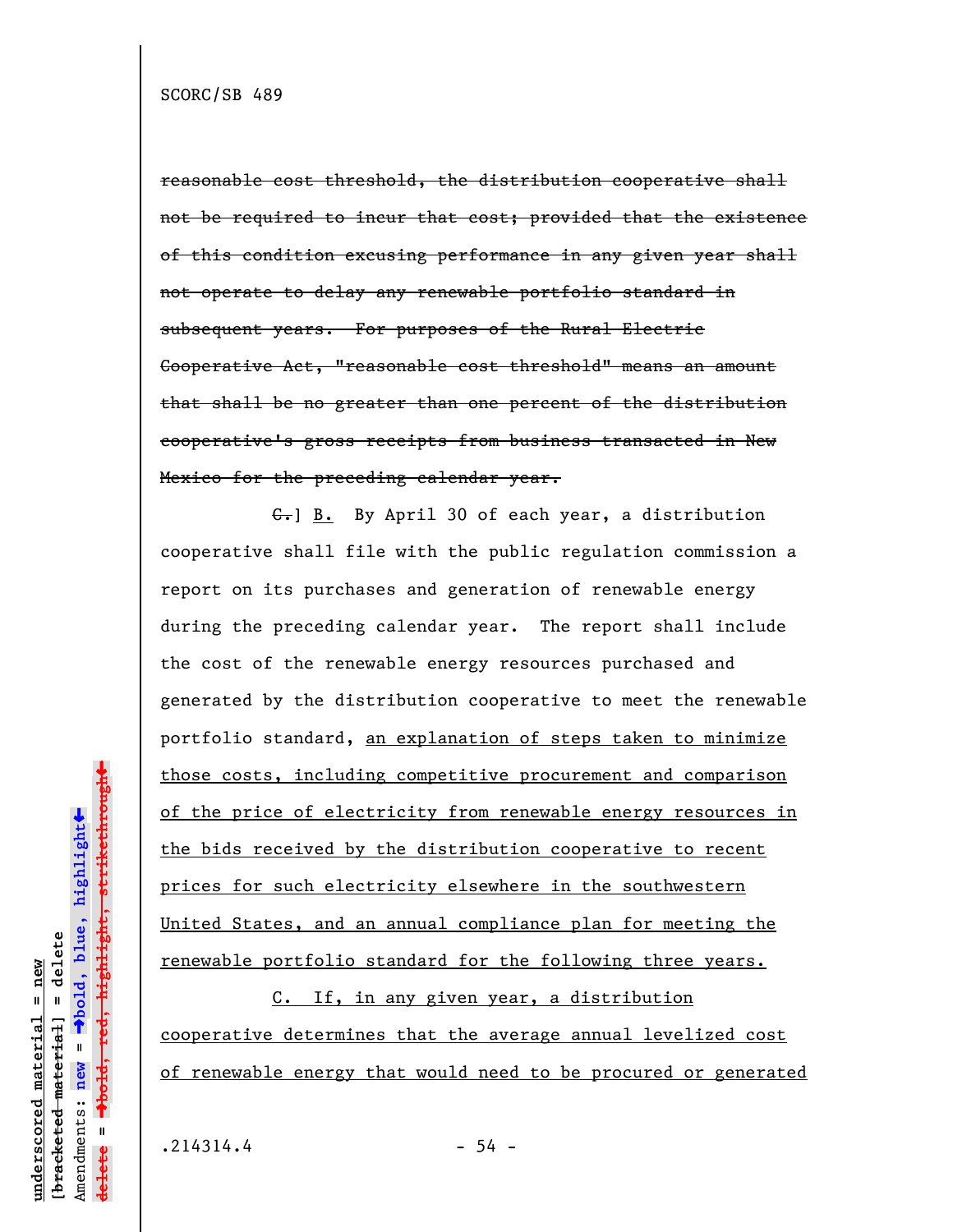for purposes of compliance with the renewable portfolio standard would be greater than sixty dollars (\$60.00) per megawatt-hour at the point of interconnection of the renewable energy resource with the transmission system, adjusted for inflation after 2020, the distribution cooperative shall not be required to incur that excess cost; provided that the existence of this condition excusing performance in any given year shall not operate to delay compliance with the renewable portfolio standard in subsequent years. The provisions of this subsection do not preclude a distribution cooperative from accepting a project with a cost that would exceed sixty dollars (\$60.00) per megawatt-hour.

D. A distribution cooperative shall report to its membership a summary of its purchases and generation of renewable energy during the preceding calendar year.

E. A distribution cooperative organized pursuant to the Rural Electric Cooperative Act shall meet the requirements and targets of the renewable portfolio standard pursuant to Subsection A of this section as demonstrated by the cooperative's retirement of renewable energy certificates associated with energy assigned to the cooperative; provided that a generation and transmission cooperative referred to in Section 62-6-4 NMSA 1978 shall be responsible for meeting the requirements and targets for all energy supplied to the distribution cooperatives in New Mexico. Energy from renewable energy and zero carbon resources that a generation and transmission cooperative supplies in compliance with the requirements and targets shall be verified at the point where

**underscored material = new [bracketed material] = delete**

 $b$ racketed material] = delete inderscored material = new

Amendments: **new** =

Amendments: new =  $\mathbf{u}$ 

**delete =**

**lelete** 

º**bold, blue, highlight**

º**bold, red, highlight, strikethrough**

 $\ddot{\bullet}$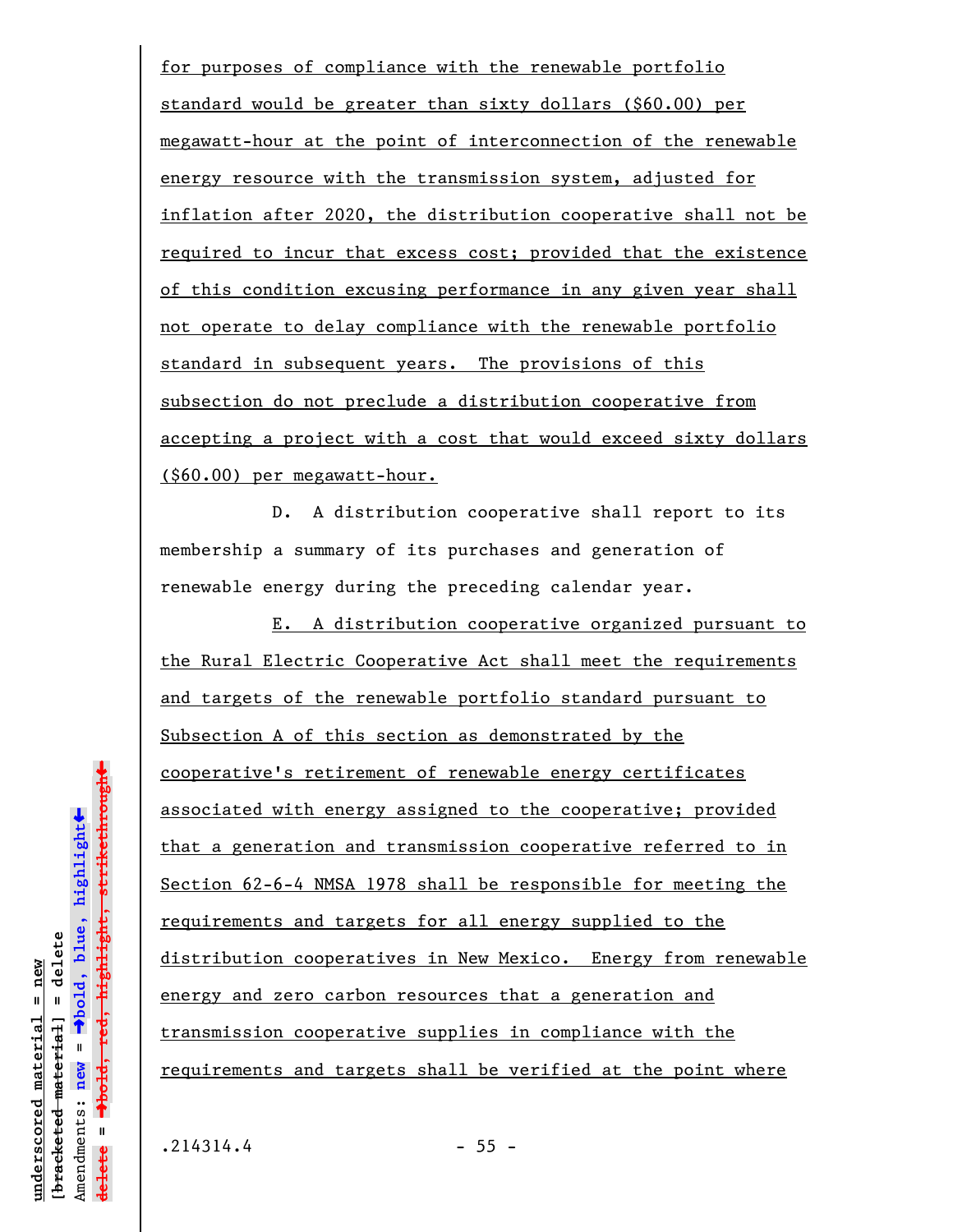the generation and transmission cooperative produces or takes delivery of the energy on behalf of the distribution cooperatives that the generation and transmission cooperative is serving."

**SECTION 27.** Section 62-15-37 NMSA 1978 (being Laws 2007, Chapter 4, Section 4, as amended by Laws 2015, Chapter 64, Section 2 and by Laws 2015, Chapter 71, Section 2) is amended to read:

"62-15-37. DEFINITIONS--ENERGY EFFICIENCY--RENEWABLE ENERGY.--As used in the Rural Electric Cooperative Act:

A. "energy efficiency" means measures, including energy conservation measures, or programs that target consumer behavior, equipment or devices to result in a decrease in consumption of electricity without reducing the amount or quality of energy services;

B. "renewable energy" means electric energy generated by use of renewable energy resources and delivered to a rural electric cooperative;

C. "renewable energy certificate" means a certificate or other record, in a format approved by the public regulation commission, that represents all the environmental attributes from one megawatt-hour of electricity generated from renewable energy;

[B.] D. "renewable energy resource" means electric or useful thermal energy:

 $.214314.4$  - 56 -

**underscored material = new [bracketed material] = delete**

bracketed material] = delete inderscored material = new

Amendments: **new** =

Amendments: new =

**delete =**

lelete

º**bold, blue, highlight**

º**bold, red, highlight, strikethrough**

 $\ddot{\bullet}$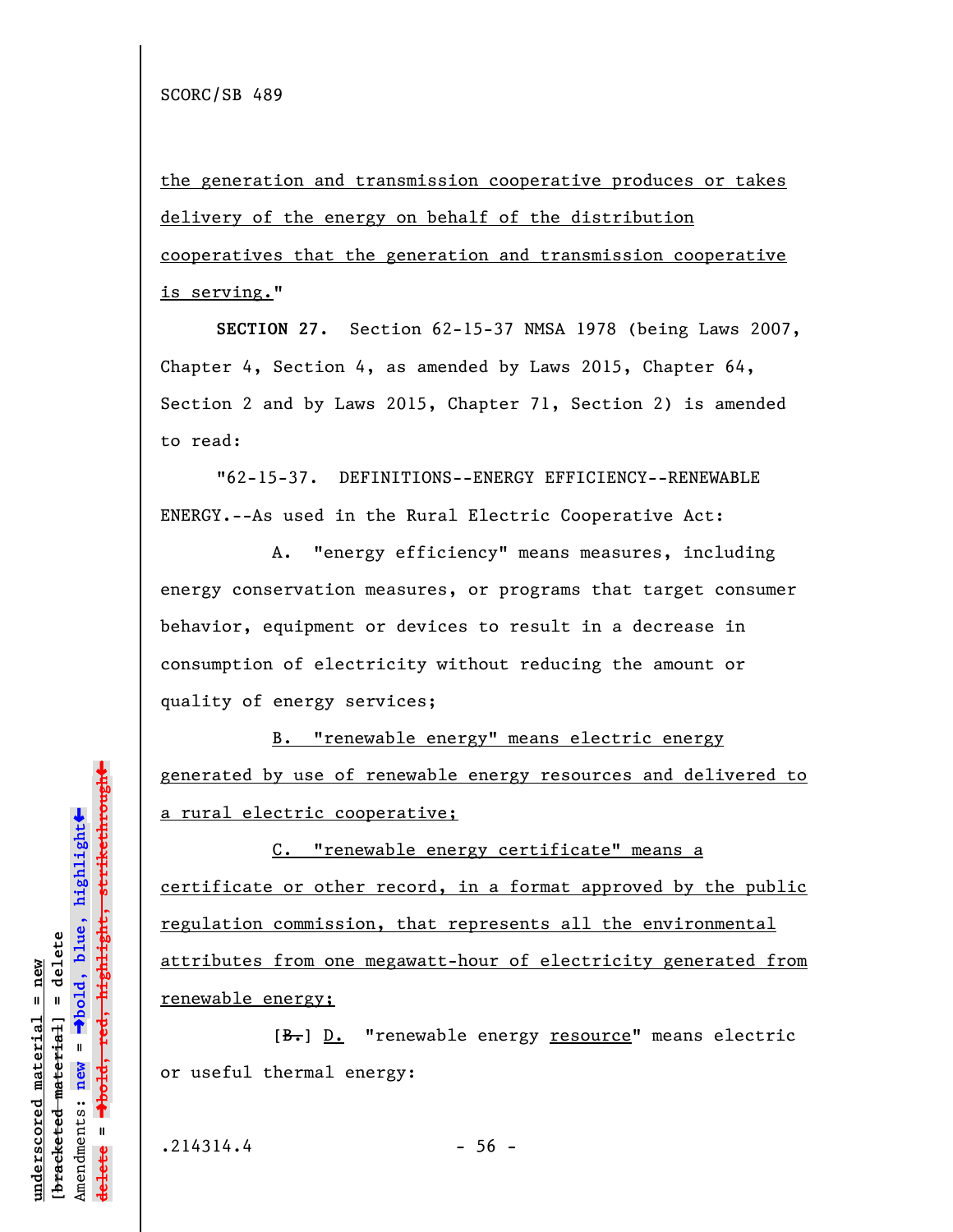## (1) generated by use of  $[\frac{1}{\text{ow}-\text{or}}]$

zero-emissions generation technology with substantial long-term production potential; and

(2) generated by use of renewable] the

following energy resources, [that may include] with or without energy storage and delivered to a rural electric cooperative:

(a) solar, wind and geothermal

[resources];

(b) hydropower facilities brought in service on or after July 1, 2007;

(c) other hydropower facilities supplying no greater than the amount of energy from hydropower facilities that were part of an energy supply portfolio prior to July 1, 2007;

 $[\text{e}]$  (d) fuel cells that  $[\text{are}]$  do not use fossil [fueled] fuels to create electricity; [and

 $\left(\frac{d}{d}\right)$  (e) biomass resources, [such as] limited to agriculture or animal waste, small diameter timber, not to exceed eight inches, salt cedar and other phreatophyte or woody vegetation removed from river basins or watersheds in New Mexico; provided that these resources are from facilities certified by the energy, minerals and natural resources department to: 1) be of appropriate scale to have sustainable feedstock in the near vicinity; 2) have zero life cycle carbon emissions; and 3) meet scientifically determined restoration, sustainability and soil nutrient principles; and

(f) landfill gas and anaerobically digested waste biomass; [but] and

 $.214314.4$  - 57 -

**underscored material = new [bracketed material] = delete**

bracketed material] = delete  $anderscored material = new$ 

Amendments: **new** =

Amendments: new =

**delete =**

<del>ielete</del>

º**bold, blue, highlight**

º**bold, red, highlight, strikethrough**

 $\ddot{\bullet}$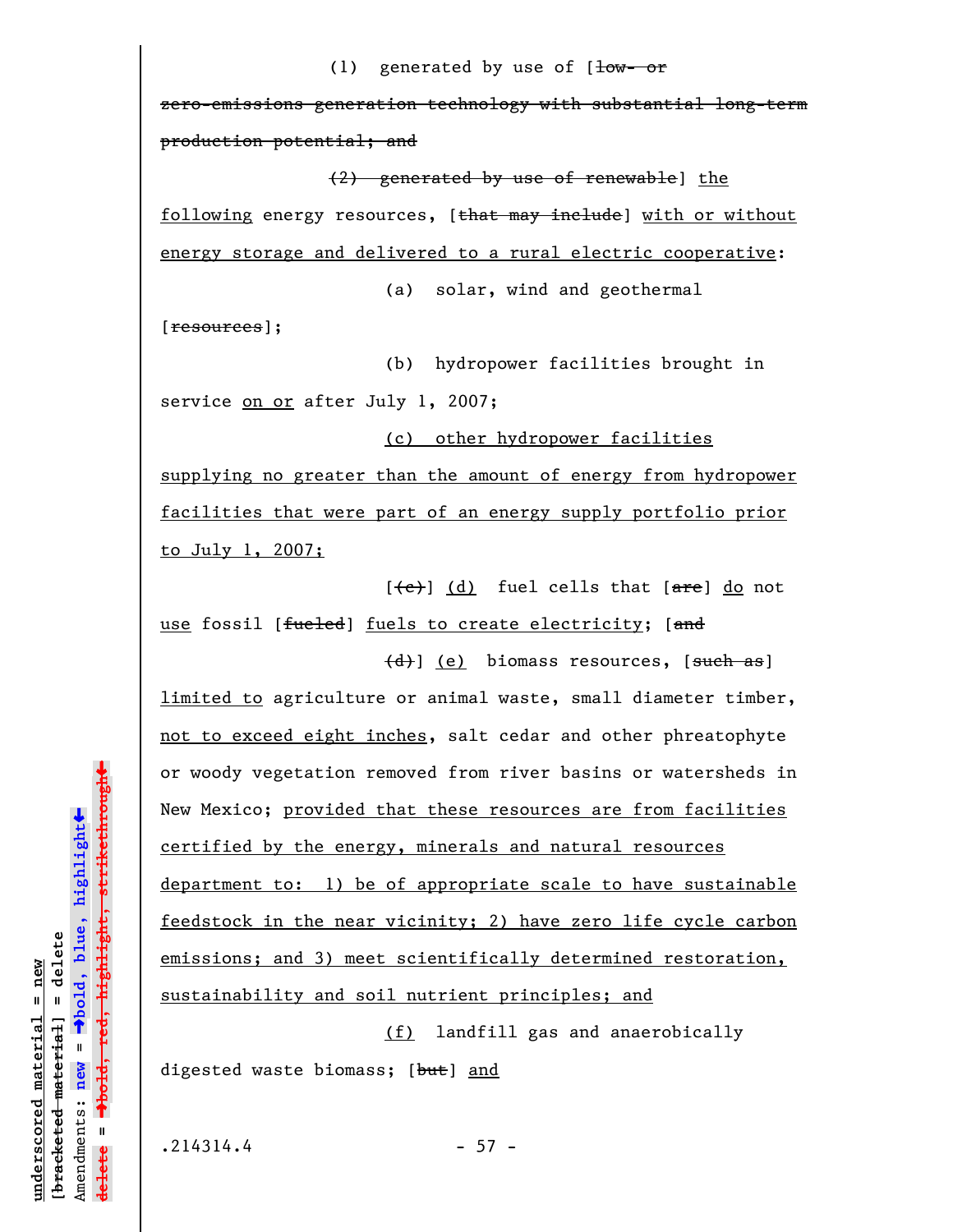$[\frac{1}{3}]$  (2) does not include electric energy generated by use of fossil fuel or nuclear energy; [and]

 $[G<sub>1</sub>]$  E. "useful thermal energy" means renewable energy delivered from a source that can be metered and that is delivered in the state to an end user in the form of direct heat, steam or hot water or other thermal form that is used for heating, cooling, humidity control, process use or other valid end-use energy requirements and for which fossil fuel or electricity would otherwise be consumed;

F. "zero carbon resource" means an electricity generation resource that emits no carbon dioxide into the atmosphere, or that reduces methane emitted into the atmosphere in an amount equal to no less than one-tenth of the tons of carbon dioxide emitted into the atmosphere, as a result of electricity production; and

G. "zero carbon resource standard" means providing New Mexico rural electric cooperative retail customers with electricity generated from one hundred percent zero carbon resources."

**SECTION 28.** Section 62-16-3 NMSA 1978 (being Laws 2004, Chapter 65, Section 3, as amended) is amended to read:

"62-16-3. DEFINITIONS.--As used in the Renewable Energy Act:

A. "commission" means the public regulation commission;

 $.214314.4$  - 58 -

**underscored material = new [bracketed material] = delete**

bracketed material] = delete inderscored material = new

Amendments: **new** =

Amendments: new

 $\mathbf{I}$ 

**delete =**

lelete

º**bold, blue, highlight**

º**bold, red, highlight, strikethrough**

 $\ddot{\bullet}$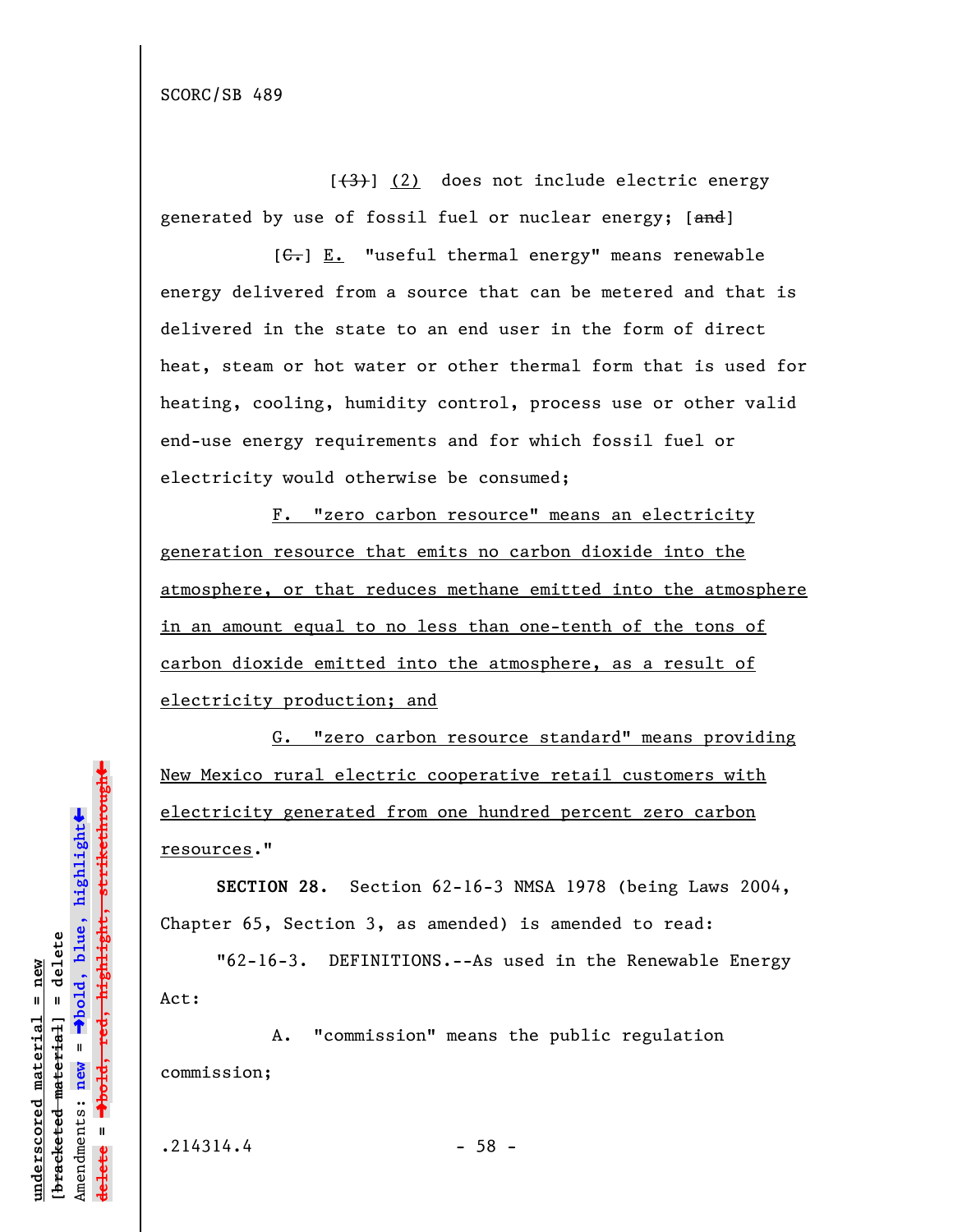B. "energy storage" means batteries or other means by which energy can be retained and delivered as electricity for use at a later time;

[B.] C. "municipality" means a municipal corporation, organized under the laws of the state, and H class counties;

[C.] D. "public utility" means an entity certified by the commission to provide retail electric service in New Mexico pursuant to the Public Utility Act but does not include rural electric cooperatives;

 $[D<sub>1</sub>] E.$  "reasonable cost threshold" means [the cost established by the commission, above which a public utility shall not be required to add renewable energy to its electric energy supply portfolio pursuant to the renewable portfolio standard] an average annual levelized cost of sixty dollars (\$60.00) per megawatt-hour at the point of interconnection of the renewable energy resource with the transmission system, adjusted for inflation after 2020;

[E.] F. "renewable energy" means electric energy

 $[$   $($   $\frac{1}{2}$   $)$  generated by use of low- or zeroemissions generation technology with substantial long-term production potential; and

(2)] generated by use of renewable energy resources [that may include:

(a) solar, wind and geothermal

resources;

(b) hydropower facilities brought in service after July 1, 2007;

 $.214314.4$  - 59 -

 $\ddag$ º**bold, red, highlight, strikethrough**  $\ddot{\bullet}$ º**bold, blue, highlight** bracketed material] = delete **[bracketed material] = delete**  $anderscored material = new$ **underscored material = new** Amendments: **new** = Amendments: new = **delete =**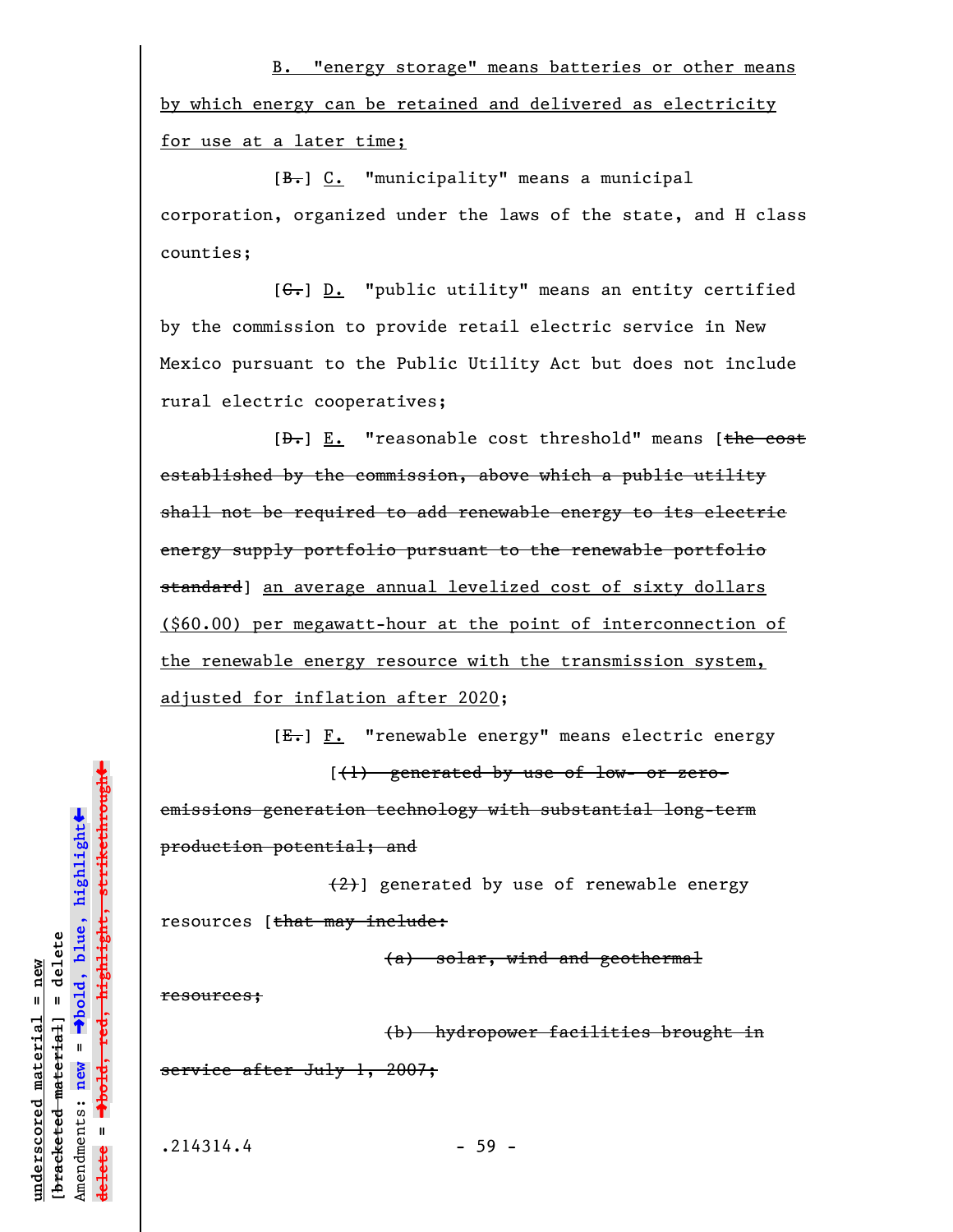(c) fuel cells that are not fossil

fueled; and

(d) biomass resources, such as agriculture or animal waste, small diameter timber, salt cedar and other phreatophyte or woody vegetation removed from river

basins or watersheds in New Mexico, landfill gas and anaerobically digested waste biomass; but

(3) does not include electric energy generated by use of fossil fuel or nuclear energy] and delivered to a public utility;

[ $F -$ ] G. "renewable energy certificate" means a certificate or other record, in a format approved by the commission, that represents all the environmental attributes from one [kilowatt-hour] megawatt-hour of electricity [generation] generated from [a] renewable energy; [resource]

H. "renewable energy resource" means the following energy resources, with or without energy storage:

(1) solar, wind and geothermal;

(2) hydropower facilities brought in service on or after July 1, 2007;

(3) biomass resources, limited to agriculture or animal waste, small diameter timber, not to exceed eight inches, salt cedar and other phreatophyte or woody vegetation removed from river basins or watersheds in New Mexico; provided that these resources are from facilities certified by the

**underscored material = new [bracketed material] = delete**

bracketed material] = delete  $nnderscored material = new$ 

Amendments: **new** =

Amendments: new

 $\mathbf{I}$ 

**delete =**

lelete

º**bold, blue, highlight**

º**bold, red, highlight, strikethrough**

 $\ddot{\bullet}$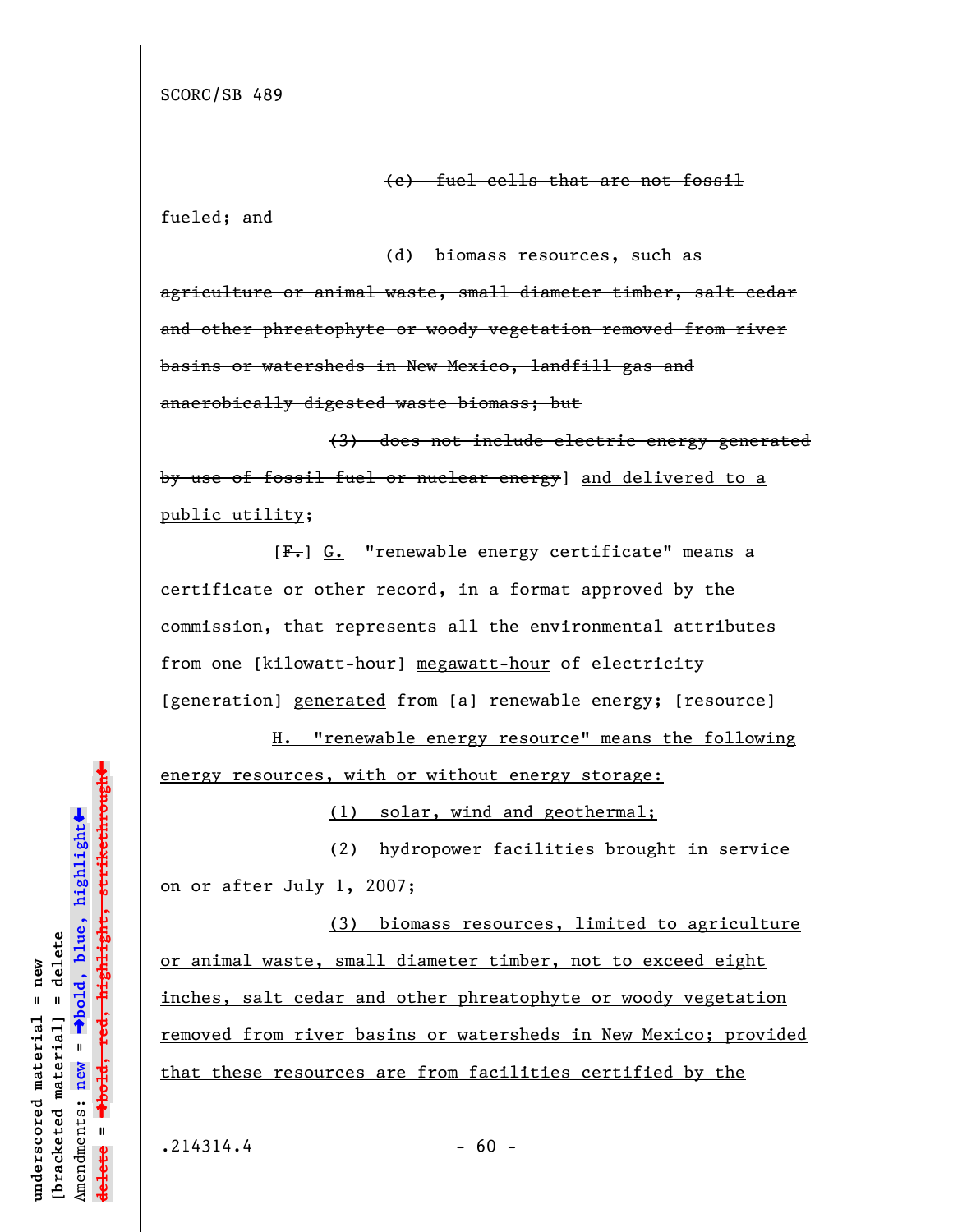energy, minerals and natural resources department to:

(a) be of appropriate scale to have sustainable feedstock in the near vicinity;

(b) have zero life cycle carbon

emissions; and

(c) meet scientifically determined

restoration, sustainability and soil nutrient principles;

(4) fuel cells that do not use fossil fuels to create electricity; and

(5) landfill gas and anaerobically digested waste biogas;

[ $G<sub>r</sub>$ ] I. "renewable portfolio standard" means the minimum percentage of retail sales of electricity by a public utility to electric consumers in New Mexico that is required by the Renewable Energy Act to be [supplied by] from renewable energy; [and

H<sub>r</sub>] J. "renewable purchased power agreement" means an agreement that binds an entity generating power from renewable energy resources to provide power at a specified price and binds [a public utility to purchase the power at] the purchaser to that price;

K. "zero carbon resource" means an electricity generation resource that emits no carbon dioxide into the atmosphere, or that reduces methane emitted into the atmosphere in an amount equal to no less than one-tenth of the tons of carbon dioxide emitted into the atmosphere, as a result of electricity production; and

L. "zero carbon resource standard" means providing

**underscored material = new [bracketed material] = delete**

bracketed material] = delete inderscored material = new

Amendments: **new** =

Amendments: new =

**delete =**

lelete

º**bold, blue, highlight**

º**bold, red, highlight, strikethrough**

 $\ddot{\bullet}$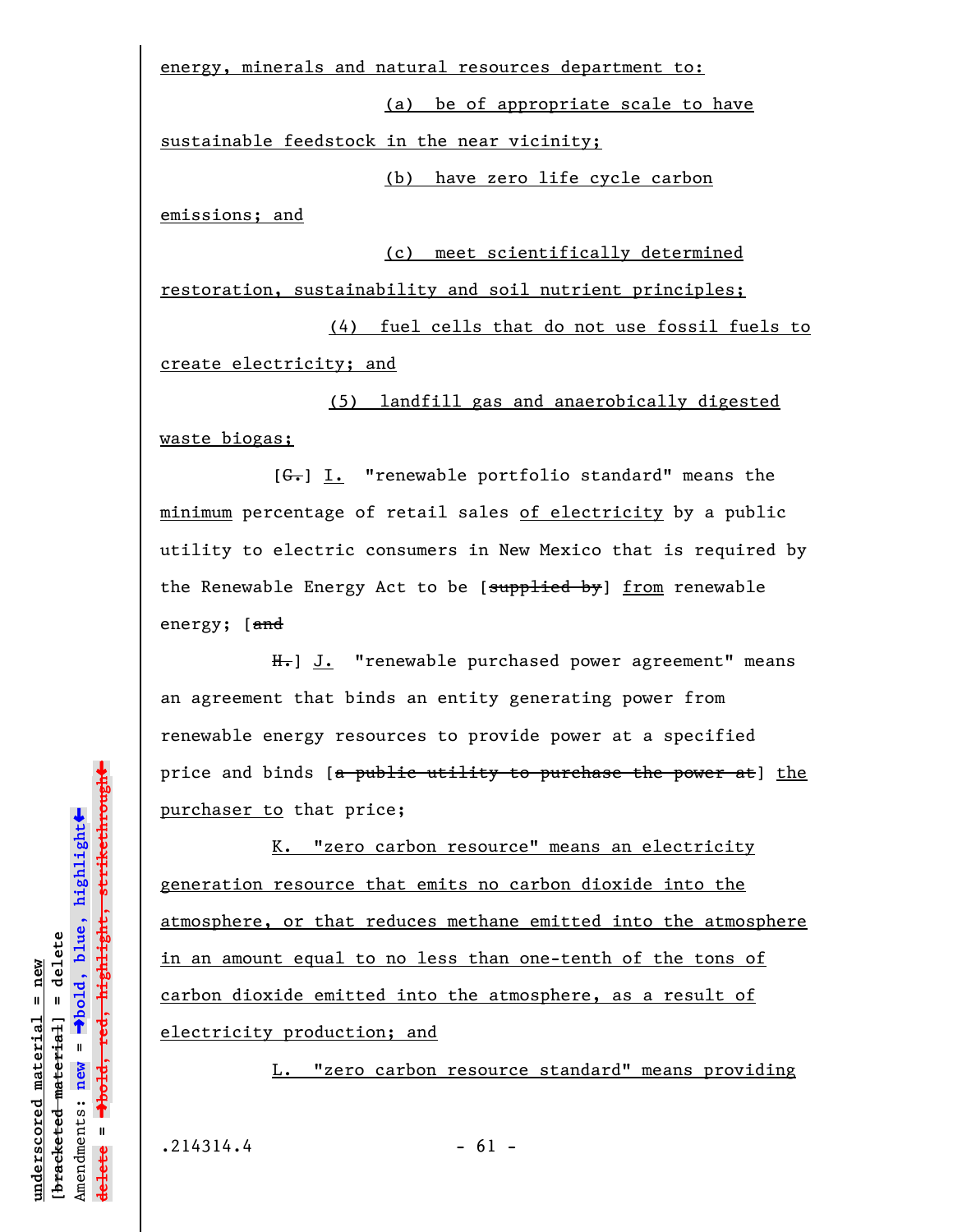New Mexico public utility customers with electricity generated from one hundred percent zero carbon resources."

**SECTION 29.** Section 62-16-4 NMSA 1978 (being Laws 2004, Chapter 65, Section 4, as amended) is amended to read:

"62-16-4. RENEWABLE PORTFOLIO STANDARD.--

A. A public utility shall meet the renewable portfolio standard requirements, as provided in this section, to include renewable energy in its electric energy supply portfolio as demonstrated by its retirement of renewable energy certificates; provided that the associated renewable energy is delivered to the public utility and assigned to the public utility's New Mexico customers. For public utilities other than rural electric cooperatives and municipalities, requirements of the renewable portfolio standard are:

[(1) for public utilities other than rural electric cooperatives and municipalities:

(a) no later than January 1, 2006, renewable energy shall comprise no less than five percent of each public utility's total retail sales to New Mexico customers;

(b) no later than January 1, 2011, renewable energy shall comprise no less than ten percent of each public utility's total retail sales to New Mexico customers;

 $\left(\frac{e}{f}\right)$  (1) no later than January 1, 2015,

 $.214314.4$  - 62 -

**underscored material = new [bracketed material] = delete**

bracketed material] = delete  $anderscored material = new$ 

Amendments: **new** =

Amendments: new

 $\mathbf{I}$ 

**delete =**

º**bold, blue, highlight**

º**bold, red, highlight, strikethrough**

 $\ddot{\bullet}$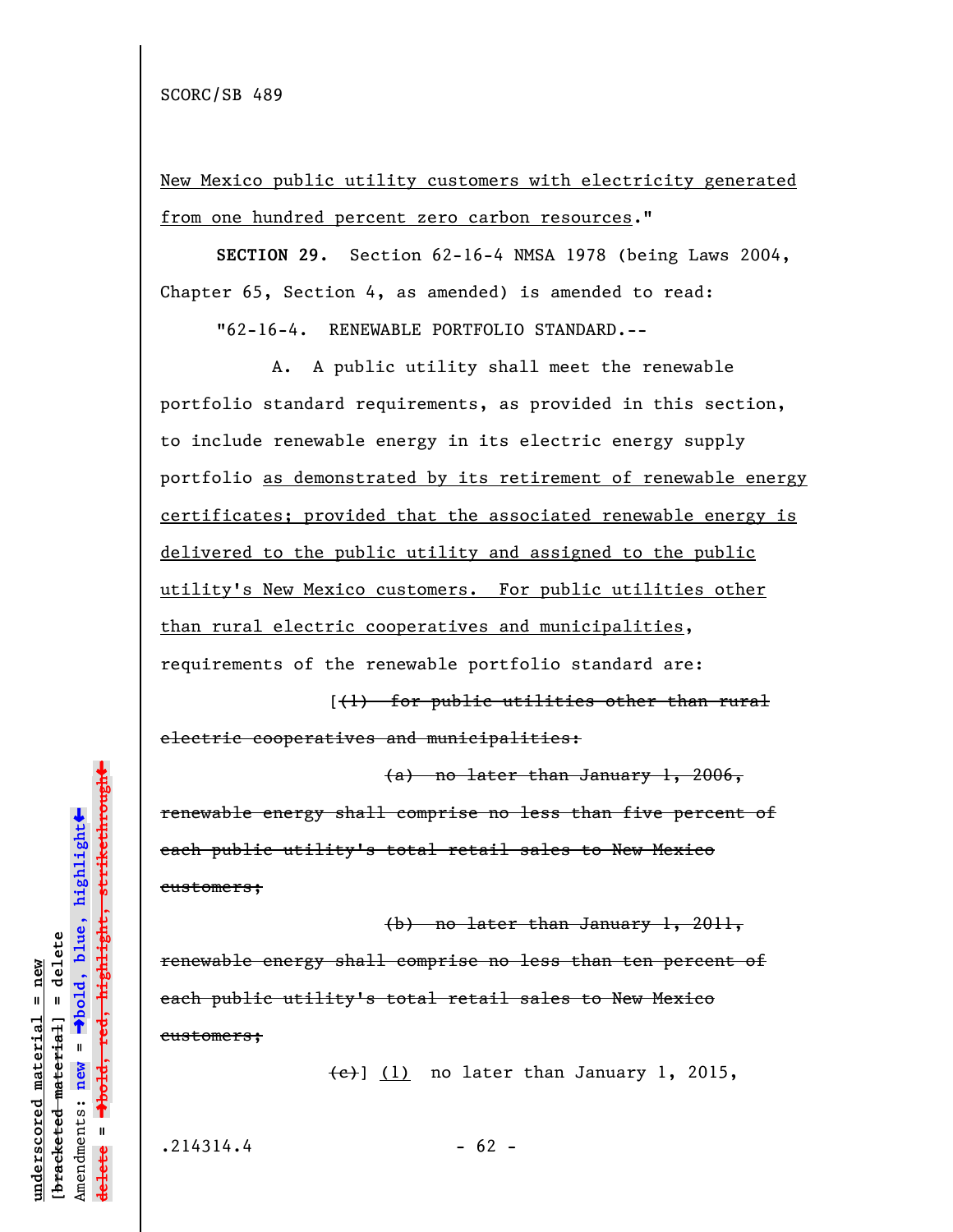renewable energy shall comprise no less than fifteen percent of each public utility's total retail sales to New Mexico customers; [and

 $\left(\frac{d}{d}\right)$  (2) no later than January 1, 2020, renewable energy shall comprise no less than twenty percent of each public utility's total retail sales to New Mexico customers;

[(2) the renewable portfolio standard established by this section shall be reduced, as necessary, to provide for the following specific procurement requirements for nongovernmental customers at a single location or facility, regardless of the number of meters at that location or facility, with consumption exceeding ten million kilowatt-hours per year. On and after January 1, 2006, the kilowatt-hours of renewable energy procured for these customers shall be limited so that the additional cost of the renewable portfolio standard to each customer does not exceed the lower of one percent of that customer's annual electric charges or forty-nine thousand dollars (\$49,000). This procurement limit criterion shall increase by one-fifth percent or ten thousand dollars (\$10,000) per year until January 1, 2011, when the procurement limit criterion shall remain fixed at the lower of two percent of that customer's annual electric charges or ninety-nine thousand dollars (\$99,000). After January 1, 2012, the commission may adjust the ninety-nine-thousand-dollar (\$99,000) limit for inflation. Nothing contained in this paragraph shall be construed as affecting a public utility's right to recover all reasonable costs of complying with the renewable portfolio

**underscored material = new [bracketed material] = delete**

 $b$ racketed material] = delete  $anderscored material = new$ 

Amendments: **new** =

Amendments: new =

**delete =**

lelete

º**bold, blue, highlight**

º**bold, red, highlight, strikethrough**

 $\ddot{\bullet}$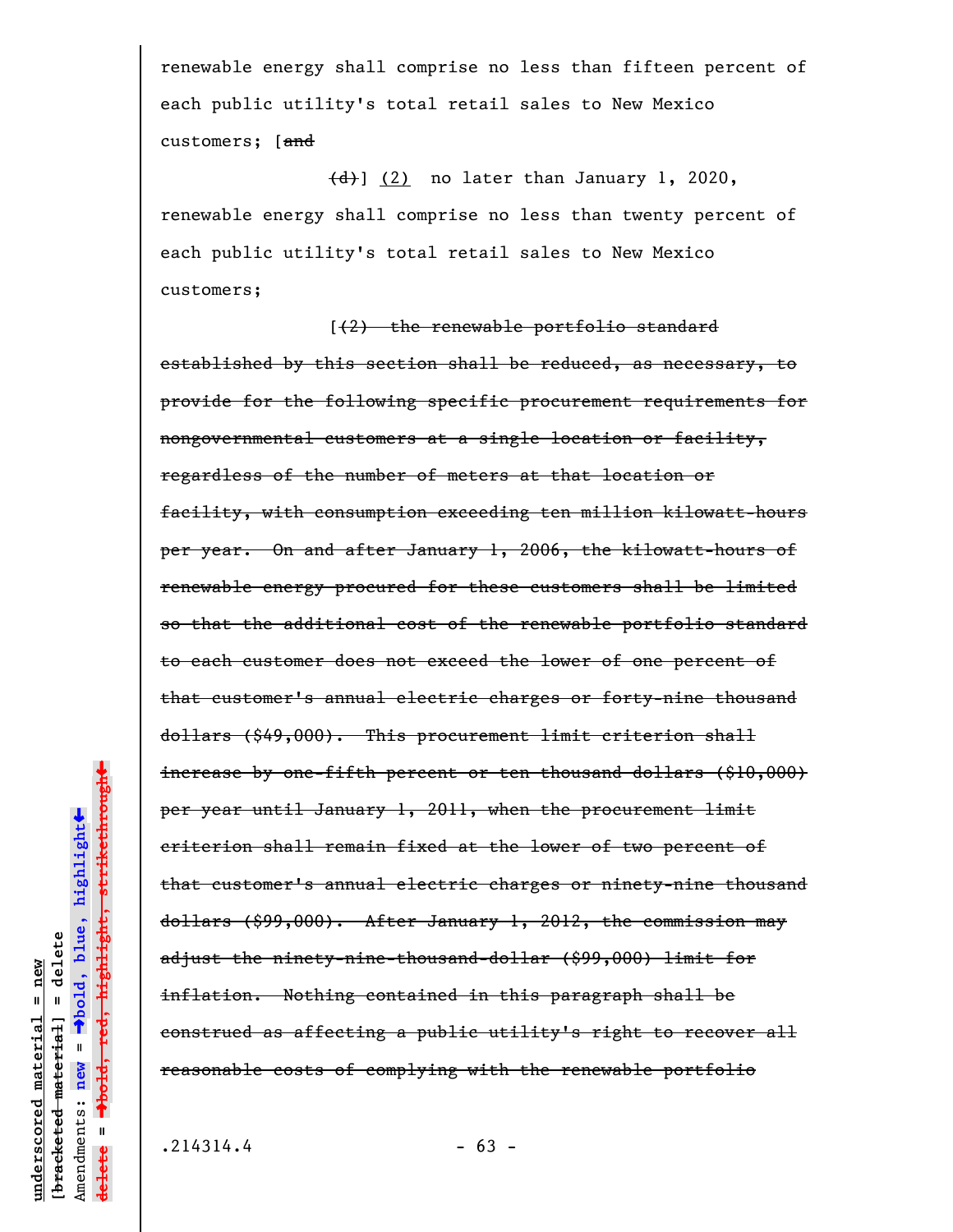standard, pursuant to Section 62-16-6 NMSA 1978. The commission may authorize deferred recovery of the costs of complying with the renewable portfolio standard, including carrying charges;]

(3) no later than January 1, 2025, renewable energy shall comprise no less than forty percent of each public utility's total retail sales of electricity to New Mexico customers;

(4) no later than January 1, 2030, renewable energy shall comprise no less than fifty percent of each public utility's total retail sales of electricity to New Mexico customers;

(5) no later than January 1, 2040, renewable energy resources shall supply no less than eighty percent of all retail sales of electricity in New Mexico; provided that compliance with this standard until December 31, 2047 shall not require the public utility to displace zero carbon resources in the utility's generation portfolio on the effective date of this 2019 act; and

(6) no later than January 1, 2045, zero carbon resources shall supply one hundred percent of all retail sales of electricity in New Mexico. Reasonable and consistent progress shall be made over time toward this requirement.

B. In administering the standards required by Paragraphs (5) and (6) of Subsection A of this section, the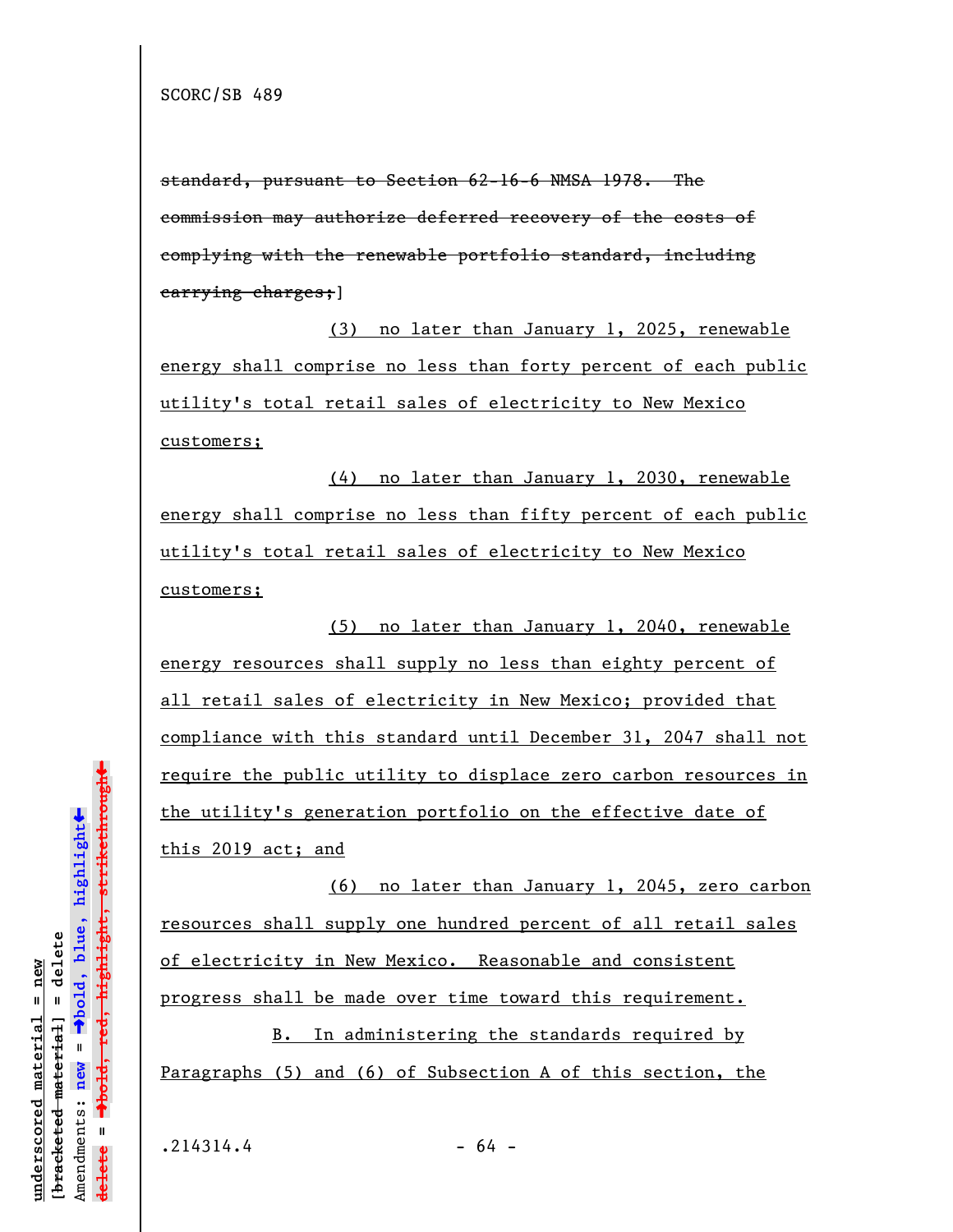commission shall:

SCORC→(1) ensure that compliance shall not **conflict with the federal Public Utility Regulatory Policies Act of 1978, as amended;**»SCORC

SCORC<sup>+</sup>(1) not jeopardize the operation of a **sewage treatment facility that captures and combusts methane** gas in the facility's operations; <SCORC

(2) maintain and protect the safety, reliable operation and balancing of loads and resources on the electric system;

(3) prevent unreasonable impacts to customer electricity bills, taking into consideration the economic and environmental costs and benefits of renewable energy resources and zero carbon resources;

(4) prevent carbon dioxide emitting electricity-generating resources from being reassigned, redesignated or sold as a means of complying with the standard;

(5) in consultation with the energy, minerals and natural resources department, undertake programs not prohibited by law to achieve the standard;

(6) in consultation with the department of environment, ensure that the standard does not result in material increases to greenhouse gas emissions from entities not subject to commission oversight and regulation; and

(7) in consultation with electricity transmission system operators responsible for balancing New Mexico electricity loads and resources, issue a report to the legislature by July 1, 2020, and each July 1 every four years

**underscored material = new [bracketed material] = delete**

bracketed material] = delete inderscored material = new

º**bold, blue, highlight**

 $\ddot{\bullet}$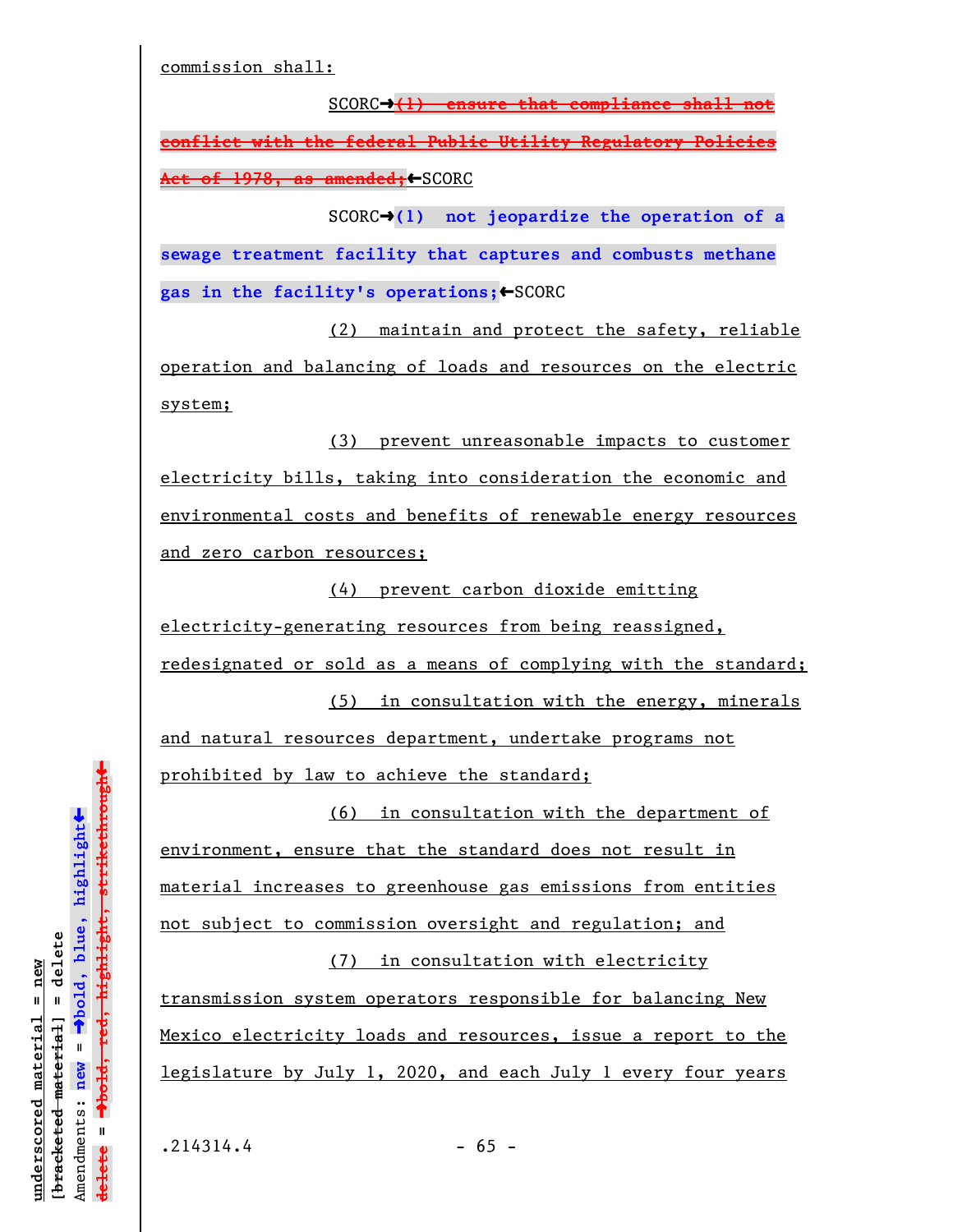thereafter. The report shall include:

(a) review of the standard, with a focus on technologies, forecasts, existing transmission, environmental protection, public safety, affordability and electricity transmission and distribution system reliability; (b) evaluation of the anticipated financial costs and benefits to electric utilities in

implementing the standard, including the impacts and benefits to customer electricity bills; and

(c) identification of the barriers to, and benefits of, achieving the standard.

 $[\frac{(3)}{2}]$  C. Any customer that is a political subdivision of the state, or any educational institution designated in Article 12, Section 11 of the constitution of New Mexico with an enrollment of SCORC->twenty-four twenty<SCORC thousand students or more during the fall semester on its main campus, with consumption exceeding twenty [million kilowatthours per year at any single location or facility and that owns renewable energy generation is exempt from all charges by the utility for renewable energy procurements in a year, regardless of the number of customer locations or meters on the system, if that customer certifies to the state auditor and notifies the commission and its serving electric utility that it will expend two and one-half percent of that year's annual electricity charges to continue to develop within twenty-four months

**underscored material = new [bracketed material] = delete**

bracketed material] = delete  $anderscored material = new$ 

Amendments: **new** =

Amendments: new =

**delete =**

lelete

º**bold, blue, highlight**

º**bold, red, highlight, strikethrough**

 $\ddot{\bullet}$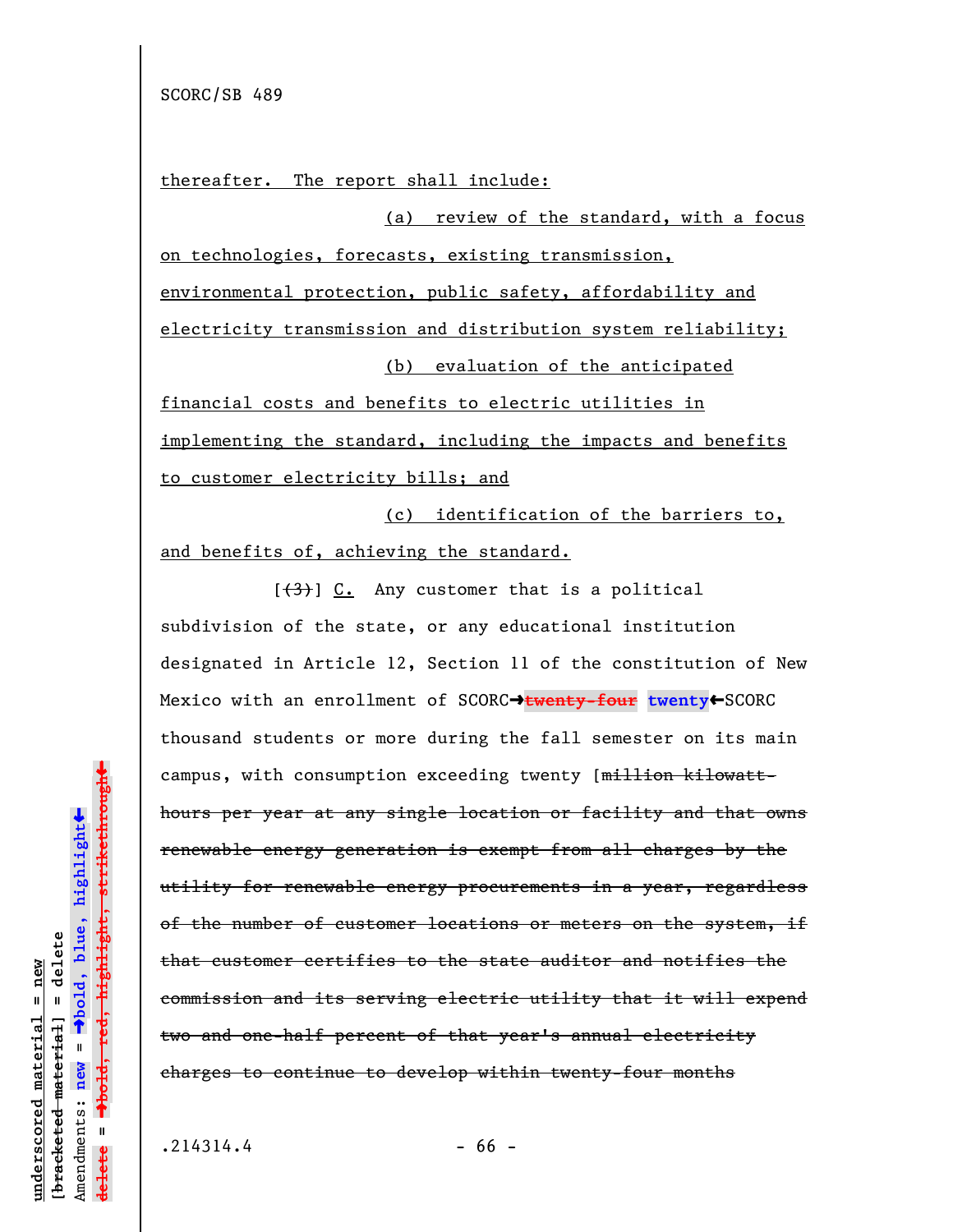customer-owned renewable energy generation. That customer shall also certify that it will retire all renewable energy certificates associated with the energy produced from that expenditure;

(4) the renewable portfolio shall be diversified as to the type of renewable energy resource, taking into consideration the overall reliability, availability, dispatch flexibility and cost of the various renewable energy resources made available by suppliers and generators] thousand megawatt-hours per year at any single location or facility and that owns facilities that produce renewable energy or hosts such facilities through a renewable purchased power agreement, shall not be charged by the utility for power purchases of one year or less or fuel on the amount of electricity purchased from the utility equal to the amount of renewable energy produced or hosted by the customer. The customer shall annually certify to the state auditor and notify the commission and the customer's serving electric utility of the amount of renewable energy produced at the customer-owned or customerhosted facilities that generate renewable energy. The customer shall also certify to the state auditor and notify the commission that the customer will retire all renewable energy certificates associated with the renewable energy produced by those facilities. Any financial benefits as a result of the provisions of this subsection shall accrue to the customer immediately upon the effective date of this 2019 act and shall be reflected in customer bills each month, subject to annual true-up and reconciliation. The provisions of this subsection

**underscored material = new [bracketed material] = delete**

bracketed material] = delete  $anderscored material = new$ 

Amendments: **new** =

Amendments: new =  $\mathbf{I}$ 

**delete =**

lelete

º**bold, blue, highlight**

º**bold, red, highlight, strikethrough**

 $\ddot{\bullet}$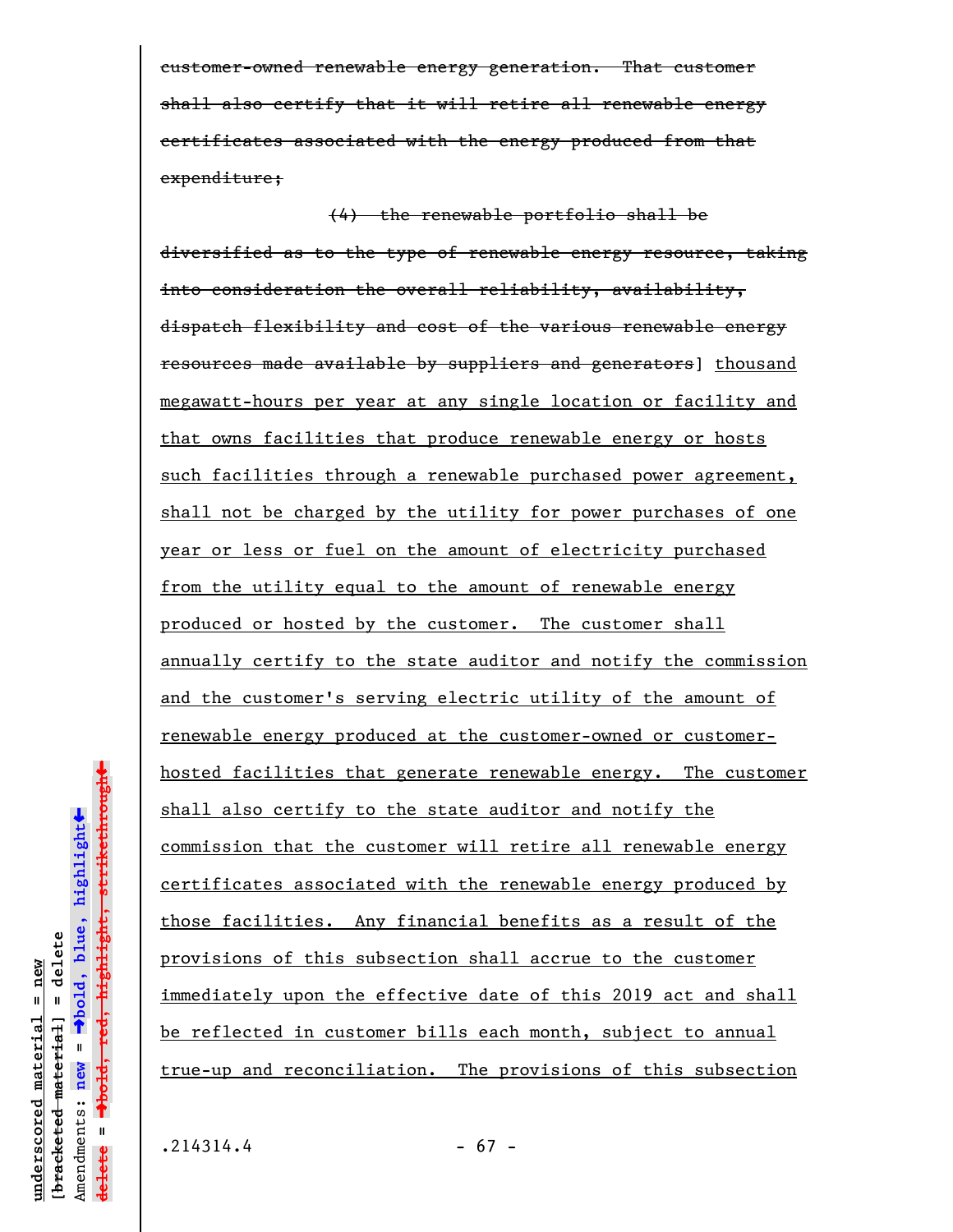shall not prevent the utility from recovering all of its reasonable and prudent fuel and purchased power costs.

 $[\frac{1}{5}]$  D. Upon a [commission] motion or application SCORC→ {by a public utility} by a public utility← SCORC SCORC→,←SCORC the commission [shall] SCORC→may, or upon a **motion or application by any other person the commission may,**»SCORC open a docket to develop and provide [appropriate performance-based] financial or other incentives to encourage public utilities to produce or acquire renewable energy [supplies] that [exceed] exceeds the applicable annual renewable portfolio standard set forth in this section; [The commission shall initiate rules by June 1, 2008 to implement this subsection; and

(6) renewable energy resources that are in a public utility's electric energy supply portfolio on July 1, 2004 shall be counted in determining compliance with this section] results in reductions in carbon dioxide emissions earlier than required by Subsection A of this section; or causes a reduction in the generation of electricity by coal-fired generating facilities, including coal-fired generating facilities located outside of New Mexico. The incentives may include additional earnings and capital investment opportunities for resources used in furtherance of the outcomes described in this subsection.

 $[\frac{B}{c}, E_{\cdot}]$  If, in any given year, a public utility

**underscored material = new [bracketed material] = delete**

bracketed material] = delete inderscored material = new

Amendments: **new** =

Amendments: new

 $\mathbf{I}$ 

**delete =**

lelete

º**bold, blue, highlight**

º**bold, red, highlight, strikethrough**

 $\ddot{\bullet}$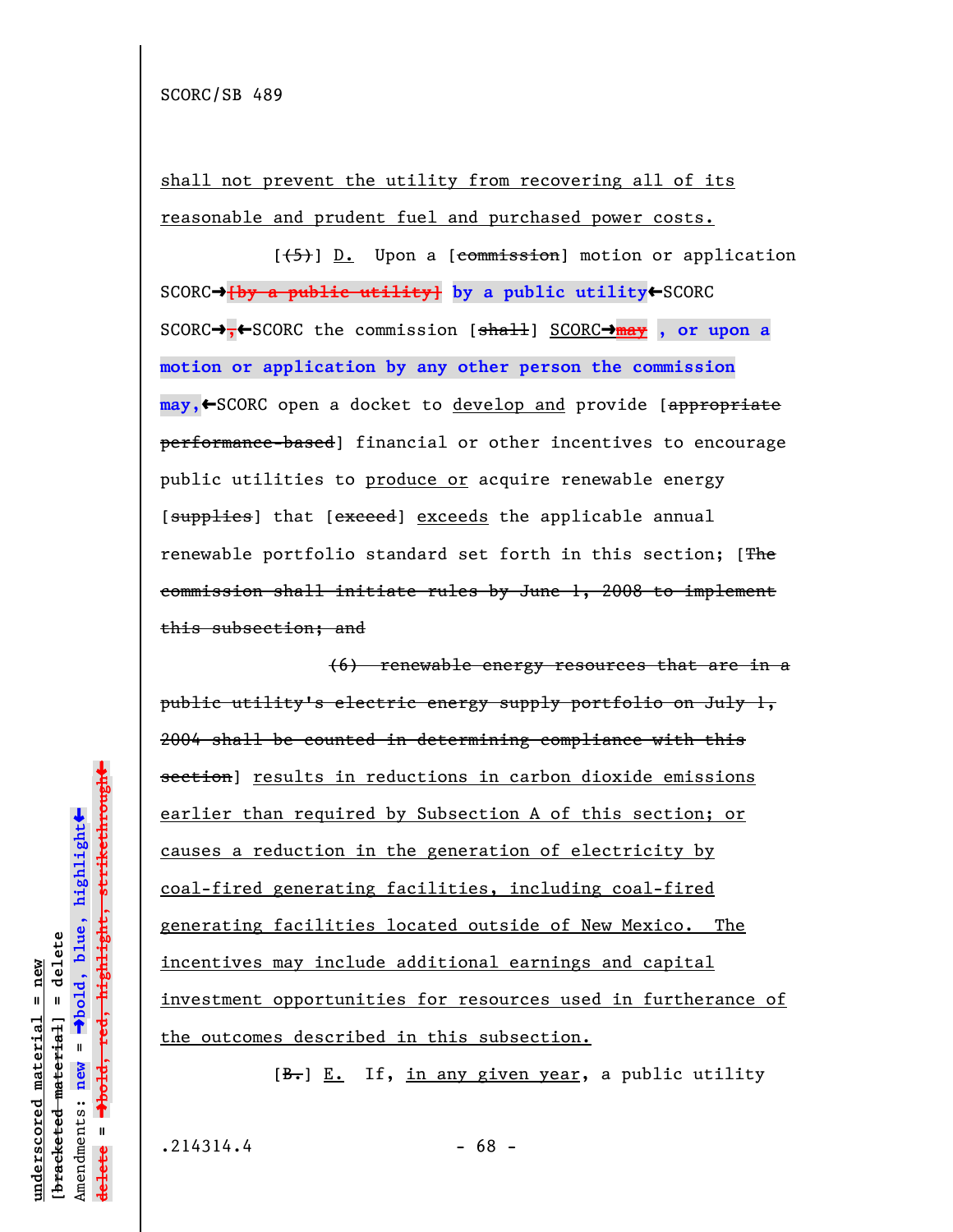[finds] determines that [in any given year] the average annual levelized cost of renewable energy that would need to be procured or generated for purposes of compliance with the renewable portfolio standard would be greater than the reasonable cost threshold [as established by the commission pursuant to this section], the public utility shall not be required to incur that excess cost; provided that the existence of this condition excusing performance in any given year shall not operate to delay [the annual increases in] compliance with the renewable portfolio standard in subsequent years. The provisions of this subsection do not preclude a public utility from accepting a project with a cost that would exceed the reasonable cost threshold. When a public utility can generate or procure renewable energy at or below the reasonable cost threshold, it shall be required to [add renewable energy resources] do so to the extent necessary to meet the applicable renewable portfolio standard [applicable in the year when the renewable energy resources are being added.

C. By December 31, 2004, the commission shall establish, after notice and hearing, the reasonable cost threshold above which level a public utility shall not be required to add renewable energy to its electric energy supply portfolio pursuant to the renewable portfolio standard. The commission may thereafter modify the reasonable cost threshold as changing circumstances warrant, after notice and hearing. In establishing and modifying the reasonable cost threshold, the commission shall take into account:

(1) the price of renewable energy at the point

**underscored material = new [bracketed material] = delete**

 $b$ racketed material] = delete  $anderscored material = new$ 

Amendments: **new** =

Amendments: new

 $\mathbf{I}$ 

**delete =**

º**bold, blue, highlight**

º**bold, red, highlight, strikethrough**

 $\ddot{\bullet}$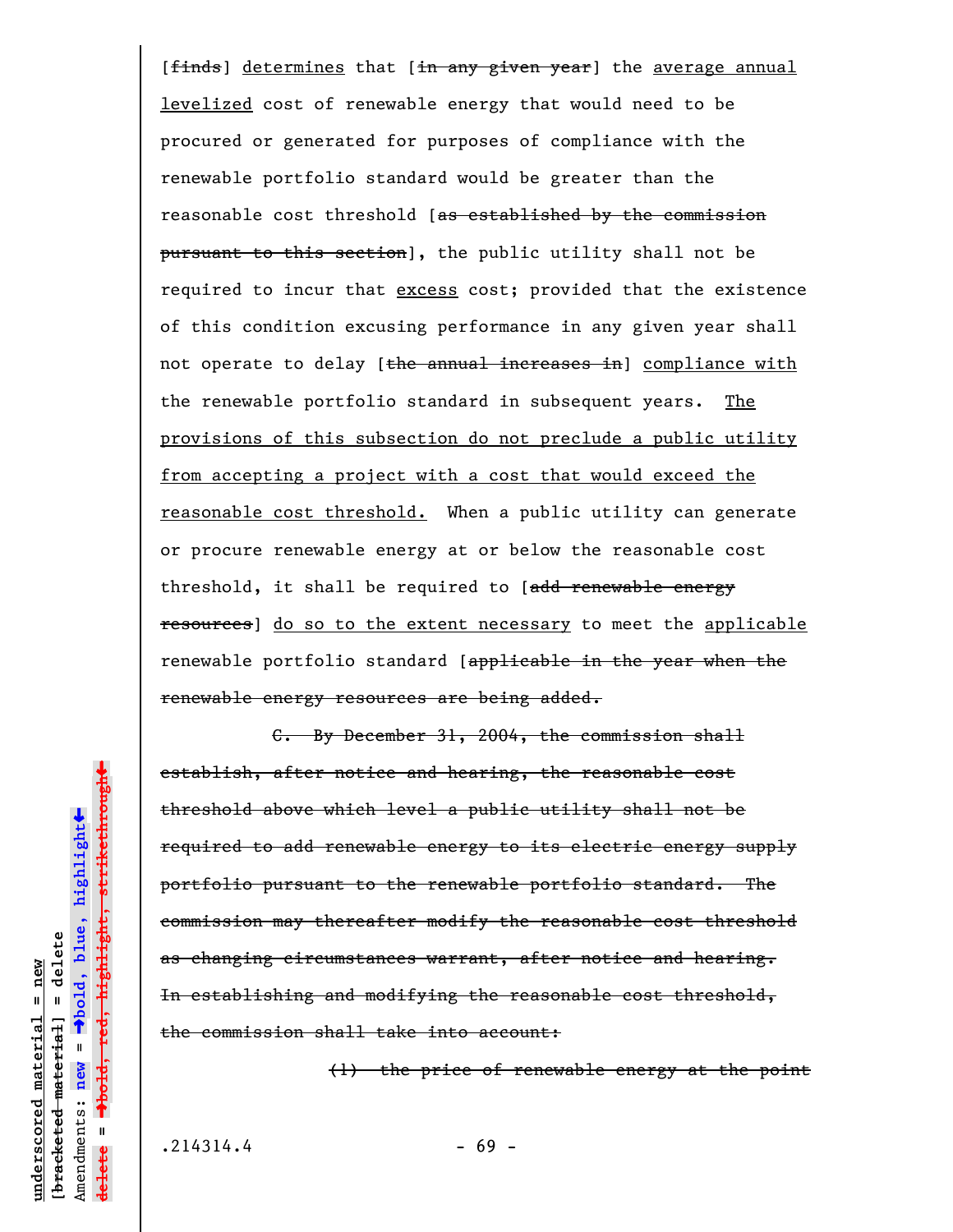```
of sale to the public utility;
```
(2) the transmission and interconnection costs required for the delivery of renewable energy to retail customers;

(3) the impact of the cost for renewable energy on overall retail customer rates;

(4) the overall diversity, reliability, availability, dispatch flexibility, cost per kilowatt-hour and life-cycle cost on a net present value basis of renewable energy resources available from suppliers; and

(5) other factors, including public benefits, that the commission deems relevant; provided that nothing in the Renewable Energy Act shall be construed to permit regulation by the commission of the production or sale price at the point of production of the renewable energy] and shall not be precluded from exceeding the standard.

[D.] F. By September 1, 2007 [and July 1 of each year thereafter until 2022, and thereafter as determined necessary by the commission] and until June 30, 2019, a public utility shall file a report to the commission on its procurement and generation of renewable energy during the prior calendar year and a procurement plan that includes:

(1) the cost of procurement for any new renewable energy resource in the next calendar year required to comply with the renewable portfolio standard; and

 $.214314.4$  - 70 -

**underscored material = new [bracketed material] = delete**

bracketed material] = delete  $anderscored material = new$ 

Amendments: **new** =

Amendments: new

 $\mathbf{u}$ 

**delete =**

º**bold, blue, highlight**

º**bold, red, highlight, strikethrough**  $\rightarrow$ bold, red, highlight, strikethrough

 $\ddot{\bullet}$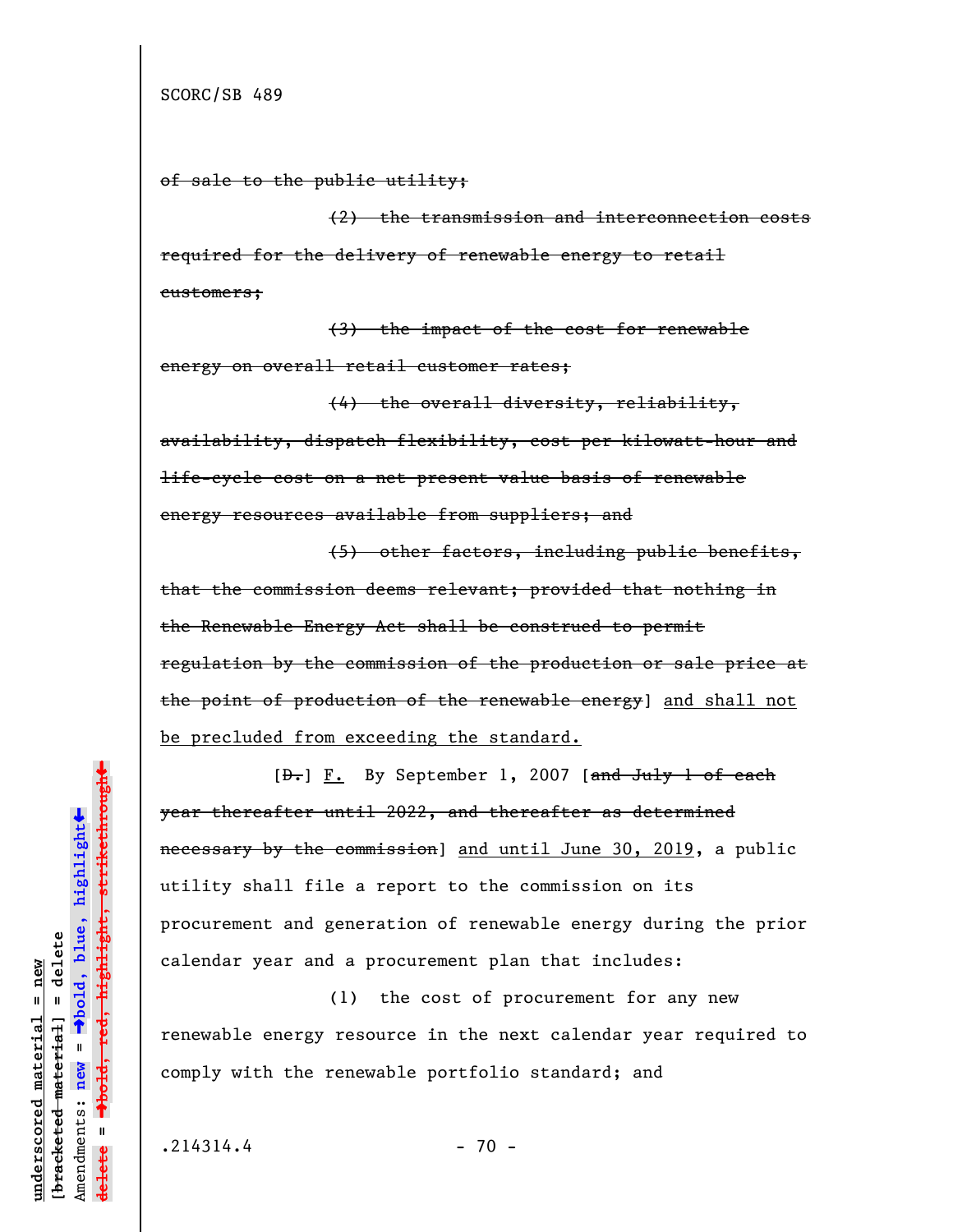(2) testimony and exhibits that demonstrate that the proposed procurement is reasonable as to its terms and conditions considering price, availability, [dispatchability] reliability, any renewable energy certificate values and diversity of the renewable energy resource; or

(3) demonstration that the plan is otherwise in the public interest.

G. By July 1, 2020, and each July 1 thereafter, a public utility shall file a report to the commission on the public utility's procurement and generation of renewable energy since the last report and a procurement plan that includes:

(1) the cost of procurement for new renewable energy required to comply with the renewable portfolio standard;

(2) the capital, operating and fuel costs on a per-megawatt-hour basis during the preceding calendar year of each nonrenewable generation resource rate-based by the utility, or dedicated to the utility through a power purchase agreement of one year or longer, and the nonrenewable generation resources' carbon dioxide emissions on a permegawatt-hour basis during that same year;

(3) information, including exhibits, as applicable, that demonstrates that the proposed procurement: (a) was the result of competitive

procurement that included opportunities for bidders to propose purchased power, facility self-build or facility build-transfer options;

(b) has a cost that is reasonable as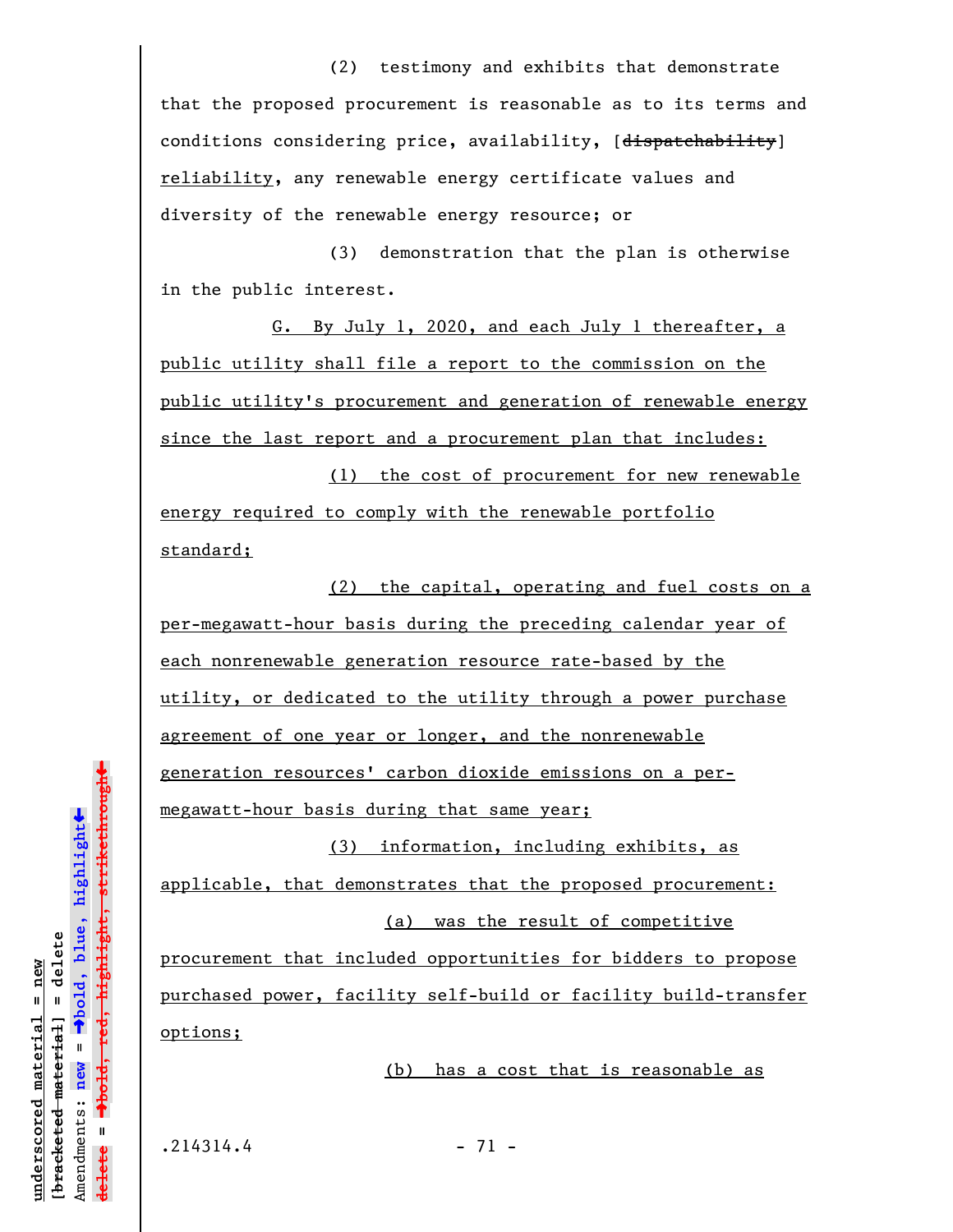evidenced by a comparison of the price of electricity from renewable energy resources in the bids received by the public utility to recent prices for comparable energy resources elsewhere in the southwestern United States; and

(c) is in the public interest,

considering factors such as overall cost and economic development opportunities; and

(4) strategies used to minimize costs of renewable energy integration, including location, diversity, balancing area activity, demand-side management and load management.

 $[E-]$  H. The commission shall approve or modify a public utility's [procurement or transitional] procurement plan within ninety days and may approve the plan without a hearing, unless a protest is filed that demonstrates to the commission's reasonable satisfaction that a hearing is necessary. The commission may modify a plan after notice and hearing. The commission may, for good cause, extend the time to approve a procurement plan for an additional ninety days. If the commission does not act within the ninety-day period, the procurement plan is deemed approved.

 $[F_{\bullet}]$  I. The commission may reject a [procurement or transitional] procurement plan if [it], within forty days of filing, the commission finds that the plan does not contain the required information and, upon the rejection, [may suspend the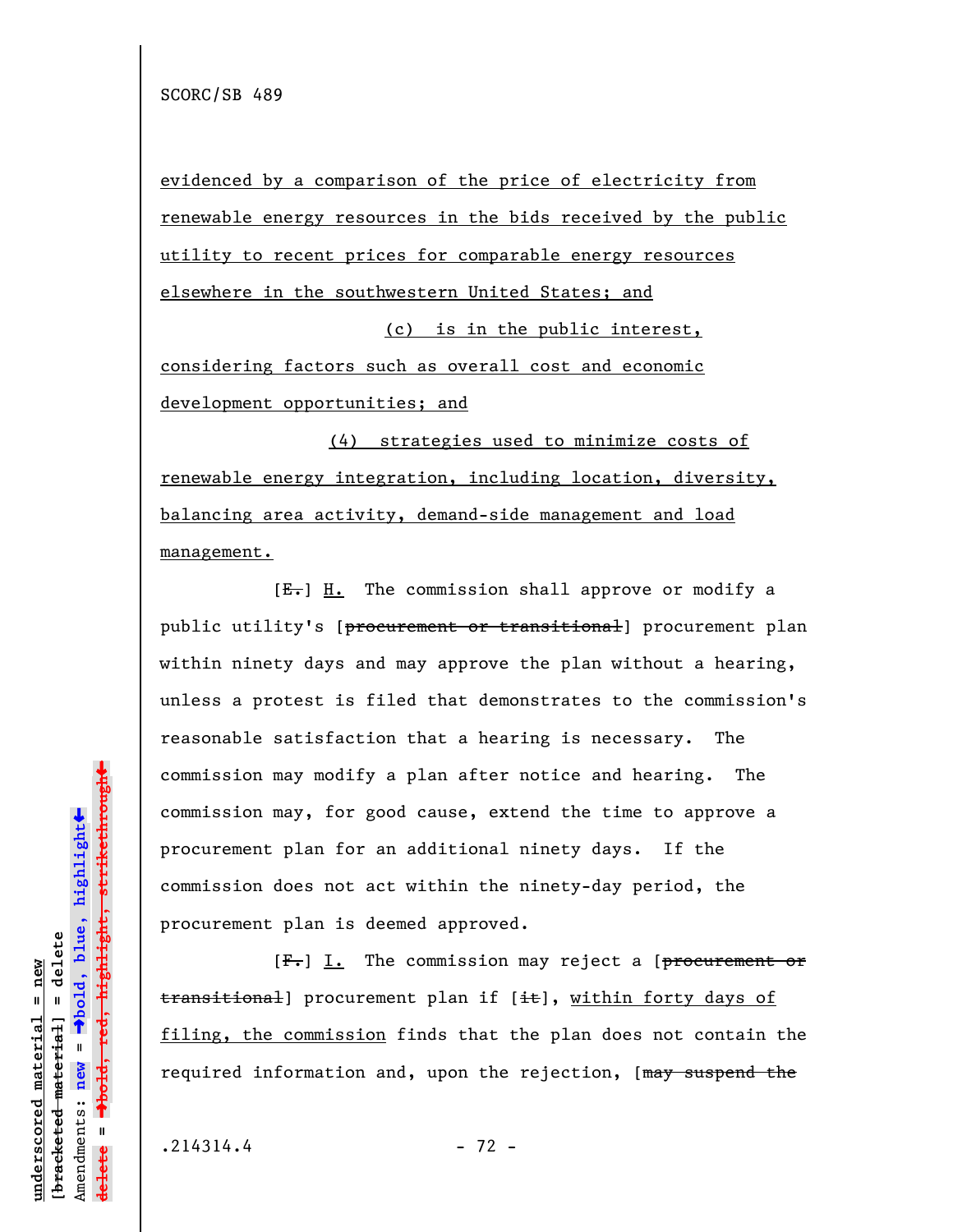public utility's obligation to procure additional resources for] shall provide the public utility the time necessary to file a revised plan; provided that the total amount of renewable energy required to be procured by the public utility shall not change.

[G. A public utility may file a transitional procurement plan requesting that the commission determine that the costs of renewable energy resources that the public utility has committed to, or may commit to, prior to the commission's establishing a reasonable cost threshold, are reasonable and recoverable pursuant to Section 62-16-6 NMSA 1978. The requirements of annual procurement plan filings shall be applicable to any transitional procurement plan filing pursuant to this section.

H. The commission shall determine if it is in the public interest for the commission to provide appropriate performance-based financial or other incentives to encourage public utilities to acquire renewable energy supplies in amounts that exceed the requirements of the renewable portfolio standard.]"

**SECTION 30.** Section 62-16-5 NMSA 1978 (being Laws 2004, Chapter 65, Section 5, as amended) is amended to read:

"62-16-5. RENEWABLE ENERGY CERTIFICATES--COMMISSION DUTIES.--

A. The commission shall establish:

 $[A<sub>1</sub>]$  (1) a system of renewable energy certificates that can be used by a public utility to establish compliance with the renewable portfolio standard and that may

**underscored material = new [bracketed material] = delete**

bracketed material] = delete  $anderscored material = new$ 

Amendments: **new** =

Amendments: new

 $\mathbf{u}$ 

**delete =**

º**bold, blue, highlight**

º**bold, red, highlight, strikethrough**

 $\ddot{\bullet}$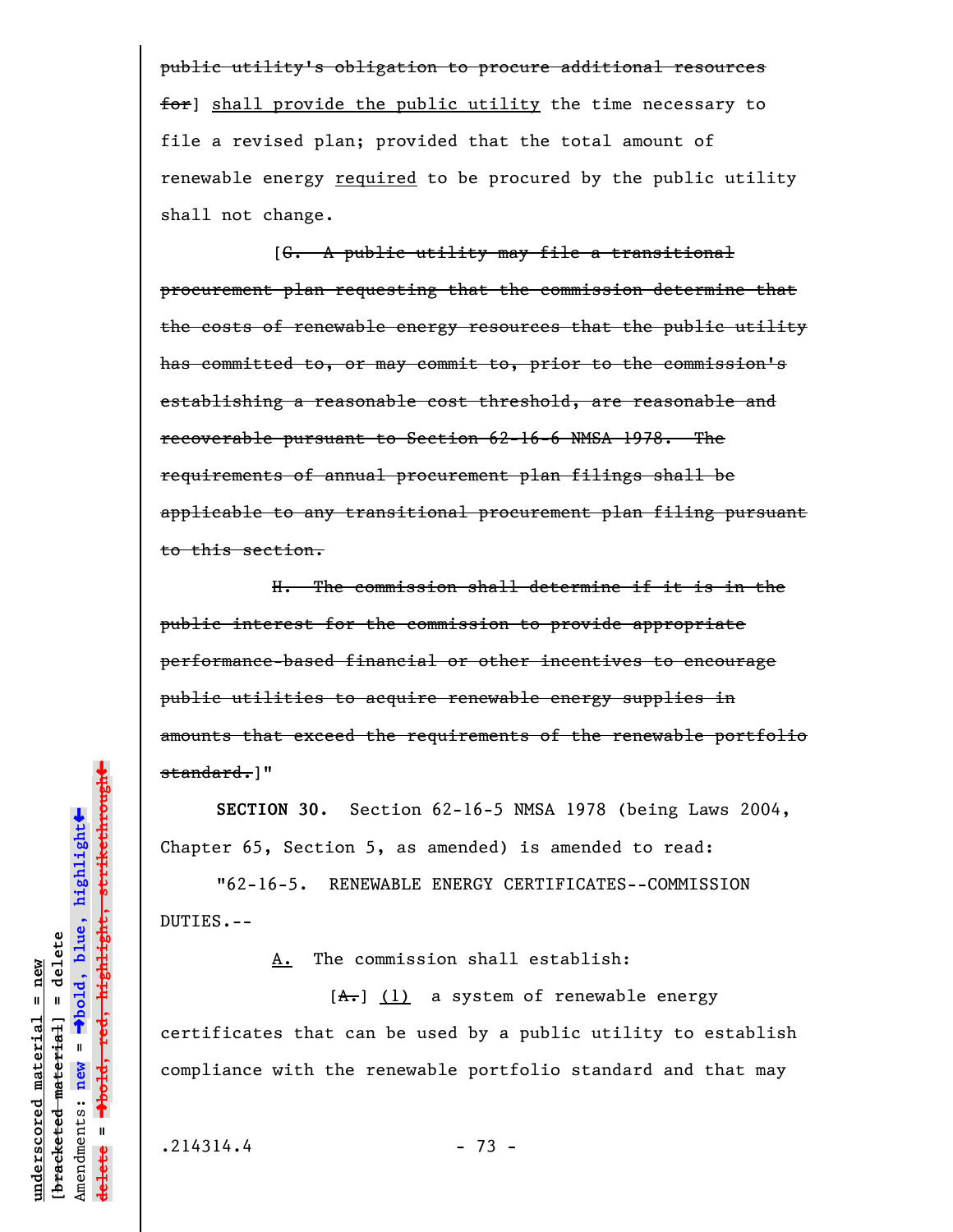SCORC/SB 489

include certificates that are monitored, accounted for or transferred by or through a regional system or trading program for any region in which a public utility is located [The kilowatt-hour value of renewable energy certificates may be varied by renewable energy resource or technology; provided that each renewable energy certificate shall have a minimum value of one kilowatt-hour of renewable energy represented by the certificate for purposes of compliance with the renewable portfolio standard]; and

 $[\frac{B-}{B}]$  (2) requirements and procedures concerning requirements for renewable energy certificates [that include the provisions that] pursuant to Subsections B and C of this section.

 $[\frac{1}{1}]$  B. Renewable energy certificates:

 $[\frac{a}{a}]$  (1) are owned by the generator of the renewable energy unless:

 $[\frac{1}{1}]$  (a) the renewable energy certificates are transferred to the purchaser of the [energy] electricity through specific agreement with the generator;

 $\left[\frac{2}{2}\right]$  (b) the generator is a qualifying facility, as defined by the federal Public Utility Regulatory Policies Act of 1978, in which case the renewable energy certificates are owned by the public utility purchaser of the renewable energy [unless retained by the generator through specific agreement with the public utility purchaser of the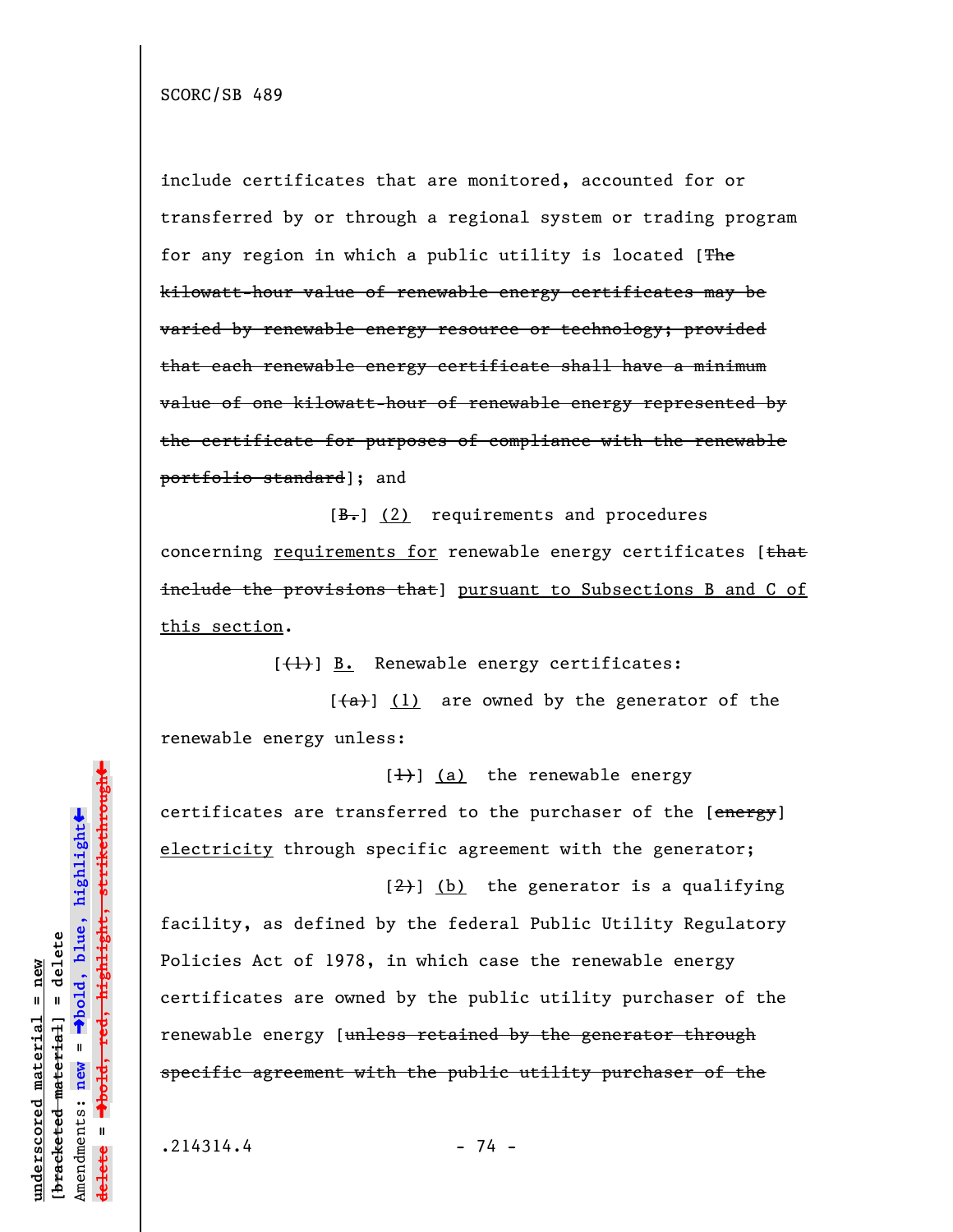energy]; or

 $[3]$  (c) a contract for the purchase of renewable energy is in effect prior to [January 1, 2004] July 1, 2019, in which case the renewable energy certificates are owned by the purchaser of the [energy] electricity for the term of such contract, unless otherwise agreed to in a contract approved by the commission;

 $\lceil$ (b)] (2) may be traded, sold or otherwise transferred by their owner, [<del>to any other party; provided that</del> the transfers and use of the certificate by a public utility for compliance with the renewable energy portfolio standard shall require the electric energy represented by the certificate to be contracted for delivery, or consumed or generated by an end-use customer of the public utility in New Mexico unless the commission determines that there is a national or regional market for exchanging renewable energy certificates] unless the certificates are from a rate-based public utility plant, in which case the entirety of the renewable energy certificates from that plant shall be retired by the utility on behalf of itself or its customers. Any contract to purchase renewable energy entered into by a public utility on or after July 1, 2019 shall include conveyance to the purchasing utility of all renewable energy certificates, and the entirety of those certificates shall be retired by that utility on behalf of itself or its customers or subsequently transferred to a retail customer for retirement under a voluntary program for purchasing renewable energy approved by the commission. A utility shall not claim that it is providing

 $\ddot{\bullet}$ 

 $\ddag$ 

 $.214314.4$  - 75 -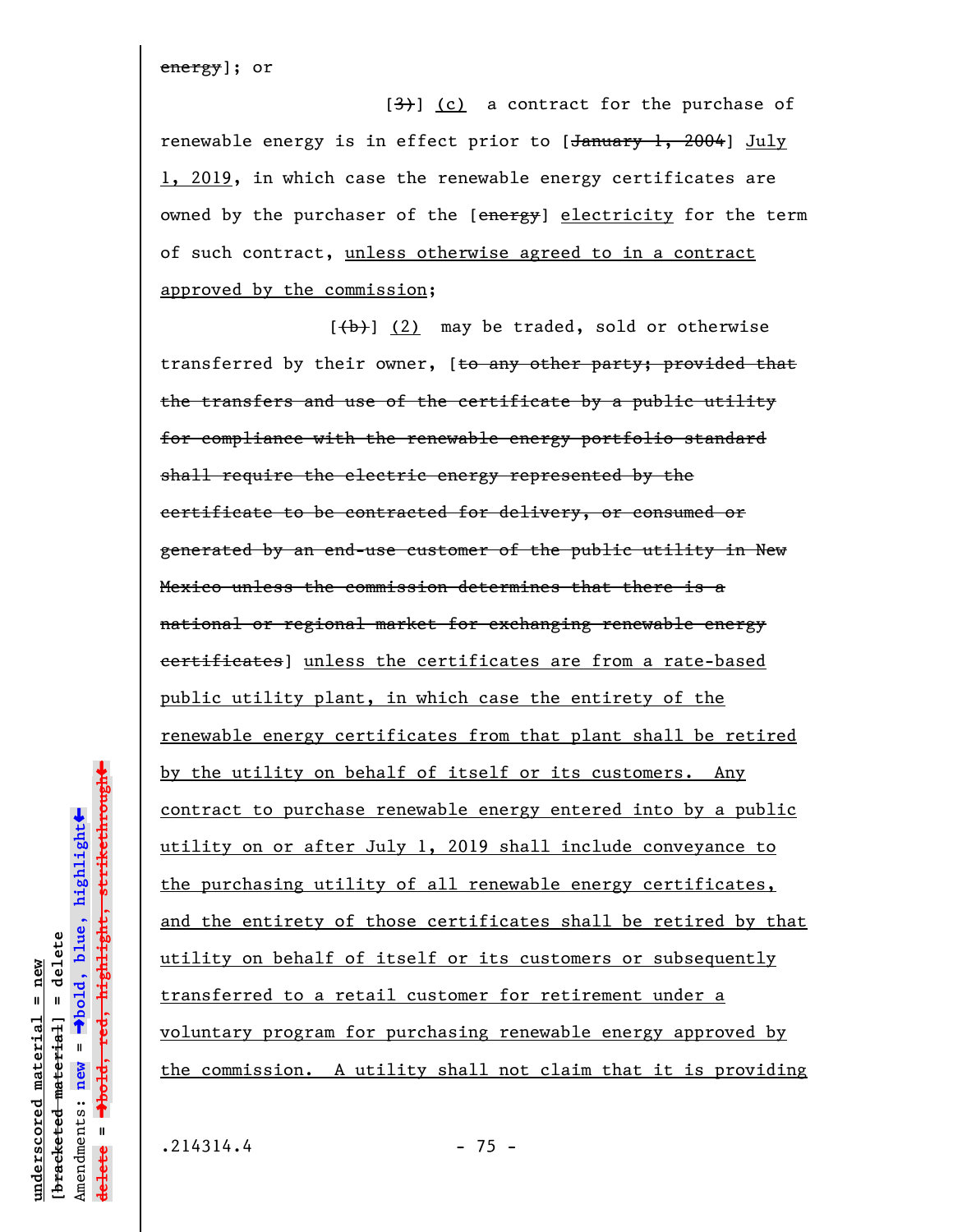renewable energy from generation resources for which it has traded, sold or transferred the associated renewable energy certificates. The commission shall not disallow the recovery of the cost associated with any expired renewable energy certificate. The public utility shall annually file a report with the commission discussing:

(a) its use, sale, trading or transfer of renewable energy certificates; and

(b) whether and how its public claims of renewable energy generation account for renewable energy certificates that it has traded, sold or transferred;

 $[$   $($   $\epsilon$   $)$   $]$   $($   $3)$  that are used for the purpose of meeting the renewable portfolio standard shall be registered [beginning January 1, 2009] with a renewable energy generation information system that is designed to create and track ownership of renewable energy certificates and that, through the use of independently audited generation data, verifies the generation and delivery of electricity associated with each renewable energy certificate and protects against multiple counting of the same renewable energy certificate;

 $($ (d) that are used once by a public utility to satisfy the renewable portfolio standard and are retired or that are traded, sold or otherwise transferred by the public utility shall not be further used by the public utility; and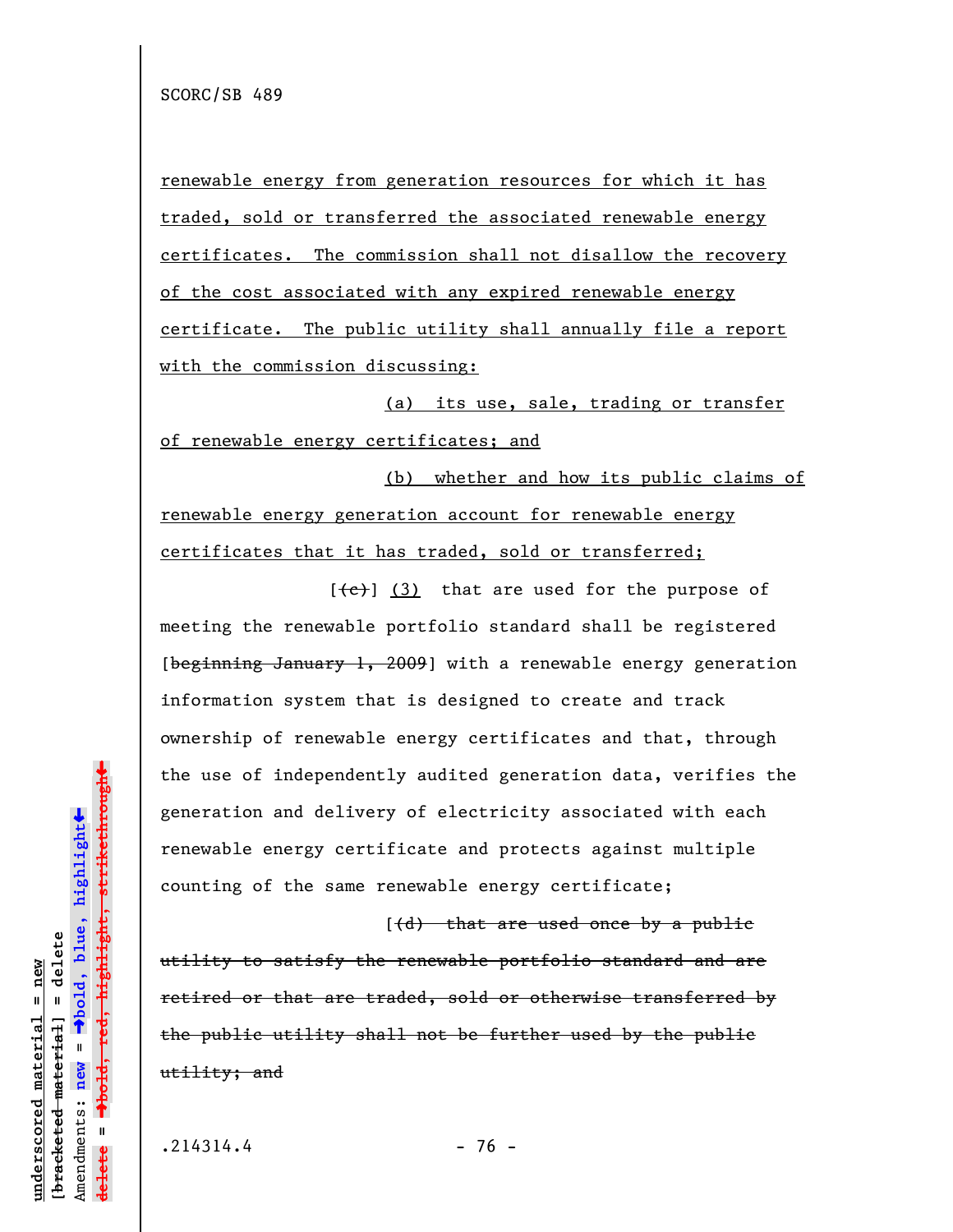## (e) that are not used by a public

utility to satisfy the renewable portfolio standard or that are not traded, sold or otherwise transferred by the public utility] and

(4) may be carried forward for up to four years from the date of issuance [and, if not used by that time] to establish compliance with the renewable portfolio standard, after which they shall be deemed retired by the public utility. [and

(2)] C. A public utility shall be responsible for demonstrating that a renewable energy certificate used for compliance with the renewable portfolio standard is derived from eligible renewable energy resources [and has not been retired, traded, sold or otherwise transferred to another party]."

**SECTION 31.** Section 62-16-6 NMSA 1978 (being Laws 2004, Chapter 65, Section 6, as amended) is amended to read:

"62-16-6. COST RECOVERY FOR RENEWABLE ENERGY AND EMISSIONS REDUCTION.--

A. A public utility that procures or generates renewable energy shall recover, through the rate-making process, the reasonable costs of complying with the renewable portfolio standard. Costs that are consistent with commission approval of procurement plans or transitional procurement plans shall be deemed to be reasonable.

B. The commission shall not exclude from such cost recovery reasonable interconnection and transmission costs and costs to comply with electric industry reliability standards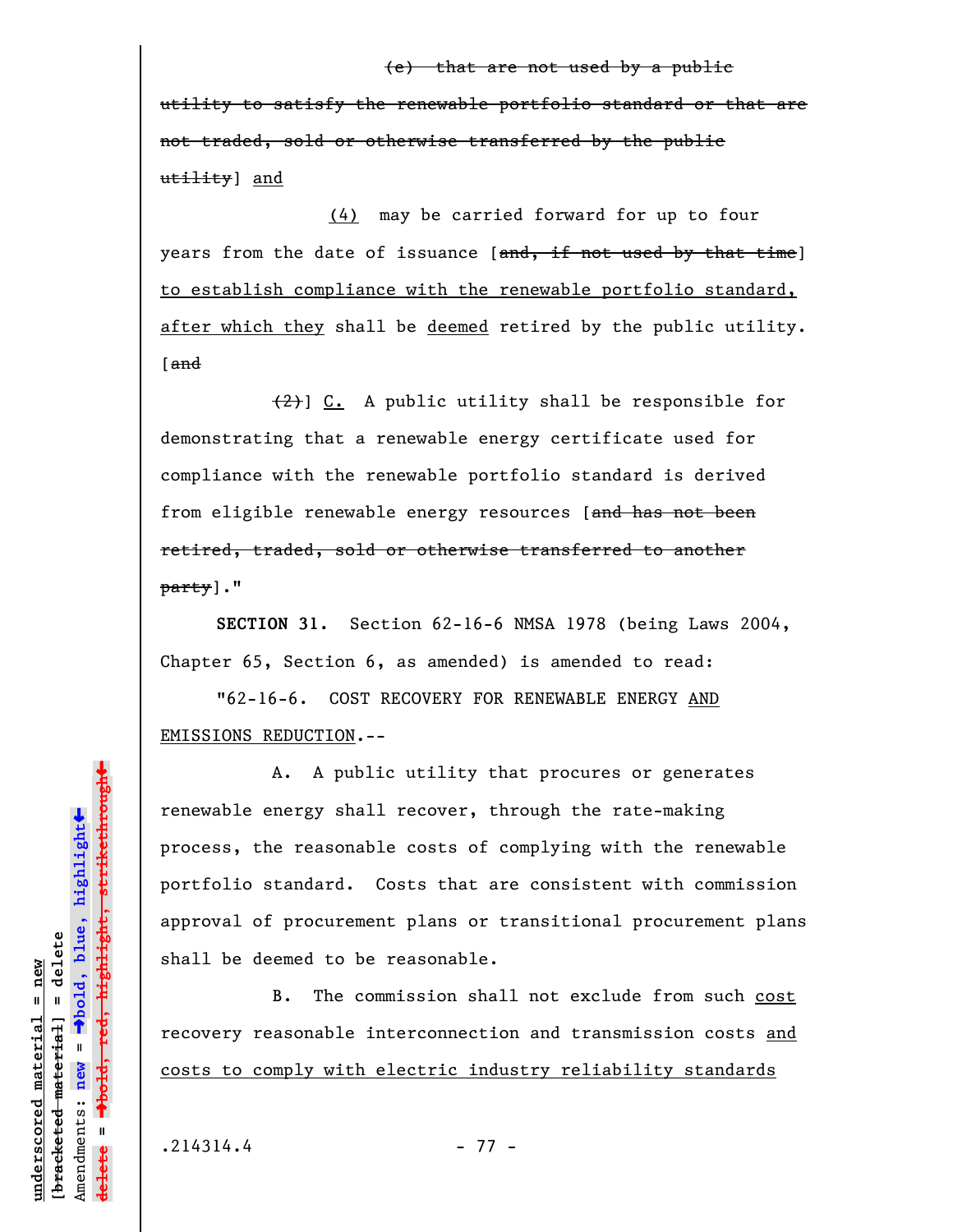incurred by the public utility in order to deliver renewable energy to retail New Mexico customers.

C. [Upon a commission motion or application by a public utility, the commission shall open a docket to provide appropriate performance-based financial or other incentives to encourage public utilities to acquire renewable energy supplies that exceed the applicable annual renewable portfolio standard pursuant to the Renewable Energy Act. The commission shall initiate rules by June 1, 2008 to implement this subsection]  $If$ a public utility has been granted a certificate of public convenience and necessity prior to January 1, 2015 to construct or operate an electric generation facility and the investment in that facility has been allowed recovery as part of the utility's rate-base, the commission may require the facility to discontinue serving customers within New Mexico if the replacement has less or zero carbon dioxide emissions into the atmosphere; provided that no order of the commission shall disallow recovery of any undepreciated investments or decommissioning costs associated with the facility."

**SECTION 32.** Section 62-16-7 NMSA 1978 (being Laws 2004, Chapter 65, Section 7) is amended to read:

"62-16-7. COMMISSION--[ADDITIONAL] POWERS AND DUTIES-- VOLUNTARY PROGRAMS.--

A. The commission:

 $[A<sub>+</sub>]$  (1) shall adopt rules regarding the

 $.214314.4$  - 78 -

**underscored material = new [bracketed material] = delete**

bracketed material] = delete inderscored material = new

Amendments: **new** =

Amendments: new

 $\mathbf{I}$ 

**delete =**

lelete

º**bold, blue, highlight**

º**bold, red, highlight, strikethrough**

 $\ddot{\bullet}$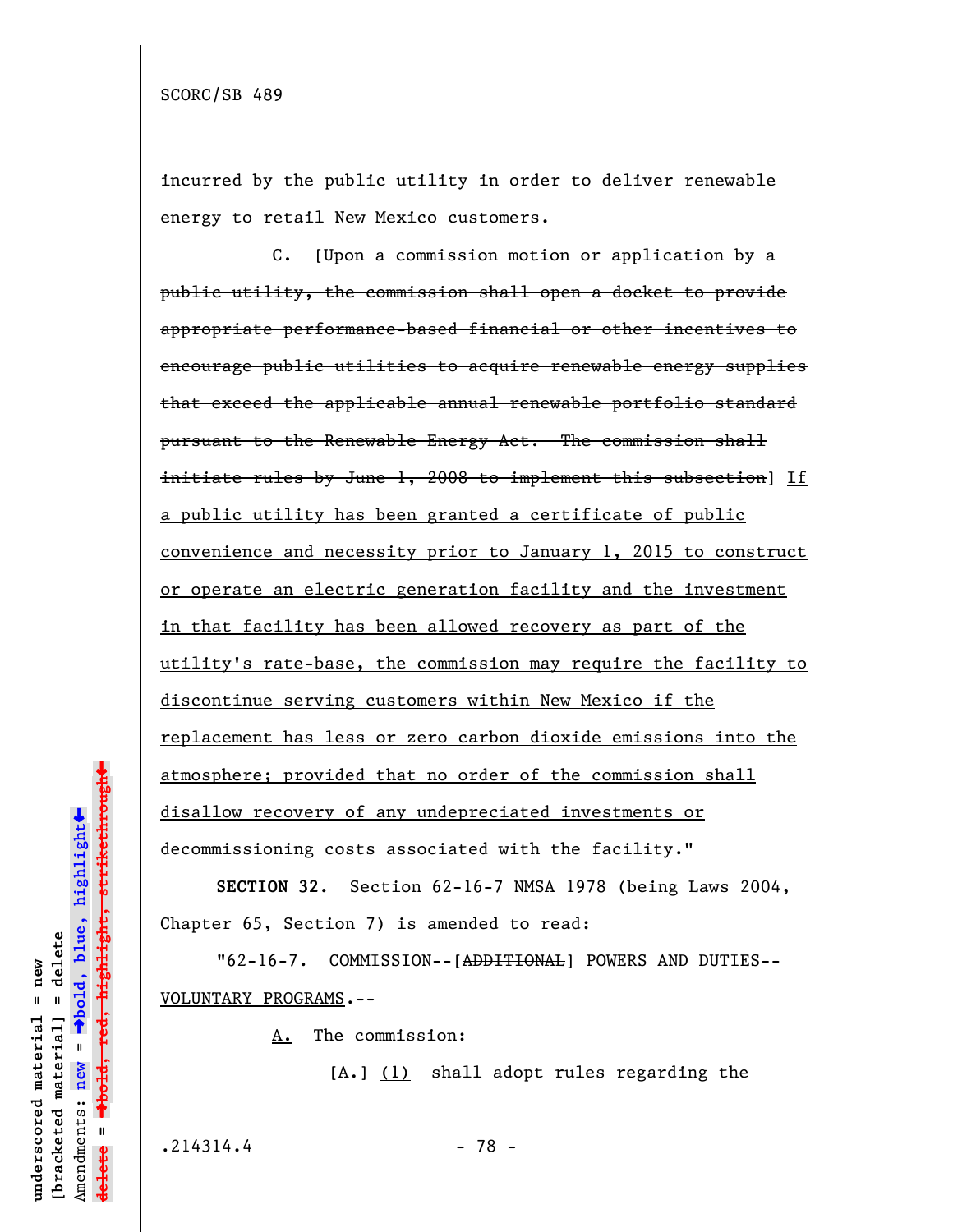renewable portfolio standard, including a provision for public utility records and reports; and

 $[\frac{B-}{2}]$  may require that a public utility offer its retail customers a voluntary program for purchasing renewable energy that is in addition to [energy] electricity provided by the public utility pursuant to the renewable portfolio standard, under rates and terms that are approved by the commission. [and

C. may exempt from compliance with the renewable portfolio standard a public utility that has an allrequirements electric supply contract on July 1, 2004, and the contract would not reasonably permit it to procure renewable energy for purposes of meeting the renewable portfolio standard. When the electricity supply contract is amended or renegotiated, the commission may require that a renewable portfolio standard become applicable.]

B. All renewable energy purchased by a retail customer through an approved voluntary program shall:

(1) have all associated renewable energy certificates retired by the retail customer, or on that customer's behalf, by the public utility, and the certificates shall not be used to meet the public utility's renewable portfolio standard requirements pursuant to Subsection A of Section 62-16-4 NMSA 1978;

(2) be excluded from the total retail sales to New Mexico customers used to determine the renewable portfolio standard requirements pursuant to Subsection A of Section 62-16-4 NMSA 1978; and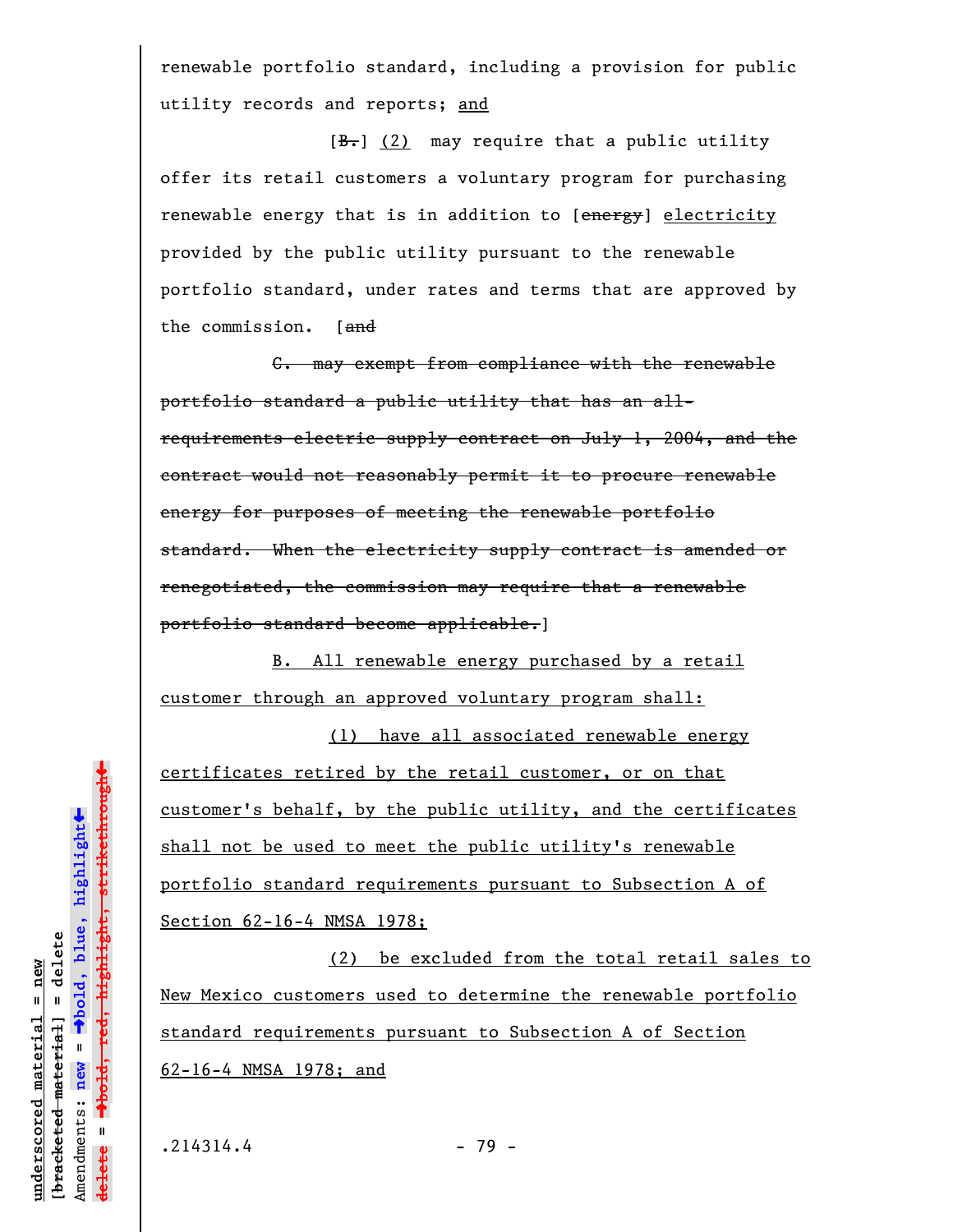(3) not be subject to charges by the public utility to recover costs of complying with the renewable portfolio standard requirements pursuant to Subsection A of Section 62-16-4 NMSA 1978."

**SECTION 33.** Section 62-16-8 NMSA 1978 (being Laws 2004, Chapter 65, Section 8, as amended) is amended to read:

"62-16-8. RURAL ELECTRIC COOPERATIVE--VOLUNTARY TARIFFS.--

A. The commission may require that a rural electric cooperative:

(1) offer its retail customers a voluntary program for purchasing renewable energy under rates and terms that are approved by the commission [but only to the extent that the cooperative's suppliers make renewable energy available under wholesale power contracts];

(2) report to the commission the demand for renewable energy pursuant to a voluntary program; and

(3) comply with the requirements for the procurement of renewable energy set forth in the Rural Electric Cooperative Act.

B. The commission shall establish and amend rules and regulations for the implementation of renewable portfolio standards consistent with the Rural Electric Cooperative Act."

**SECTION 34.** Section 62-16-9 NMSA 1978 (being Laws 2004, Chapter 65, Section 9) is amended to read:

 $.214314.4$  - 80 -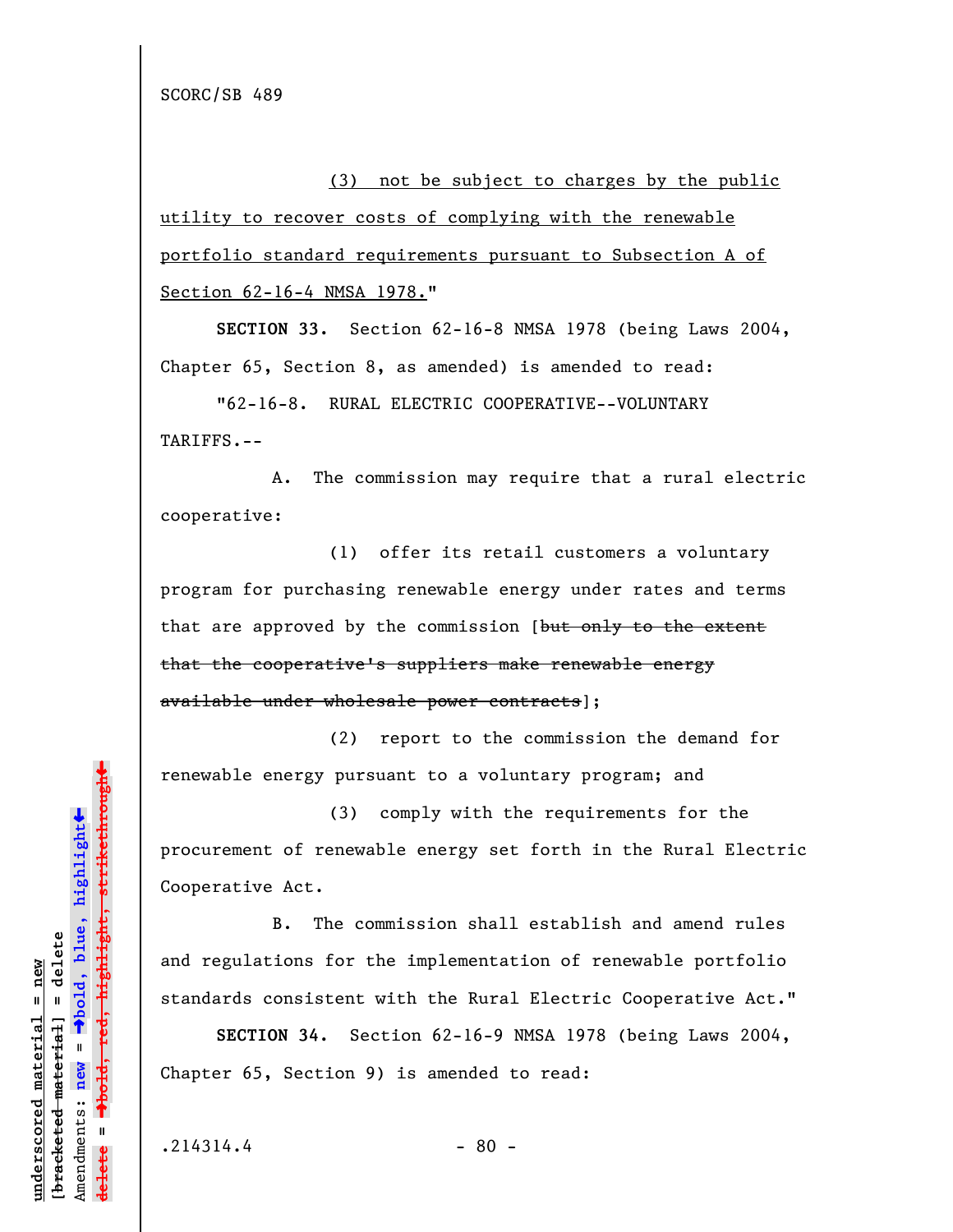"62-16-9. EXISTING RULES.--The commission shall [establish and amend] promulgate rules [and regulations for the implementation of renewable portfolio standards consistent with] to implement the provisions of the Renewable Energy Act."

**SECTION 35.** Section 62-16-10 NMSA 1978 (being Laws 2004, Chapter 65, Section 10) is amended to read:

"62-16-10. FEDERAL REQUIREMENTS.--Renewable energy procured or generated by a public utility to [meet] comply with a federal [renewable portfolio standard] law, rule or regulation may be used to satisfy the required procurements of the Renewable Energy Act."

**SECTION 36.** Section 74-2-5 NMSA 1978 (being Laws 1967, Chapter 277, Section 5, as amended) is amended to read:

"74-2-5. DUTIES AND POWERS--ENVIRONMENTAL IMPROVEMENT BOARD--LOCAL BOARD.--

A. The environmental improvement board or the local board shall prevent or abate air pollution.

B. The environmental improvement board or the local board shall:

(1) adopt, promulgate, publish, amend and repeal [regulations] rules and standards consistent with the Air Quality Control Act to attain and maintain national ambient air quality standards and prevent or abate air pollution, including [regulations]:

(a) rules prescribing air standards, within the geographic area of the environmental improvement board's jurisdiction or the local board's jurisdiction, or any part thereof; and

 $.214314.4$  - 81 -

**underscored material = new [bracketed material] = delete**

 $b$ racketed material] = delete inderscored material = new

Amendments: **new** =

Amendments: new

 $\mathbf{I}$ 

**delete =**

º**bold, blue, highlight**

º**bold, red, highlight, strikethrough**

 $\ddot{\bullet}$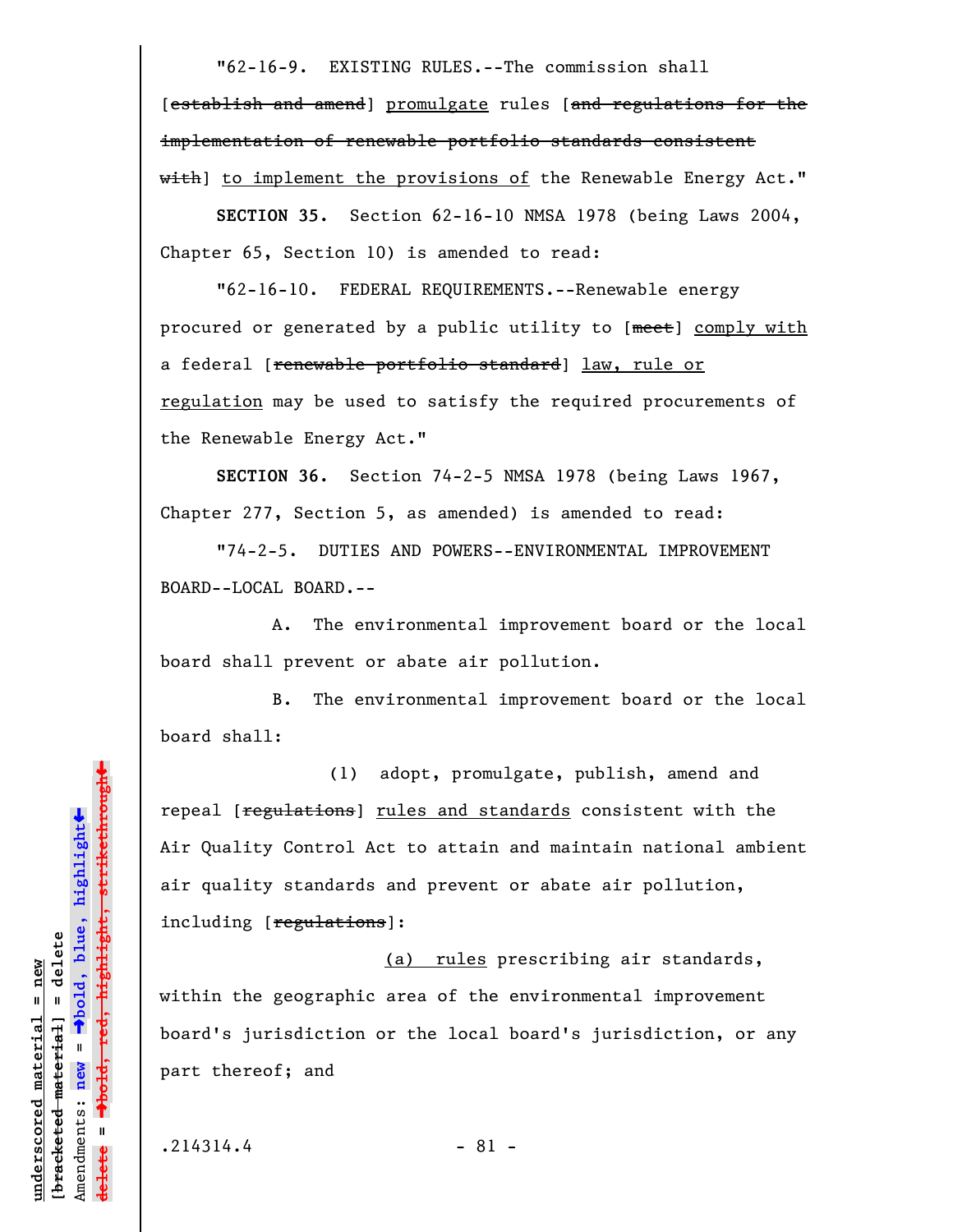(b) standards of performance that limit

carbon dioxide emissions to no more than one thousand one hundred pounds per megawatt-hour on and after January 1, 2023 for a new or existing source that is an electric generating facility with an original installed capacity exceeding three hundred megawatts and that uses coal as a fuel source; and

(2) adopt a plan for the regulation, control, prevention or abatement of air pollution, recognizing the differences, needs, requirements and conditions within the geographic area of the environmental improvement board's jurisdiction or the local board's jurisdiction or any part thereof.

C. [Regulations] Rules adopted by the environmental improvement board or the local board may:

(1) include [regulations] rules to protect visibility in mandatory class I areas to prevent significant deterioration of air quality and to achieve national ambient air quality standards in nonattainment areas; provided that such regulations:

(a) shall be no more stringent than but at least as stringent as required by the federal act and federal regulations pertaining to visibility protection in mandatory class I areas, pertaining to prevention of significant deterioration and pertaining to nonattainment areas; and

 $.214314.4$  - 82 -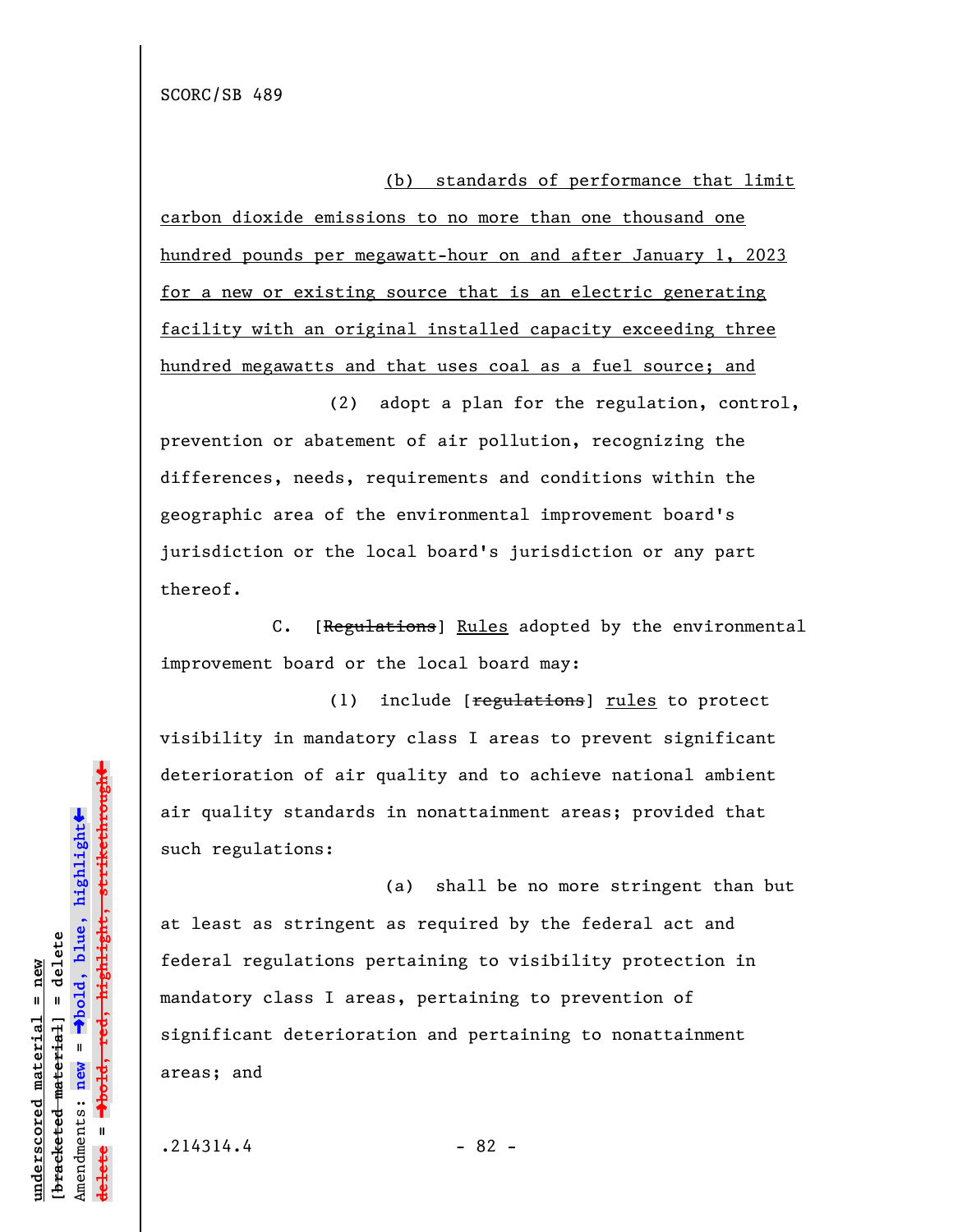(b) shall be applicable only to sources subject to such regulation pursuant to the federal act;

(2) prescribe standards of performance for sources and emission standards for hazardous air pollutants that, except as provided in this subsection and in Subparagraph (b) of Paragraph (1) of Subsection B of this section:

(a) shall be no more stringent than but at least as stringent as required by federal standards of performance; and

(b) shall be applicable only to sources subject to such federal standards of performance;

(3) include regulations governing emissions from solid waste incinerators that shall be at least as stringent as, and may be more stringent than, any applicable federal emission limitations;

(4) include regulations requiring the installation of control technology for mercury emissions that removes the greater of what is achievable with best available control technology or ninety percent of the mercury from the input fuel for all coal-fired power plants, except for coalfired power plants constructed and generating electric power and energy before July 1, 2007;

(5) require notice to the department or the local agency of the intent to introduce or permit the introduction of an air contaminant into the air within the geographical area of the environmental improvement board's jurisdiction or the local board's jurisdiction; and

(6) require any person emitting any air

 $.214314.4$  - 83 -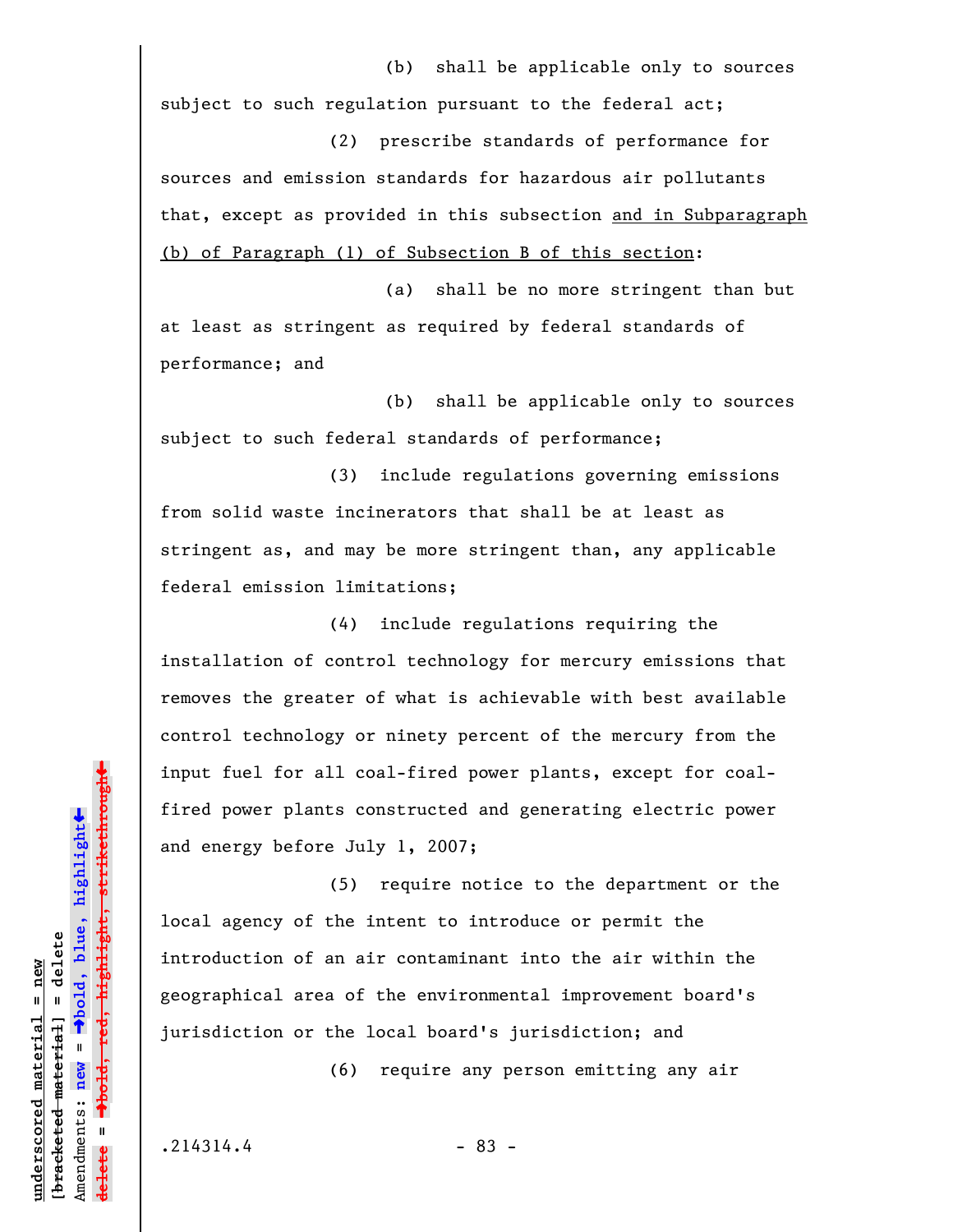SCORC/SB 489

contaminant to:

(a) install, use and maintain emission monitoring devices;

(b) sample emissions in accordance with methods and at locations and intervals as may be prescribed by the environmental improvement board or the local board;

(c) establish and maintain records of the nature and amount of emissions;

(d) submit reports regarding the nature and amounts of emissions and the performance of emission control devices; and

(e) provide any other reasonable information relating to the emission of air contaminants.

D. Any regulation adopted pursuant to this section shall be consistent with federal law, if any, relating to control of motor vehicle emissions.

E. In making its regulations, the environmental improvement board or the local board shall give weight it deems appropriate to all facts and circumstances, including but not limited to:

(1) character and degree of injury to or interference with health, welfare, visibility and property;

(2) the public interest, including the social and economic value of the sources and subjects of air contaminants; and

**underscored material = new [bracketed material] = delete**

bracketed material] = delete inderscored material = new

Amendments: **new** =

Amendments: new

 $\mathbf{I}$ 

**delete =**

º**bold, blue, highlight**

º**bold, red, highlight, strikethrough**

 $\ddot{\bullet}$